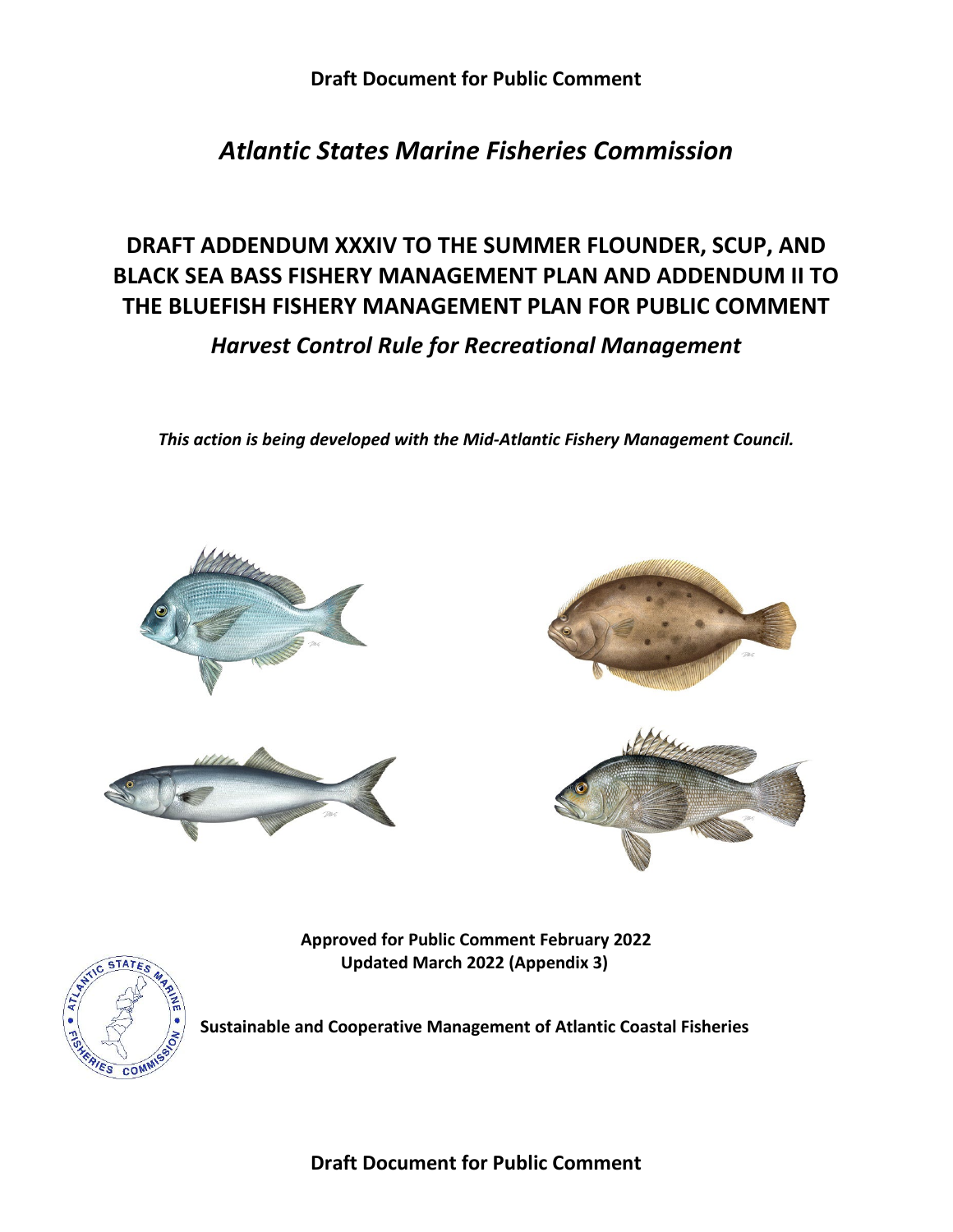#### **Public Comment Process and Proposed Timeline**

In October 2020, the Atlantic States Marine Fisheries Commission's (Commission) Interstate Fisheries Management Policy Board (Policy Board) and the Mid-Atlantic Fishery Management Council (Council) initiated draft addenda (for the Commission) and framework action (for the Council) to address management of the summer flounder, scup, black sea bass, and bluefish recreational fisheries. This document (Draft Addendum XXXIV to the Summer Flounder, Scup and Black Sea Bass FMP and Draft Addendum II to the Bluefish FMP, herein referred to as Draft Addenda) and the Council's framework consider modifications to the process for setting recreational bag, size, and season limits (i.e., "recreational measures") for all four species. The Draft Addenda and the Council's framework action consider an identical set of options and the Commission's Interstate Fisheries Management Policy Board (Policy Board) and Council will select the same

management options for implementation. This document presents background on recreational management for these species and a range of options to set recreational measures for public consideration and comment. The addenda



process and expected timeline are below.

Public comment may be submitted via public hearings or through written comment and will be accepted until April 22 at 11:59 p.m. If you have any questions or would like to submit a comment, please use the contact information below. **All comments will be made available to both the Commission and Council for consideration; duplicate comments do not need to be submitted to both bodies.**

### **Tips for Providing Public Comment**

We value your input. To be most effective, please include specific details as to why you support or oppose a particular proposed management option. Specifically, please address the following:

- Which proposed options do you support, and which options do you oppose?
- Why do you support or oppose the option(s)?
- Is there any additional information you think should be considered?

For the options in Section 3.1, we encourage you to think about the following questions:

- In your opinion, which option represents the best process for setting recreational management measures and why?
- What types of information are most important in guiding the selection of management measures (e.g., stock size, recent harvest levels, whether or not overfishing is occurring)?
- What circumstances should trigger changes in management measures (e.g., a change in stock size, an expected harvest limit overage or underage)?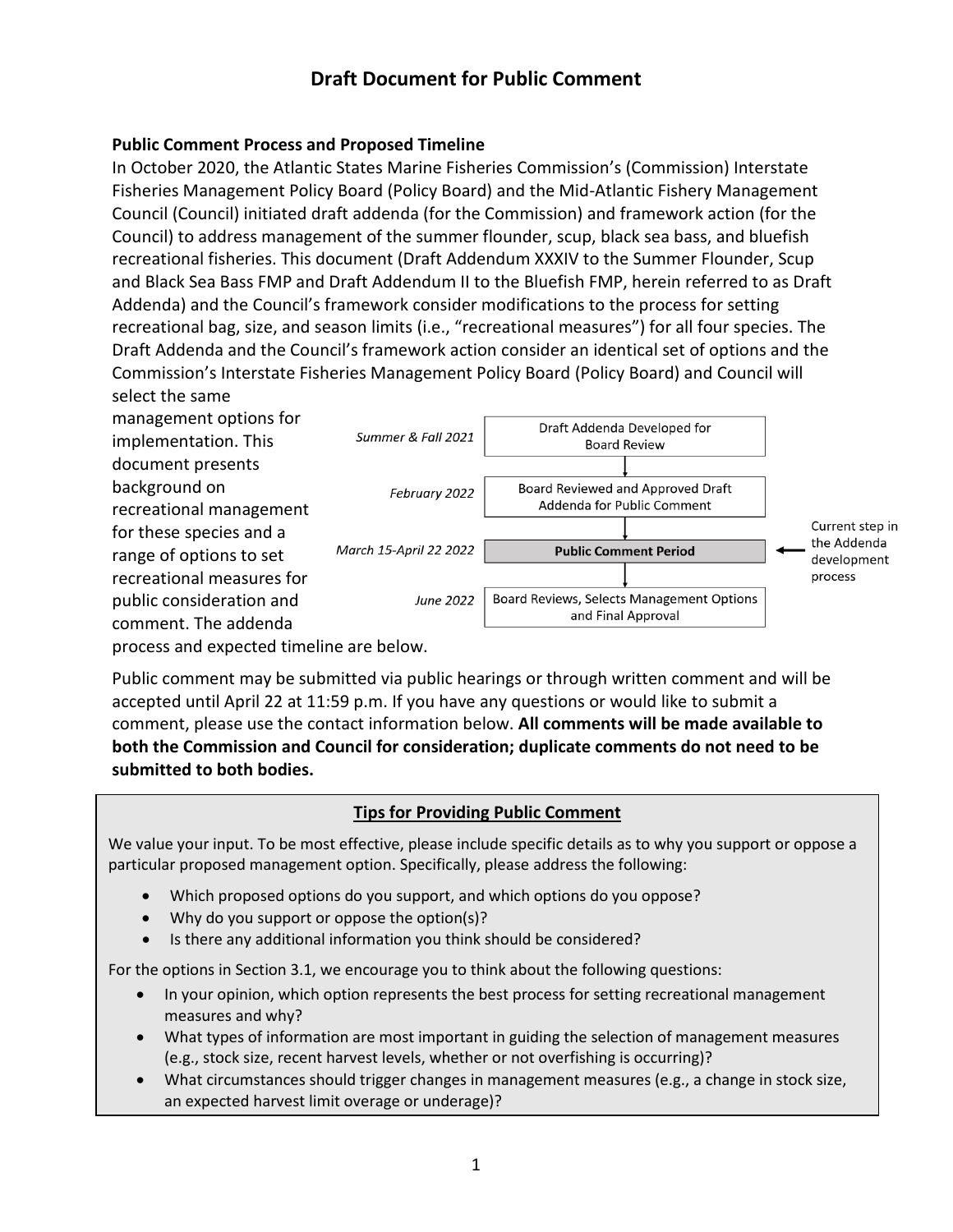#### **Submit Comments to:**

Mail: Dustin Colson Leaning, FMP Coordinator Email: comments@asmfc.org Atlantic States Marine Fisheries Commission (Subject: Harvest Control Rule) 1050 North Highland Street, Suite 200 A-N FAX: 703.842.0741 Arlington, VA 22201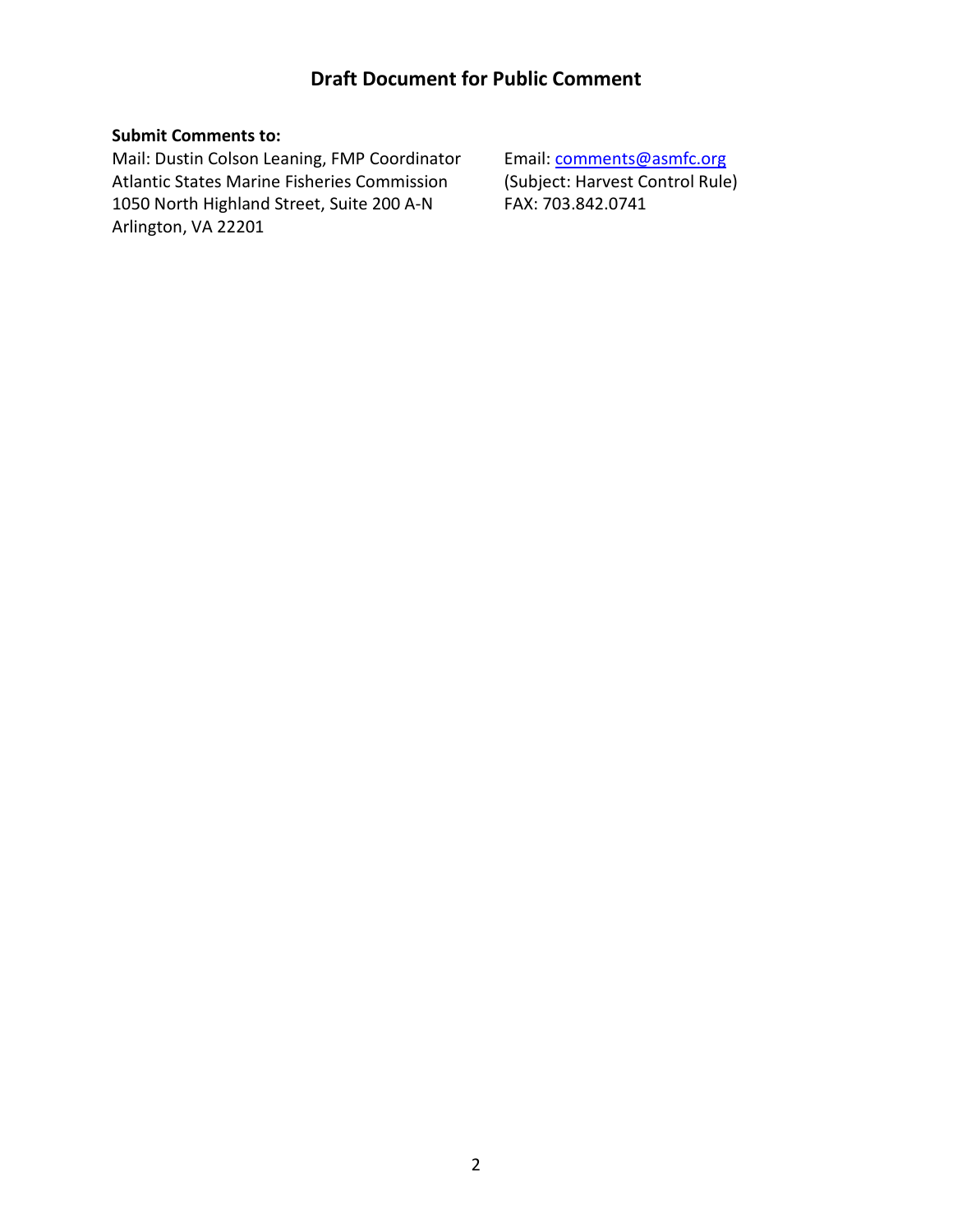### **Table of Contents**

| 1.0 |                                                                                               |    |
|-----|-----------------------------------------------------------------------------------------------|----|
| 2.0 |                                                                                               |    |
| 2.1 |                                                                                               |    |
| 2.2 |                                                                                               |    |
| 2.3 |                                                                                               |    |
|     |                                                                                               |    |
|     |                                                                                               |    |
|     |                                                                                               |    |
|     |                                                                                               |    |
| 2.4 | <b>Status of the Fishery</b>                                                                  | 11 |
|     |                                                                                               |    |
|     |                                                                                               |    |
|     |                                                                                               |    |
| 3.0 |                                                                                               |    |
|     | Option A. No Action (Current Recreational Measures Setting Process) 13                        |    |
|     |                                                                                               |    |
|     |                                                                                               |    |
|     |                                                                                               |    |
|     |                                                                                               |    |
|     | 3.2                                                                                           |    |
|     |                                                                                               |    |
|     |                                                                                               |    |
|     |                                                                                               |    |
| 3.3 | <b>Conservation Equivalency Options</b>                                                       | 33 |
|     | Option A. No Action (States Retain Ability to Propose Conservation Equivalent Measures)<br>33 |    |
|     |                                                                                               |    |
|     |                                                                                               |    |
| 3.4 | <b>Accountability Measures Comparisons</b>                                                    | 34 |
|     |                                                                                               |    |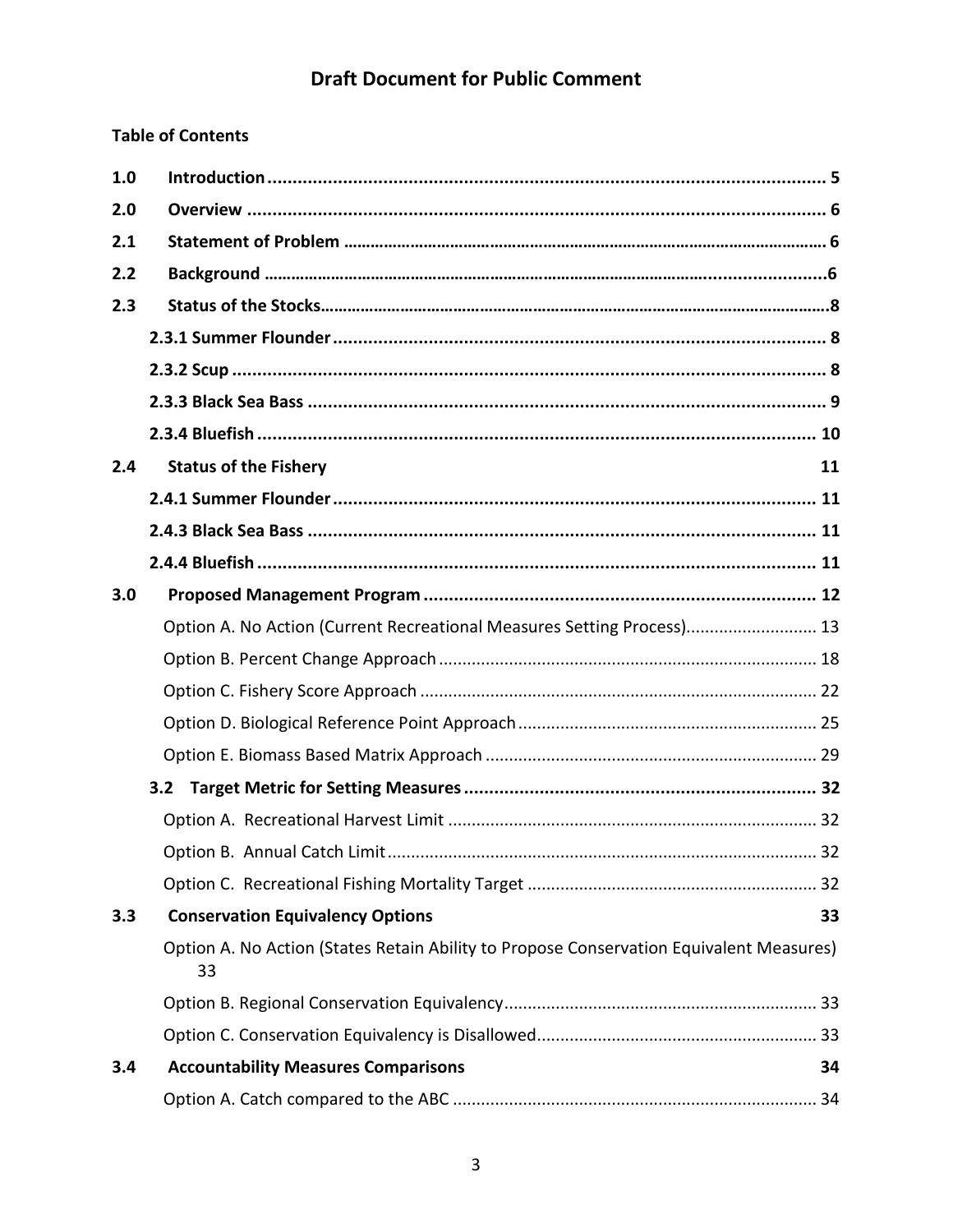| 4.0 |                                                                        |    |
|-----|------------------------------------------------------------------------|----|
| 5.0 |                                                                        |    |
| 4.0 |                                                                        |    |
|     | <b>Appendix 1. Comparison of Options and Current Stock Status</b>      | 36 |
|     | Appendix 2. Placement of Each Species in Each Option with Current Data | 37 |
|     | <b>Appendix 3. Determining Metrics for Each Option</b>                 | 43 |
|     | <b>Appendix 4: Regions for Each Stock</b>                              | 48 |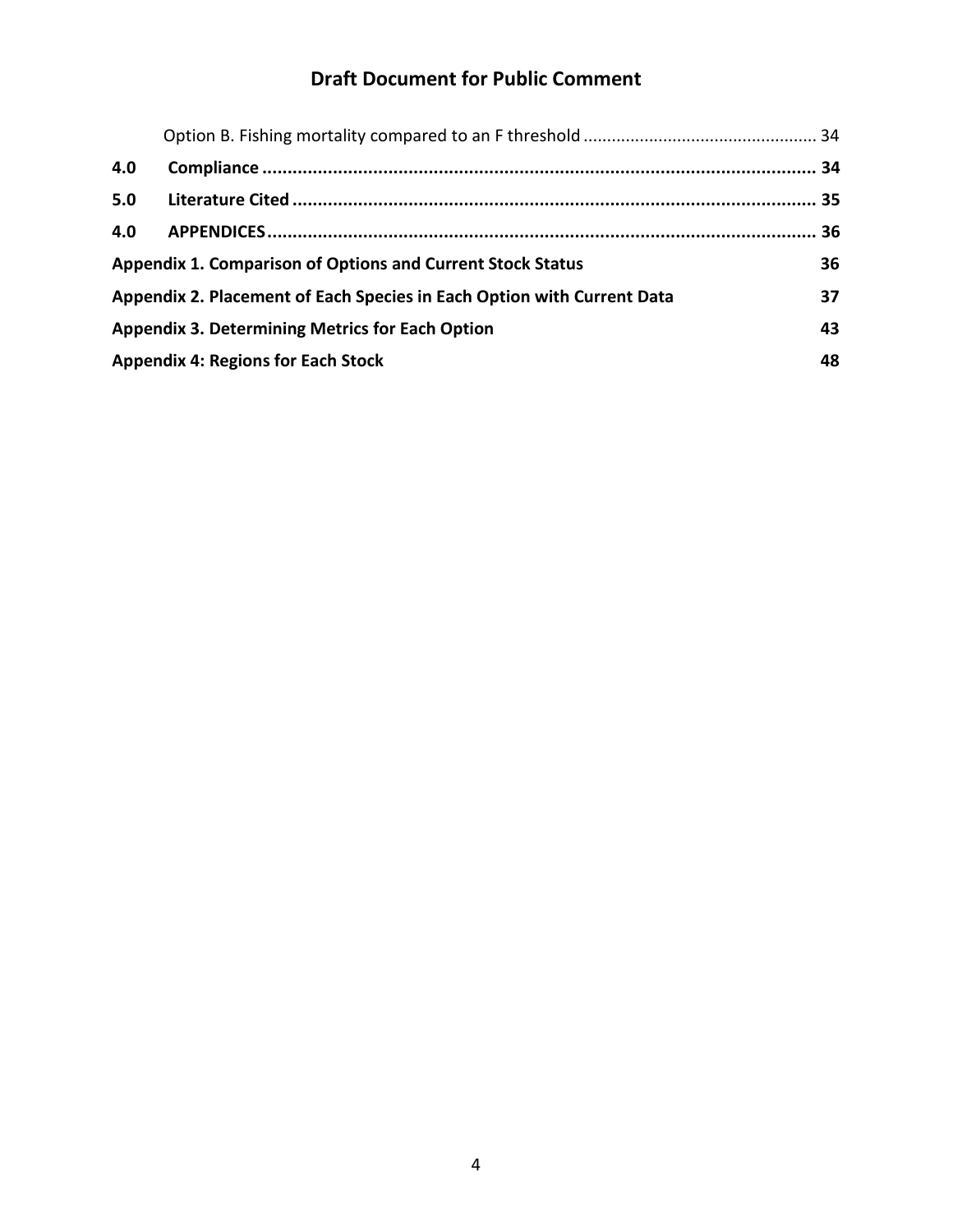#### <span id="page-5-0"></span>**1.0 Introduction**

Summer flounder, scup, black sea bass, and bluefish fisheries are managed cooperatively by the Commission in state waters (0-3 miles) and by the Council and NOAA Fisheries in federal waters (3-200 miles). The management unit for summer flounder in U.S. waters is the western Atlantic Ocean from the southern border of North Carolina northward to the U.S.-Canadian border. The management unit for scup and black sea bass in U.S. waters is the western Atlantic Ocean from Cape Hatteras, North Carolina north to the Canadian border. Bluefish are managed in U.S. waters along the entire eastern seaboard, from Maine to Florida.

The Council and Commission jointly agree to recreational annual catch limits (ACLs) and recreational harvest limits (RHLs) for all four species, which apply throughout the management units. They also jointly agree to the overall approach to setting recreational bag, size, and season limits (i.e., recreational measures). Recreational measures in state waters are determined through the Commission process as outlined in [Addendum](http://www.asmfc.org/uploads/file/5c1a66e2SF_BSB_AddendumXXXII_Dec2018.pdf) XXXII for summer flounder and black sea bass, [Addendum XI](http://www.asmfc.org/uploads/file/scupAddendumXI.pdf) for scup, and [Amendment 1](http://www.asmfc.org/uploads/file/bluefishAmendment1Vol1.pdf) for bluefish.

In October 2020, the Commission's Policy Board and the Mid-Atlantic Fishery Management Council approved the following motion:

*Move to initiate a joint framework/addendum to address the following topics for summer flounder, scup, black sea bass, and bluefish, as discussed today:*

- *Better incorporate MRIP uncertainty into management*
- *Develop guidelines for maintaining status quo measures*
- *Develop a process for setting multi-year measures*
- *Consider changes to the timing of federal waters measures recommendations*
- *Harvest control rule*

*and to also initiate an amendment to address recreational sector separation and recreational catch accounting such that scoping for the amendment would be conducted during the development of the framework/addendum.*

During their February 2021 meeting, the Council and Policy Board prioritized development of the harvest control rule referenced in the motion above prior to further development of the other topics. This Draft Addenda and the complementary Council framework address only the harvest control rule; however, as described in more detail in later sections of this document, considerations related to uncertainty in the Marine Recreational Information Program (MRIP) data, guidelines for status quo measures, and multi-year measures are incorporated into many of the options.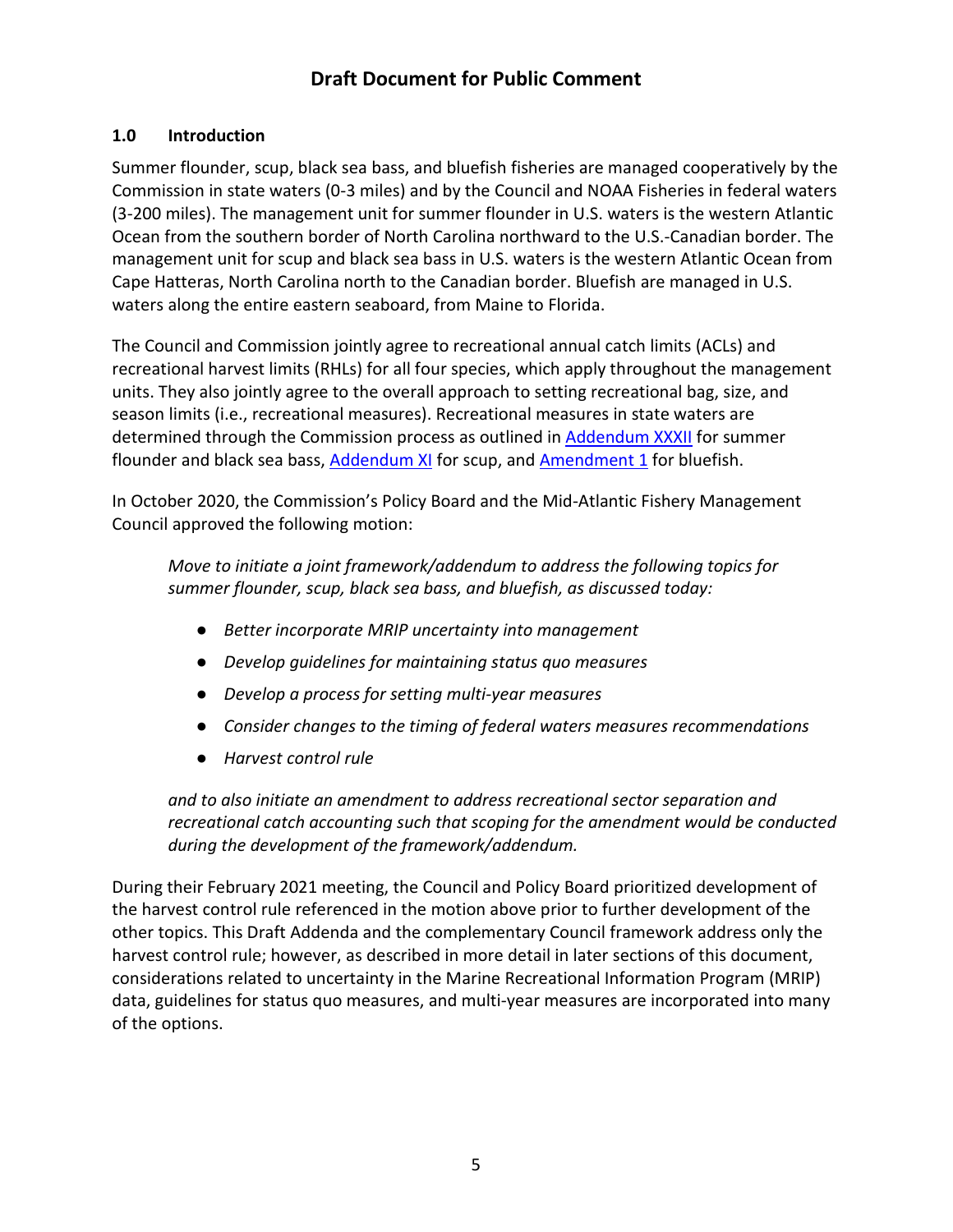**The goal of the Draft Addenda and the Council's framework is to establish a process for setting recreational bag, size, and season limits for summer flounder, scup, black sea bass, and bluefish such that measures aim to prevent overfishing, are reflective of stock status, appropriately account for uncertainty in the recreational data, take into consideration angler preferences, and provide an appropriate level of stability and predictability in changes from year to year.**

#### <span id="page-6-0"></span>**2.0 Overview**

#### <span id="page-6-1"></span>**2.1 Statement of Problem**

As described in more detail in section 2.2, the Commission and Council face a number of challenges setting recreational management measures for summer flounder, scup, black sea bass, and bluefish, including concerns related to uncertainty and variability in the recreational fishery data, the need to change measures (sometimes annually) based on those data, as well as the perception that measures are not reflective of current stock status. In addition, management measures have not always had their intended effect on overall harvest.

The purpose of this document is to consider a management approach called a harvest control rule to establish a process for setting recreational bag, size, and season limits for summer flounder, scup, black sea bass, and bluefish that aims to prevent overfishing, is reflective of stock status, appropriately accounts for uncertainty in the recreational data, takes into consideration angler preferences, and provides an appropriate level of stability and predictability in changes from year to year. The management options aim to rely less on expected fishery performance and instead uses a more holistic approach with greater emphasis on stock status indicators and trends.

[Addendum XXXII](http://www.asmfc.org/uploads/file/5c1a66e2SF_BSB_AddendumXXXII_Dec2018.pdf) established an interim management approach for summer flounder and black sea bass that addressed several key management objectives and served as a foundation for broad-based, long-term management reform. The Policy Board and Council are addressing ongoing management challenges and objectives via comprehensive, long-term management reforms over the next several years starting with this document. Those actions will draw upon improved recreational fishery data,<sup>[1](#page-6-3)</sup> updated stock assessments, and innovative management tools.

#### <span id="page-6-2"></span>**2.2 Background**

 $\overline{a}$ 

For all four species, recreational ACLs are set jointly by the species management board and the Council. ACLs account for landings and dead discards. An RHL for each species is set equal to the ACL minus expected dead discards. Recreational measures (i.e., bag, size, and season limits)

<span id="page-6-3"></span> $1$  MRIP is an evolving program with ongoing improvements to its methods. Several recent advancements including the transition from a telephone survey to a mail survey to estimate fishing effort have resulted in revisions to the recreational catch and harvest estimates.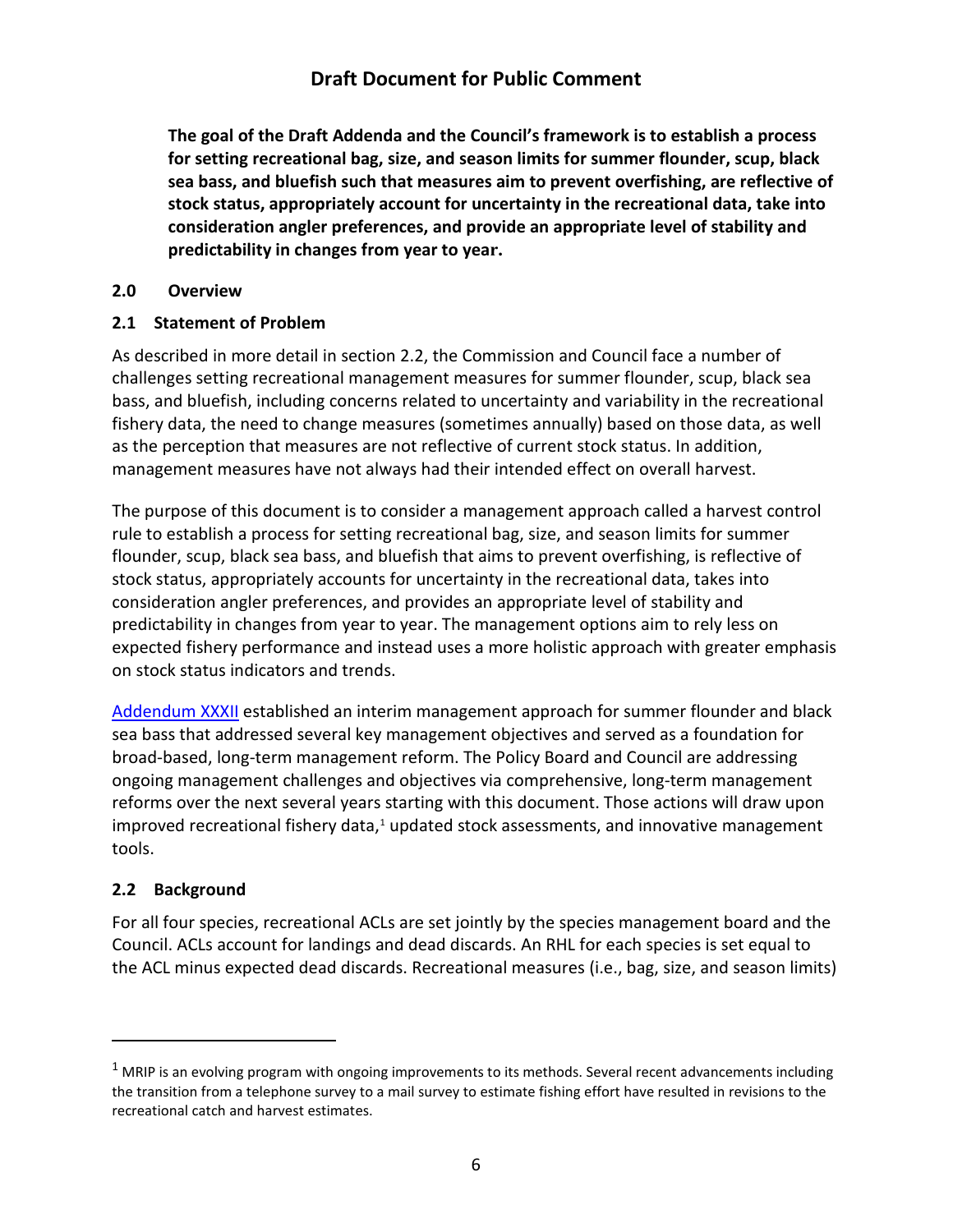are set with the goal of preventing RHL overages. In preventing RHL overages, these measures also aim to prevent ACL overages and overfishing.

The ACLs and RHLs are revised when new stock assessment information becomes available. They are based on stock assessment projections, considerations related to scientific uncertainty, and commercial/recreational allocations. The RHLs incorporate assumptions about dead discards and can be further reduced to account for management uncertainty.

The methods used to determine which measures will prevent RHL overages are not specified in the FMPs and may be modified based on annual recommendations from the Council's Monitoring Committees and the Commission's Technical Committees. MRIP harvest data from one or more recent years are typically used to predict the impacts of changes in bag, size, or season limits on harvest when setting recreational measures. This process typically relies on the assumption that if the recreational measures remain unchanged, next year's harvest will be similar to harvest in the current year or a recent multi-year average. If unchanged measures are expected to result in harvest notably above or below the RHL, then the measures are adjusted to achieve a desired percent liberalization or reduction in harvest based on an analysis of trends shown in recent years' MRIP data.

To allow for consideration of preliminary, current year MRIP data, the Commission's species management board and Council typically determine the overall approach for the upcoming year's recreational measures (e.g., status quo or an overall percentage liberalization or reduction) in December of the current year. They also agree to the federal waters measures in December with the approach for developing state waters measures typically approved by the board in February of the following year.

Of these four species, those that tend to harvest close to or more than their RHL (primarily summer flounder and black sea bass) have required frequent changes to the recreational bag, size, and season limits to prevent future RHL overages. In some cases, the required changes in measures appear to have responded to variability and uncertainty in the MRIP data rather than a clear conservation need. This challenge has been referred to as "chasing the RHL." In addition, many recreational stakeholders expressed frustration that the black sea bass measures did not seem reflective of stock status as they have generally been more restrictive in recent years compared to when the stock was under a rebuilding plan, despite the stock currently being more than double the target level and highly available to anglers.

The bluefish stock was declared overfished in 2019, triggering the development of a rebuilding plan and a need for more restrictive management measures than had previously been in place. The Draft Addenda includes special considerations for stocks in a rebuilding plan. The options in this document are not meant to replace the bluefish rebuilding measures. Any measures implemented for bluefish must comply with the rebuilding plan.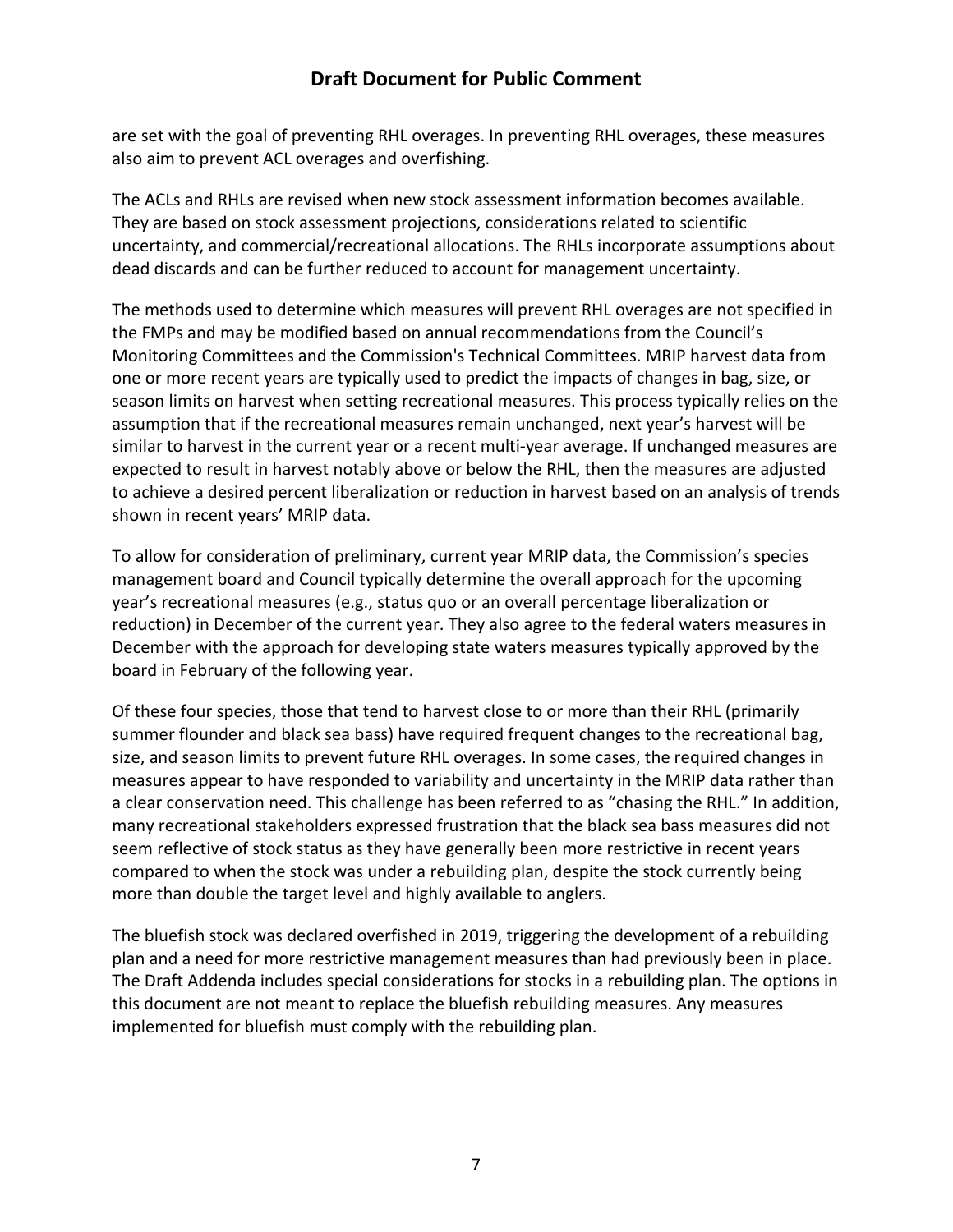### <span id="page-8-0"></span>**2.3 Status of the Stocks**

### <span id="page-8-1"></span>**2.3.1 Summer Flounder**

The most recent summer flounder management track stock assessment was completed in June 2021, using data through 2019 (NEFSC 2021a). The Council and Commission FMP for summer flounder defines the management unit as all summer flounder from the southern border of North Carolina to the United States-Canada border. The assessment approach is a complex statistical catch-at-age model incorporating a broad array of fishery and survey data. Results from the 2021 assessment indicate that the summer flounder stock was not overfished, but was 14% below the biomass target, and overfishing was not occurring, in 2019 [\(Figure 1\)](#page-8-2). Fishing mortality was 20% below the threshold level defining overfishing. More detail on the assessment can be found [here.](https://apps-nefsc.fisheries.noaa.gov/saw/sasi/uploads/2021_summer_flounder_MTA_report.pdf)

The 2021 management track stock assessment provided the basis for setting fishery specifications for 2022–2023.



<span id="page-8-2"></span>**Figure 1.** Summer flounder spawning stock biomass and recruitment. Source: 2021 Operational Assessment Prepublication Report, Northeast Fisheries Science Center.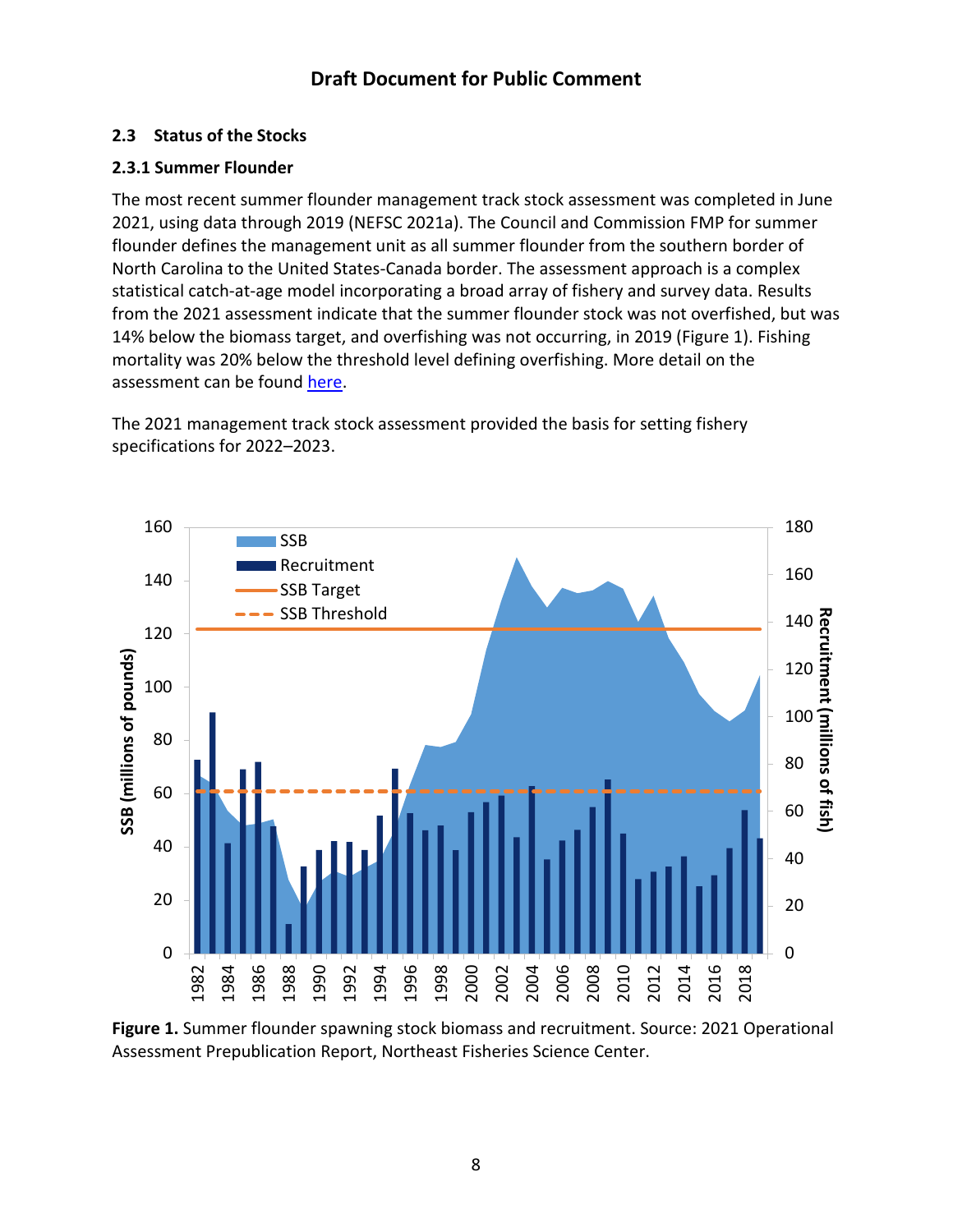### <span id="page-9-0"></span>**2.3.2 Scup**

The most recent scup management track stock assessment was completed in June 2021, using data through 2019 (NEFSC 2021b). The Council and Commission FMP for scup defines the management unit as all scup from Cape Hatteras, North Carolina to the United States-Canada border. The assessment approach is a complex statistical catch-at-age model incorporating a broad array of fishery and survey data. Results from the 2021 assessment indicate that the scup stock was not overfished and was about two times the biomass target, and overfishing was not occurring, in 2019 [\(Figure 2\)](#page-9-1). Fishing mortality was 32% below the threshold level defining overfishing. More detail on the assessment can be found [here.](https://apps-nefsc.fisheries.noaa.gov/saw/sasi/uploads/2021_scup_MTA_report.pdf)

The 2021 management track stock assessment provided the basis for setting fishery specifications for 2022–2023.



<span id="page-9-1"></span>**Figure 2.** Scup spawning stock biomass and recruitment. Source: 2021 Operational Assessment Prepublication Report, Northeast Fisheries Science Center.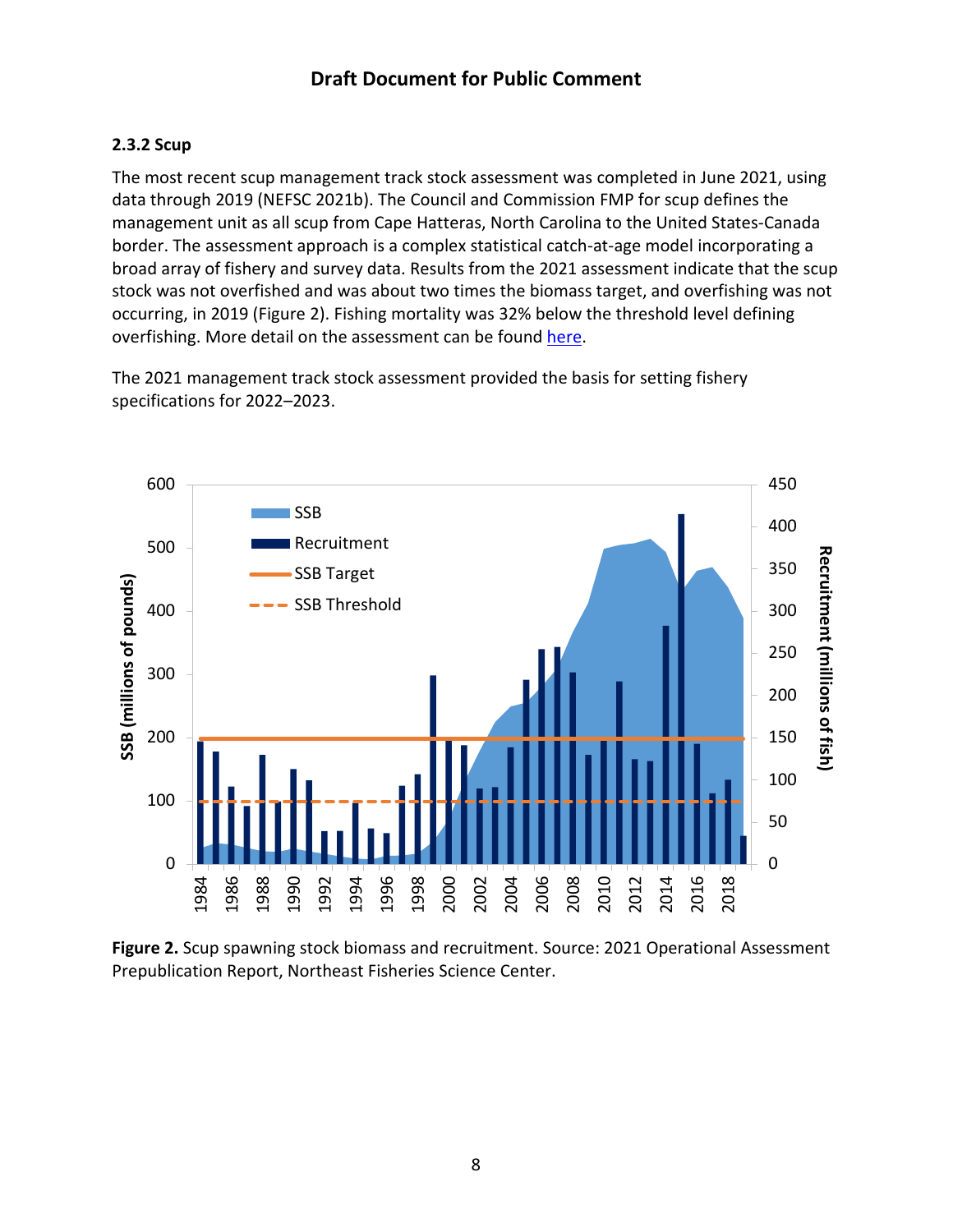#### <span id="page-10-0"></span>**2.3.3 Black Sea Bass**

The most recent black sea bass stock assessment update was completed in July 2021, using data through 2019 (NEFSC 2021c). The Council and Commission FMP for black sea bass defines the management unit as all black sea bass from Cape Hatteras, North Carolina to the United States-Canada border. The assessment modeled black sea bass as two separate sub-units (North and South) divided approximately at Hudson Canyon, from which results were combined for the entire stock's status determination. The assessment used a combined-sex, agestructured assessment model. Results from the 2021 assessment indicate that the black sea bass stock was not overfished and was about 2.2 times the target level, nor was overfishing occurring in 2019 [\(Figure 3\)](#page-10-1). Fishing mortality was 15% below the threshold level defining overfishing. The assessment required an adjustment to account for the significant retrospective pattern. This adjustment was only applied to the terminal year of the assessment and the adjusted values are used for management. Of the four species considered in this action, only black sea bass required a retrospective adjustment in the assessment. More detail can be found [here.](https://apps-nefsc.fisheries.noaa.gov/saw/sasi/uploads/BSB_Operational_assessment_2021-iii.pdf)

The 2021 management track stock assessment provided the basis for setting fishery specifications for 2022–2023.



<span id="page-10-1"></span>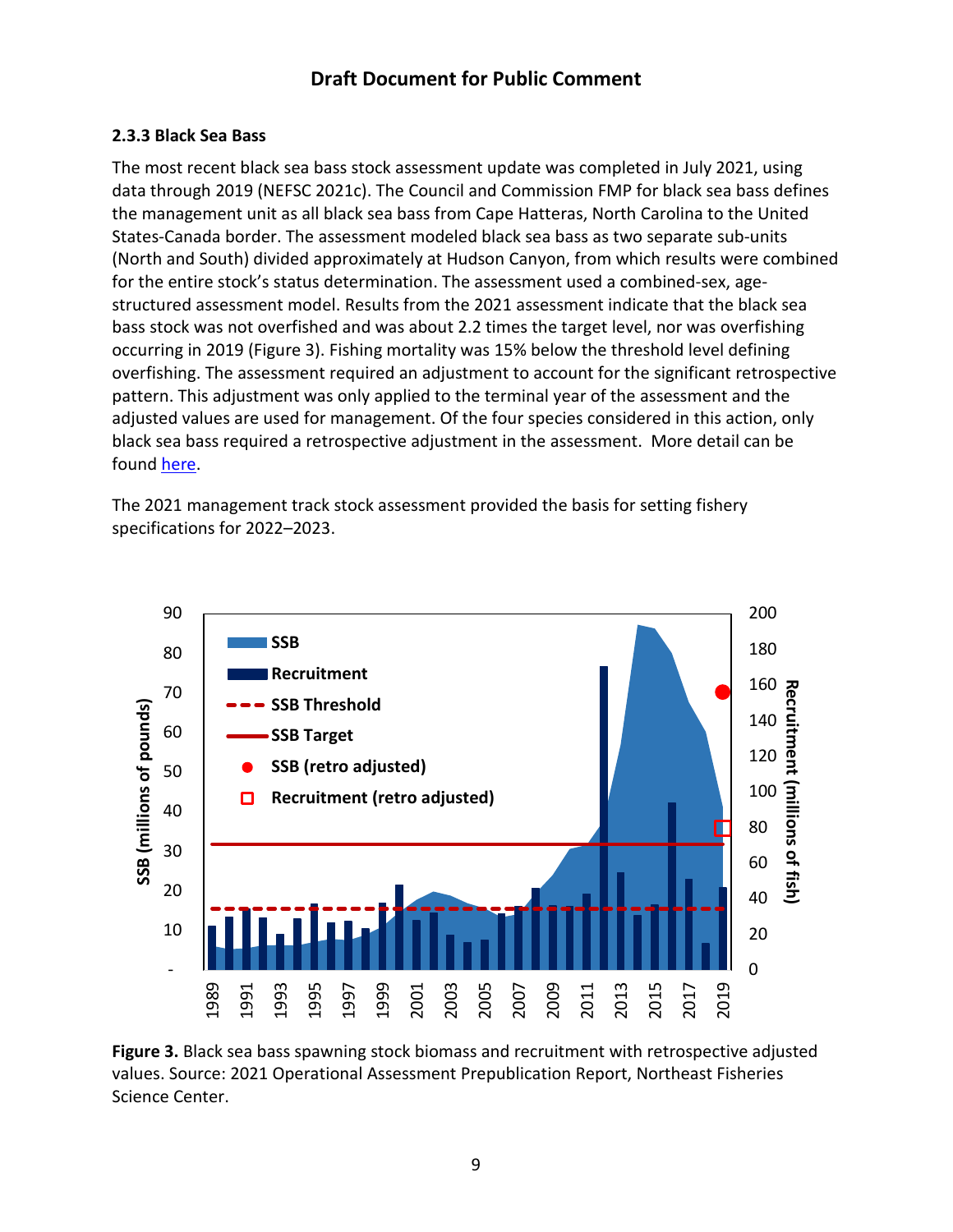#### <span id="page-11-0"></span>**2.3.4 Bluefish**

The most recent bluefish management track stock assessment was completed in June 2021, using data through 2019 (NEFSC 2021d). The Council and Commission FMP for bluefish defines the management unit as all bluefish in United States waters of the western Atlantic Ocean. The assessment approach is a complex statistical catch-at-age model incorporating a broad array of fishery and survey data. Results from the 2021 assessment indicate that the bluefish stock was overfished and was 5% below the overfished threshold, but overfishing was not occurring in [\(Figure 4\)](#page-11-1). Fishing mortality was 5% below the threshold level defining overfishing. More detail on the assessment can be found [here.](https://apps-nefsc.fisheries.noaa.gov/saw/sasi/uploads/Bluefish_2021_Assesssment_Update_v4.pdf)

The 2021 management track stock assessment along with the preferred rebuilding plan selected jointly by the Board and Council at their June 2021 meeting provided the basis for setting fishery specifications for 2022–2023.



<span id="page-11-1"></span>**Figure 4.** Bluefish spawning stock biomass and recruitment. Source: 2021 Operational Assessment Prepublication Report, Northeast Fisheries Science Center.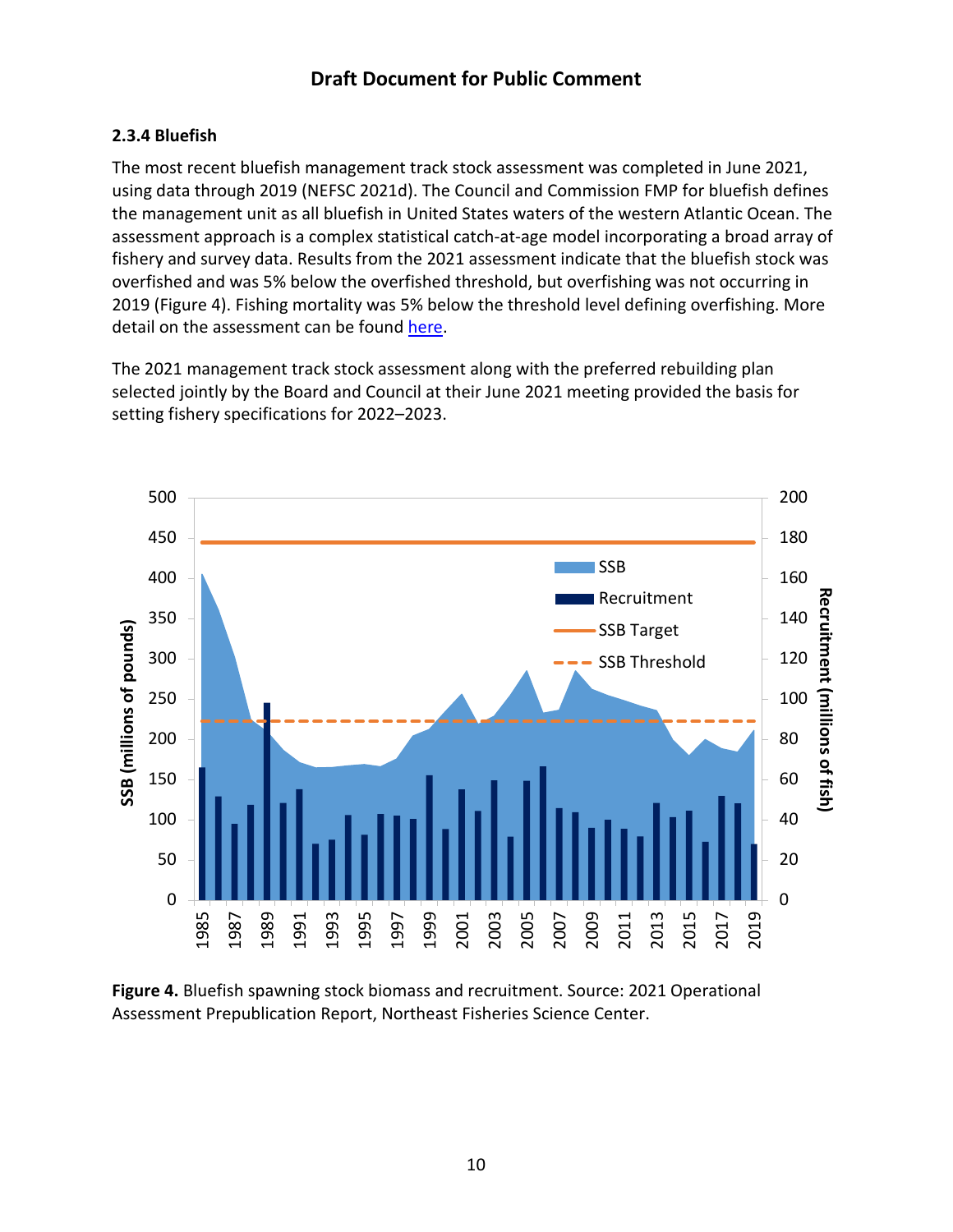### <span id="page-12-0"></span>**2.4 Status of the Fishery**

#### <span id="page-12-1"></span>**2.4.1 Summer Flounder**

Recreational harvest peaked in 1983 at 36.74 million pounds, and declined to a time series low of 5.66 million pounds in 1989. A more recent review of recreational fishery performance from 2011 to present reveals an average of 12.59 million pounds with a high of 19.41 million pounds in 2013 and a low of 7.60 million pounds in 2018. Recreational harvest in 2020 was 10.06 million pounds, a 29% increase from the prior year's harvest of 7.80 million pounds. The total recreational catch (harvest plus live and dead releases) of summer flounder in 2020 was 33.32 million fish, slightly lower than the time series average of 34.46 million fish. The assumed discard mortality rate in the recreational fishery is 10%. In 2020, an estimated 80% of the harvest (in numbers of fish) originated from private/rental boats, while shore-based anglers and party/charter boats accounted for an average of 18% and 2% of the harvest, respectively. In addition, 61% of summer flounder harvested by recreational fishermen (in numbers of fish) were caught in state waters and about 39% in federal waters.

### **2.4.2 Scup**

Most recreational scup catches are taken in states of Massachusetts through New York. From 2011 to 2020, recreational harvest has ranged from 8.27 million pounds in 2012 to 14.12 million pounds in 2019. In 2020, recreational harvest was 12.91 million pounds. The total catch (harvest plus releases) of scup in 2020 were 27.27 million fish, slightly higher than the ten year average of 27.07 million fish. The assumed discard mortality rate in the recreational fishery is 15%. In 2020, an estimated 62% of the harvest (in numbers of fish) originated from private/rental boats, while shore-based anglers and party/charter boats accounted for an average of 28% and 10% of the harvest, respectively. In addition, 90% of scup harvested by recreational fishermen (in numbers of fish) were caught in state waters and about 10% in federal waters.

#### <span id="page-12-2"></span>**2.4.3 Black Sea Bass**

After a drastic peak in 1986 at 11.19 million pounds, recreational harvest averaged 5.02 million pounds annually from 1987 to 1997. Recreational harvest limits were put in place in 1998 and harvest generally increased from 1.92 million pounds in 1998 to 9.06 million pounds in 2015. In 2016 and 2017 harvest jumped up to 12.05 and 11.48 million pounds, respectively; however the 2016 and 2017 estimates are regarded as implausibly high outliers by the Technical Committee. In 2020, recreational harvest was estimated at 9.12 million pounds with recreational live discards from Maine to Virginia estimated to be 29.79 million fish. Assuming 15% hook and release mortality, estimated recreational dead discards are 4.47 million fish, equal to 51% of the total recreational removals (harvest plus dead discards).

#### <span id="page-12-3"></span>**2.4.4 Bluefish**

From 2011-2020, recreational catch (harvest plus fish caught and released) of bluefish in U.S. waters of the Atlantic coast averaged 44.46 million fish annually. In 2020, recreational catch was estimated at 30.68 million fish. In 2020, recreational anglers harvested an estimated 9.34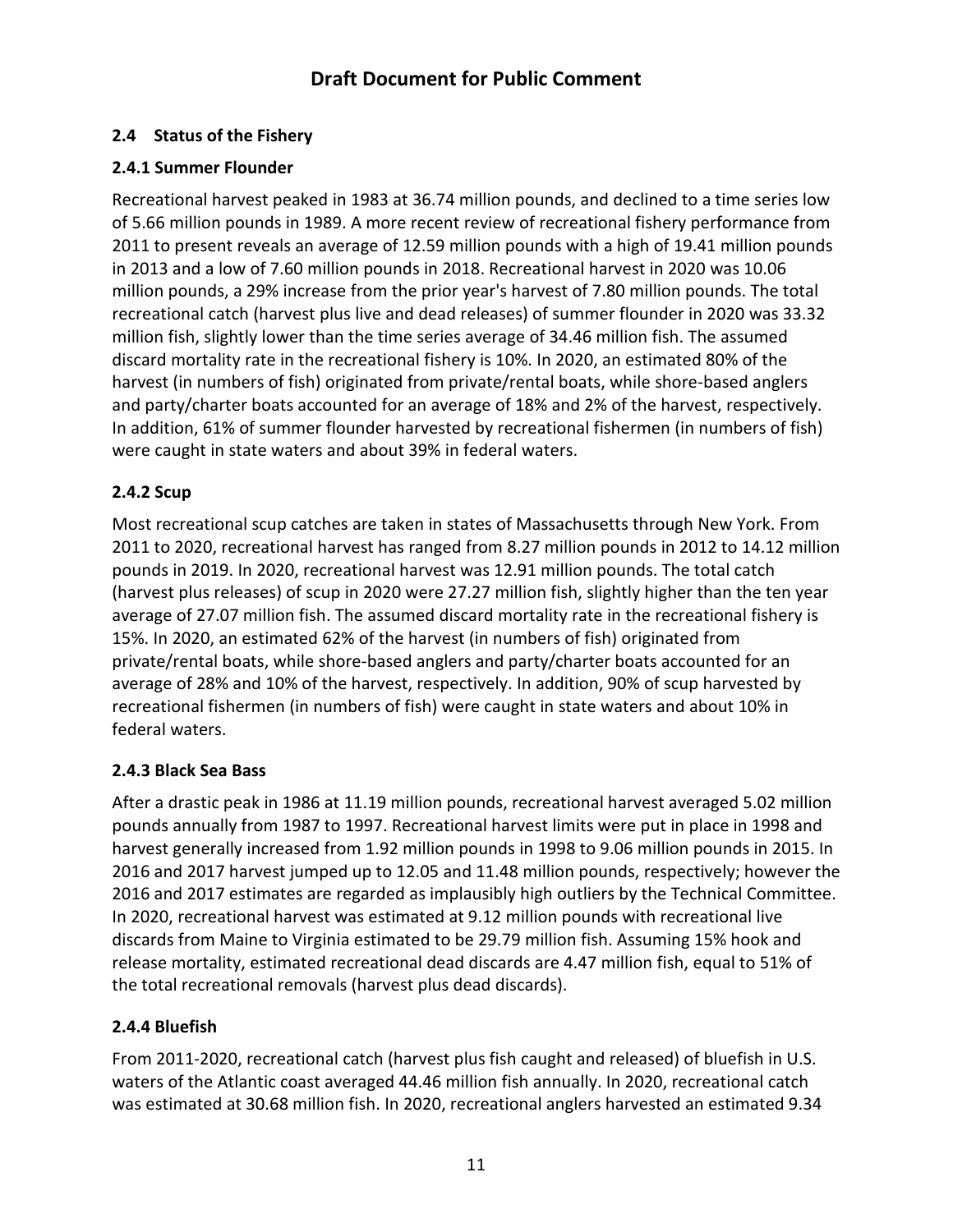million fish weighing 13.58 million pounds (6,160 metric tons). Harvest during 2018-2020 was exceptionally low compared to the ten year average of 25.69 million lbs. The 2020 average weight of landed fish is 1.45 pounds, which is also lower than the ten year average of 1.65 pounds. This lower average weight is due to the regional distribution of state landings in 2020. The majority of the recreational harvest (pounds) came from Florida (42%), North Carolina (16%), New Jersey (13%), and New York (11%). Fish from southern states (NC-FL) made up 59% of the landings and are typically smaller on average than fish caught in northern states (ME-VA). In 2020, recreational dead releases (15% of released alive fish) were estimated at 3.20 million fish.

### <span id="page-13-0"></span>**3.0 Proposed Management Program**

The Policy Board and Council are considering changes to the process of setting recreational management measures for summer flounder, scup, black sea bass, and bluefish. These management changes are considered through the management programs of the Commission and the Council. The Council is bound by the requirements of the Magnuson-Stevens Fishery Conservation and Management Act (MSA), including requirements for ACLs, accountability measures, and prevention of overfishing. NOAA Fisheries, which has final approval authority for Council management documents, will not approve measures that are inconsistent with the MSA. NOAA Fisheries provides guidance throughout development of Council actions to ensure that the preferred options selected for implementation are consistent with the MSA and other applicable laws.

As proposed, the same options would be selected for all four species. It is not intended that one harvest control rule option would be used for some species and a different option for others. However, depending on considerations, such as ongoing development of statistical models to predict recreational harvest, the Policy Board and Council may consider approving different implementation dates by species for any change to the FMPs. All harvest control rule approaches involve various combinations of input metrics (data inputs), flexibilities, and accountability measures with the goal of standardizing management measure setting and providing stability to these recreational fisheries. A table for comparison across all options can be found in Appendix 1.

Stocks under an approved rebuilding plan are subject to the measures of that rebuilding plan, which may differ from the measures under the options below. None of the options in this document are meant to replace rebuilding plan measures. In some instances, measures implemented through the options below may be used as temporary measures until a rebuilding plan is implemented, which can take up to two years after the stock is declared overfished.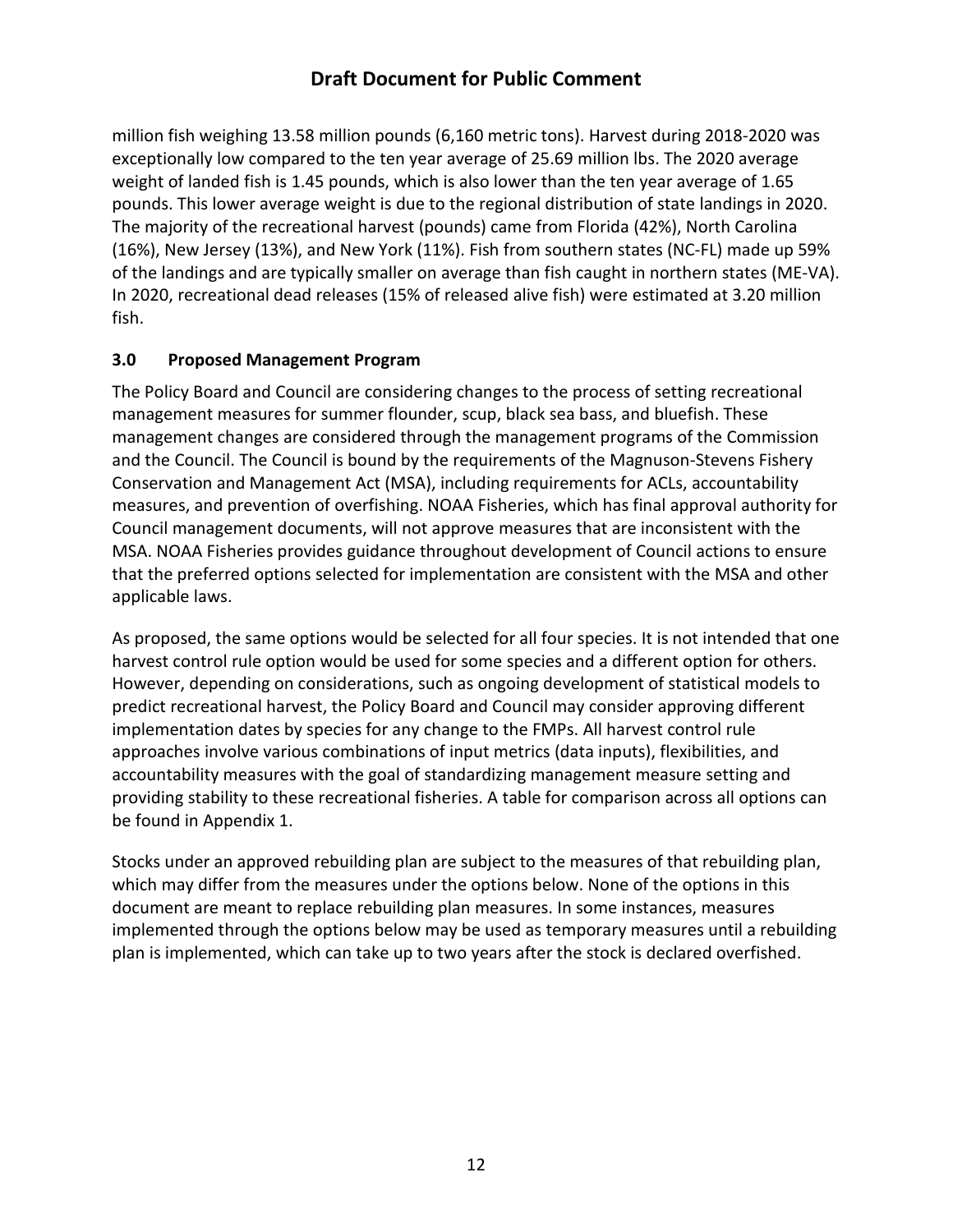#### **3.1 Management Options to Set Recreational Management Measures**

#### <span id="page-14-0"></span>**Option A. No Action (Current Recreational Measures Setting Process)**

Section 2.2 describes the process used in recent years to set recreational measures. The details of this process are not defined in the FMPs and can be modified without an addendum or other change to the FMPs. The following sections summarize the language currently in the Commission's FMPs regarding recreational measures for each species. Under the no action option, these sections of the FMPs could remain unchanged.<sup>2</sup>

#### **1. Summer Flounder**

 $\overline{a}$ 

As outlined in section 3.1 of [Addendum XXXII,](http://www.asmfc.org/uploads/file/5c1a6706SF_BSB_AddendumXXXII_Dec2018.pdf) management measures are set annually through a specification process. The process involves the following steps:

- At the joint meeting with the Council typically in December, the Board and Council will decide whether to specify coastwide measures to achieve the coastwide RHL or conservation equivalent management measures using guidelines agreed upon by both management authorities. If the latter, the Board will then be responsible for establishing recreational measures to constrain harvest to the RHL.
- The Technical Committee (TC) will continue to evaluate harvest estimates as they are released, and project how suites of possession limits, size limits and seasons might impact recreational landings in each region. In recommending adjustments to measures (reductions, liberalizations or no change), the TC will examine several factors and suggest a set of regional regulations, which when combined, would not exceed the RHL. These factors could include but are not limited to stock status, resource availability (based on survey and assessment data), and fishery performance (harvest, discards, effort, estimate uncertainty, inter-annual variability), as well as the standards and guiding principles set forth below. The Board will use information provided by the TC to approve a methodology for the states to use in developing regional proposals, typically at the Commission's Winter Meeting.
- The states will collaborate to develop regional proposals for the current year's recreational measures that include possession limits, size limits and season length pursuant to the Board-approved methodology. These proposals will be reviewed by the TC to ensure the data and analysis are technically sound.

<span id="page-14-1"></span><sup>&</sup>lt;sup>2</sup> Under the no action option, predicted harvest under any combination of measures could continue to rely on the methods described above, or alternative methods could be used if deemed appropriate. For example, the Council and Commission are supporting the development of statistical models for predicting harvest based on management measures and other factors. These models could be used under the no action option.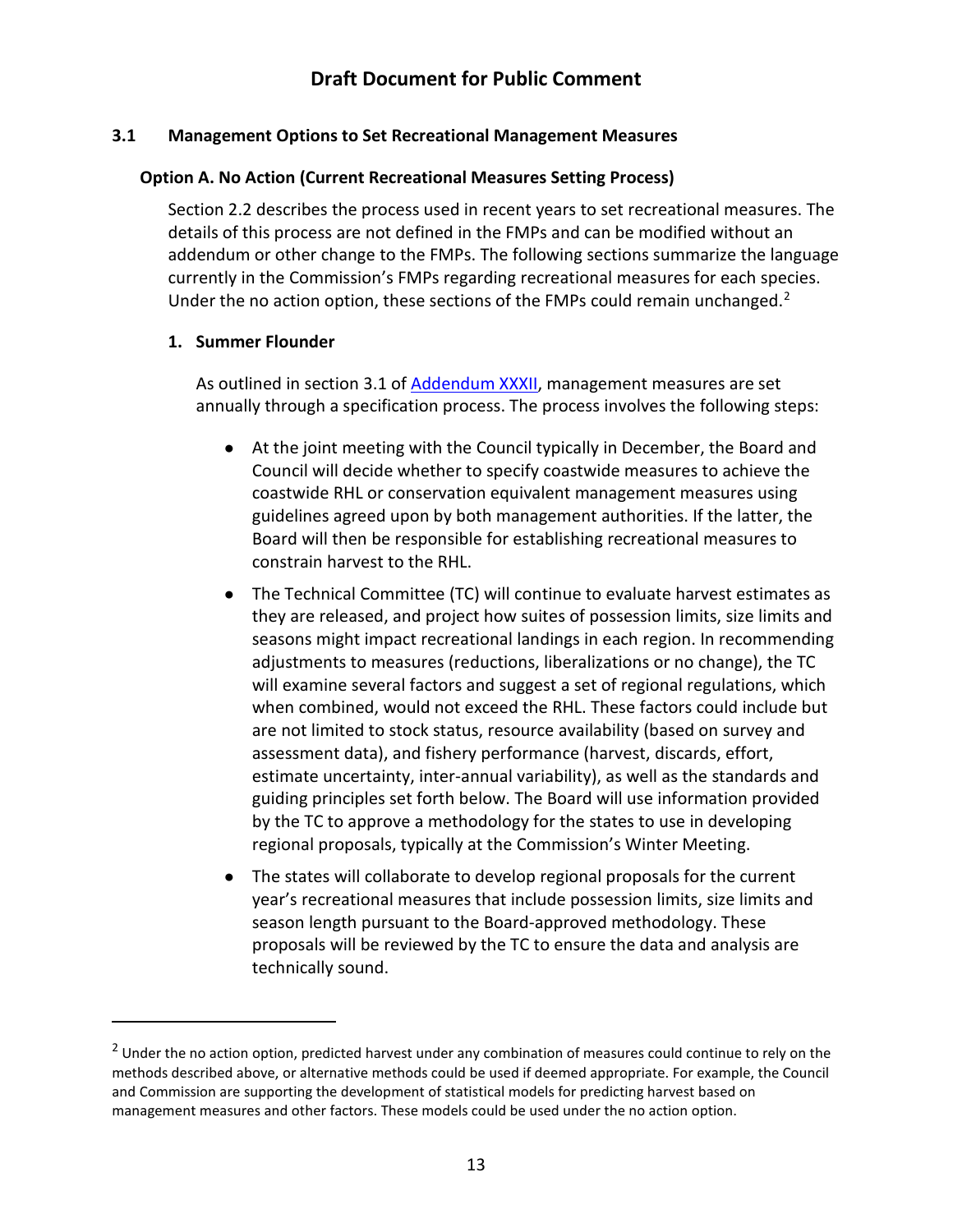- The Board will review state proposals, TC recommendations, and establish final measures at a Summer Flounder, Scup, and Black Sea Bass Board meeting following the release of wave 6 MRIP estimates from the previous year.
- Once the Board has approved the measures and the states have promulgated them, the Commission will send a letter to the Regional Administrator certifying the Board approved measures, in combination, will achieve but not exceed the RHL.

The Board also uses a set of standards and guiding principles to structure the development of measures during specification setting (Addendum XXXII Section 3.1.1).

#### **2. Scup**

Addendum XI provides the ability for the Board and Council to establish management measures annually through a specification process. The process involves the following steps:

- At the joint meeting with the Council typically in December, the Board and Council will determine whether to maintain status quo measures or a liberalization or reduction in measures are needed to achieve the coastwide RHL.
- States will then proceed to develop proposals, typically the states MA-NY, but other states could have adjustments, for the upcoming year's recreational measures that include possession limits, size limits and season length. These proposals will be reviewed by the TC to ensure the data and analysis are technically sound.
- The Board will review state proposals, TC recommendations, and establish final measures at the Commission's winter meeting.

#### **3. Black Sea Bass**

As outlined in section 3.2 of [Addendum XXXII,](http://www.asmfc.org/uploads/file/5c1a66e2SF_BSB_AddendumXXXII_Dec2018.pdf) management measures are set annually through a specification process. The process involves the following steps:

- At the joint meeting with the Council typically in December, the Board and Council will decide whether to adopt coastwide measures or if the states will implement measures to constrain harvest to the RHL. If the latter, the Board will then be responsible for establishing recreational measures to be implemented in state waters to constrain harvest to the RHL.
- The TC will continue to evaluate harvest estimates as they are released, and project how suites of possession limits, size limits and seasons might impact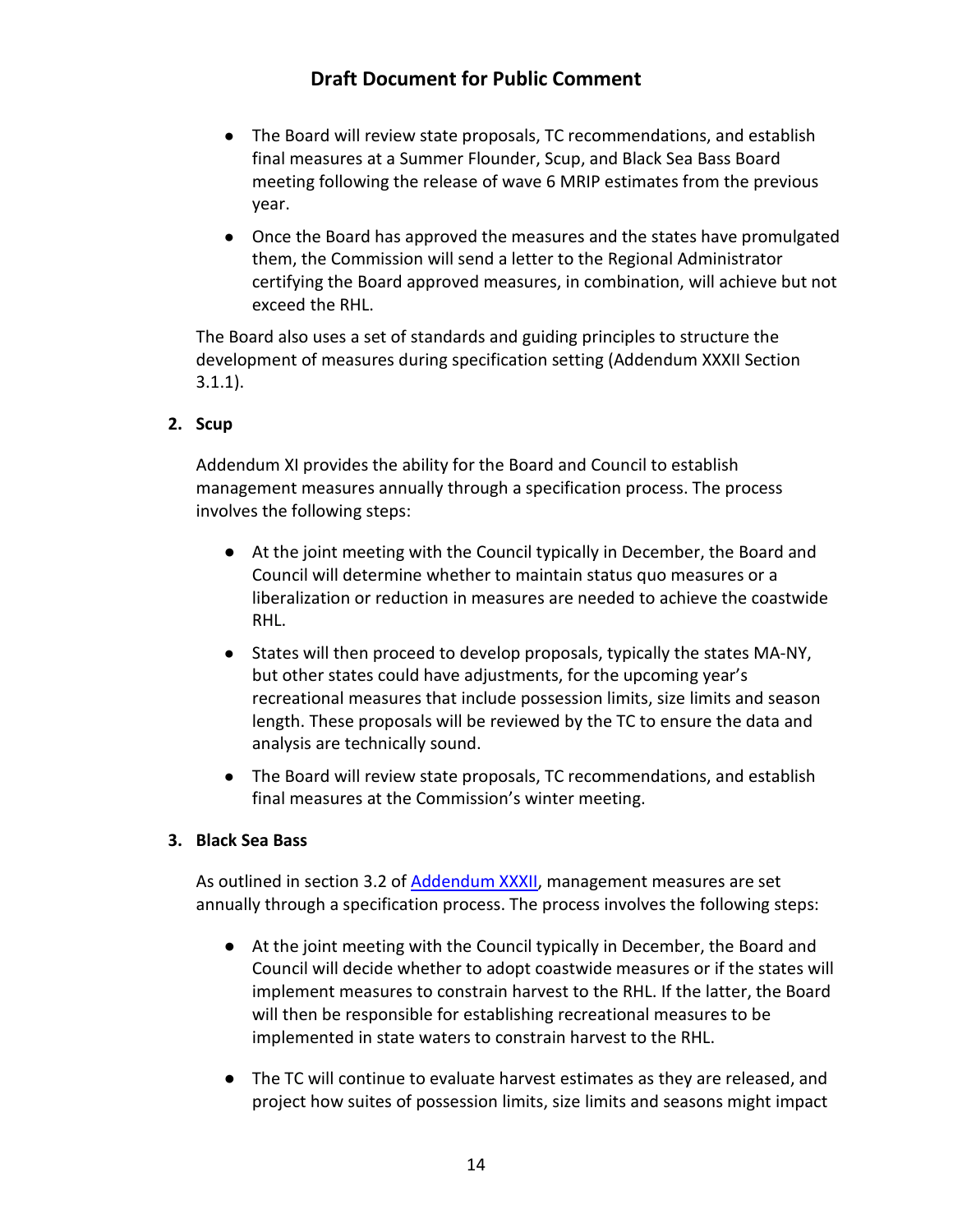recreational landings in each region. In recommending adjustments to measures (reductions, liberalizations or no change), the TC will examine several factors and suggest a set of regulations for regions, which when combined, would not exceed the RHL. These factors can include but are not limited to stock status, resource availability (based on survey and assessment data), and fishery performance (harvest, discards, effort, estimate uncertainty, inter-annual variability), as well as the standards and guiding principles set forth below. The Board will use information provided by the TC to approve a methodology for the states to use in developing regional proposals, typically at the Commission's Winter Meeting.

- The states will collaborate to develop regional proposals for the current year's recreational measures that include possession limits, size limits and season length pursuant to the Board-approved methodology. These proposals will be reviewed by the TC to ensure the data and analysis are technically sound
- The Board will review state proposals, TC recommendations, and establish final measures at a Summer Flounder, Scup, and Black Sea Bass Board meeting following the release of wave 6 MRIP estimates from the previous year.
- Once the Board has approved the measures and the states have promulgated them, the Commission will send a letter to the Regional Administrator certifying the Board approved measures in combination will achieve but not exceed the RHL.

The Board also uses a set of standards and guiding principles to structure the development of measures during specification setting (Addendum XXXII Section 3.2.1).

#### **4. Bluefish**

As outlined in section 5.1.4.1.3 of [Amendment 1,](https://www.mafmc.org/s/Bluefish_Amend_1_Vol_1.pdf) management measures are set annually through a specifications process. The process typically involves the following steps:

- At the joint meeting with the Council typically in December, the Board will determine whether to maintain status quo coastwide measures or a liberalization or reduction in measures are needed to achieve the coastwide RHL.
- In order to achieve the annual RHL, recreational fisheries will be constrained by a coastwide regime of coastwide size limits, bag limits, and seasons. Once a basic regime for these limits is established, typically at the joint meeting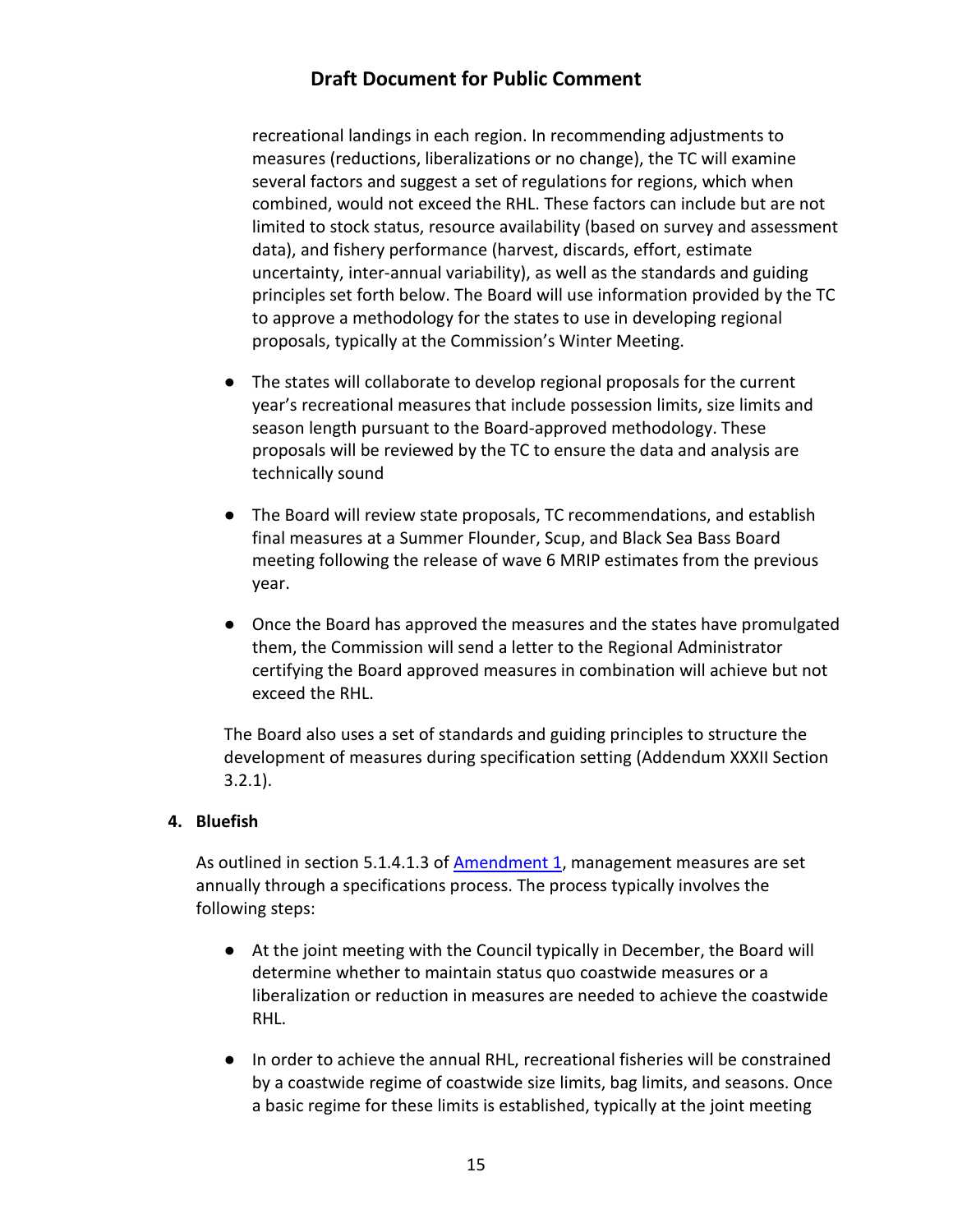with the Council in December, states will be given the opportunity to vary these measures in accordance with the Commission's Conservation Equivalency process $3$ .

- A state may submit a proposal for a change to its regulatory program to the Commission. Such changes shall be submitted to the ASMFC staff, which will distribute the proposal to the Management Board, the Plan Review Team, the Technical Committee, the Stock Assessment Subcommittee, and the Advisory Panel.
- States must submit proposals at least two weeks prior to a planned meeting of the Technical Committee.
- The ASMFC staff is responsible for gathering the comments of the Technical Committee, the Stock Assessment Subcommittee, and the Advisory Panel and presenting these comments to the Management Board at the Commission's winter meeting.
- The Management Board will decide whether to approve the state proposal for an option management program if it determines that it is consistent with the harvest target and the goals and objectives of the FMP.

#### **5. Current Accountability Measures for Summer Flounder, Scup, Black Sea Bass, and Bluefish**

The MSA requires Council FMPs to contain provisions for ACLs and "measures to ensure accountability." The National Standards Guidelines state that accountability measures (AMs) "are management controls to prevent ACLs, including sector-ACLs, from being exceeded, and to correct or mitigate overages of the ACL if they occur. AMs should address and minimize both the frequency and magnitude of overages and correct the problems that caused the overage in as short a time as possible." (50 CFR 600.310 (g)).

The current recreational AMs for these species were implemented through an omnibus amendment in 2013 [\(Amendment 19 to the Summer Flounder, Scup, and](http://www.mafmc.org/s/AM-Document-Submitted-Main-Doc-07lp.pdf)  [Black Sea Bass FMP](http://www.mafmc.org/s/AM-Document-Submitted-Main-Doc-07lp.pdf) and [Amendment 4 to the Bluefish FMP\)](http://www.mafmc.org/s/AM-Document-Submitted-Main-Doc-07lp.pdf). The AMs are included in the Council's FMP. They are not included in the Commission's FMP; however, any changes to the AMs considered through this action will be considered by both the Council and Commission.

Proactive AMs include adjustments to the management measures for the upcoming fishing year (as described in previous sections), if necessary, to prevent the RHL and ACL from being exceeded. Measures to prevent the RHL from being

 $\overline{a}$ 

<span id="page-17-0"></span><sup>3</sup> [http://www.asmfc.org/files/pub/ConservationEquivalencyGuidance\\_2016.pdf](http://www.asmfc.org/files/pub/ConservationEquivalencyGuidance_2016.pdf)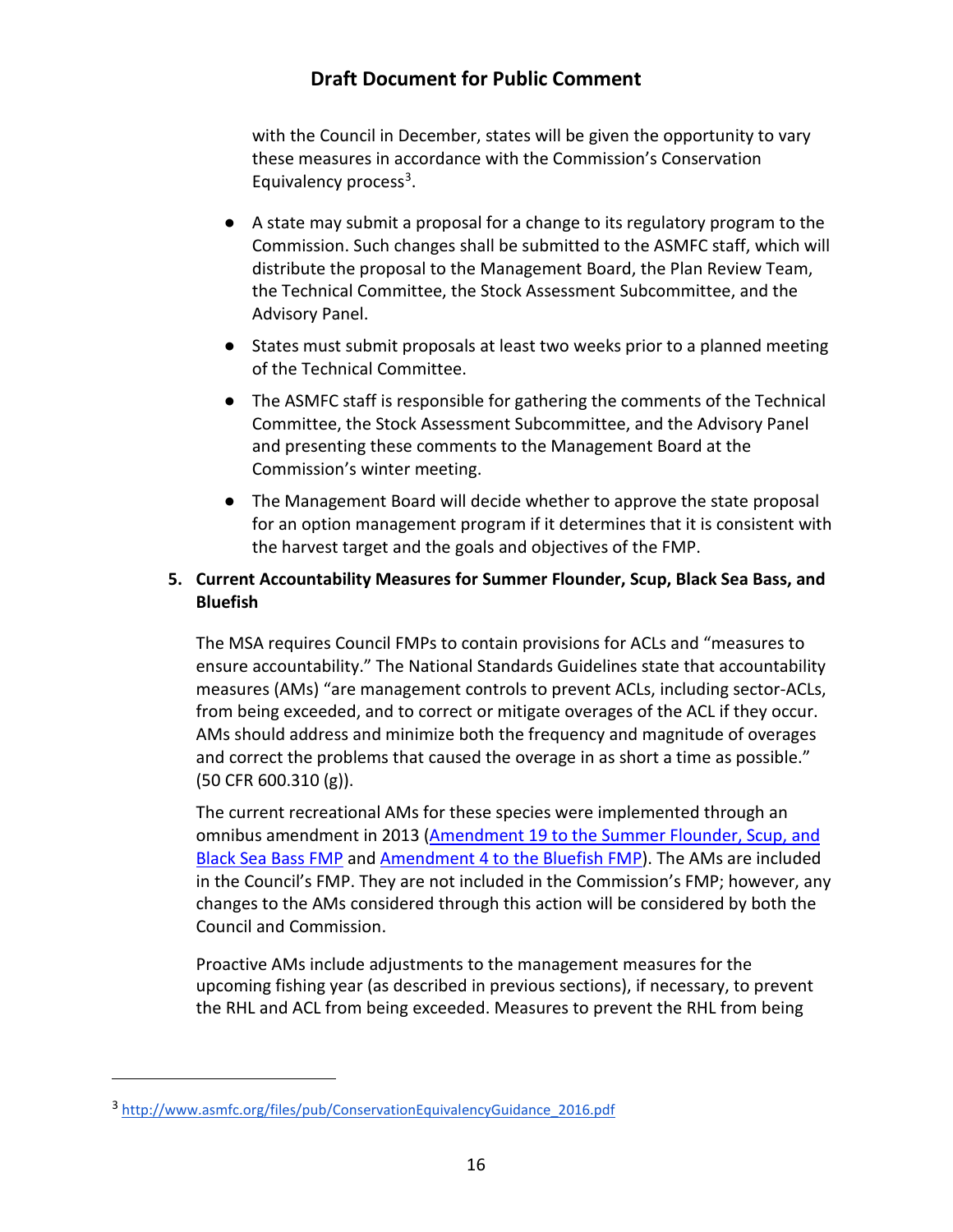exceeded are ultimately intended to also prevent ACL overages, which in turn prevents overfishing.

Given the timing of MRIP data availability, the regulations do not allow for in-season closure of the recreational fishery if the RHL or ACL is expected to be exceeded. Therefore, measures must be set in a manner that is reasonably expected to constrain harvest to the RHL.

Reactive recreational AMs include a set of possible responses to exceeding the recreational ACL, depending on stock status and which limits are exceeded. Paybacks of ACL overages may be required in a subsequent fishing year, depending on stock status and the scale of the overage, as described below. ACL overages in the summer flounder, scup, and black sea bass recreational fisheries are evaluated by comparing the most recent 3-year average recreational ACL against the most recent 3-year average of recreational catch (i.e., landings and dead discards). If average catch exceeds the average ACL, then the appropriate AM is determined based on the following criteria:

**3.** If the stock is overfished ( $B < \frac{1}{2}$  B<sub>MSY</sub>), under a rebuilding plan, or the stock status is unknown:

> The exact amount, in pounds, by which the most recent year's recreational ACL has been exceeded will be deducted in the following fishing year, or as soon as possible once catch data are available.

2. If biomass is above the threshold, but below the target ( $\frac{1}{2}$  B<sub>MSY</sub> < B < B<sub>MSY</sub>), and the stock is not under a rebuilding plan:

a. If only the recreational ACL has been exceeded, then adjustments to the recreational management measures (bag, size, and seasonal limits) would be made in the following year, or as soon as possible once catch data are available. These adjustments would take into account the performance of the measures and conditions that precipitated the overage.

b. If the ABC is exceeded in addition to the recreational ACL, then a single year deduction will be made as a payback, scaled based on stock biomass. The calculation for the payback amount is: *(overage amount) \* (BMSY-B)/½ BMSY*.

3. If biomass is above the target  $(B > B_{MSY})$ :

Adjustments to the recreational management measures (bag, size, and seasonal limits) will be made for the following year, or as soon as possible once catch data are available. These adjustments would take into account the performance of the measures and conditions that precipitated the overage.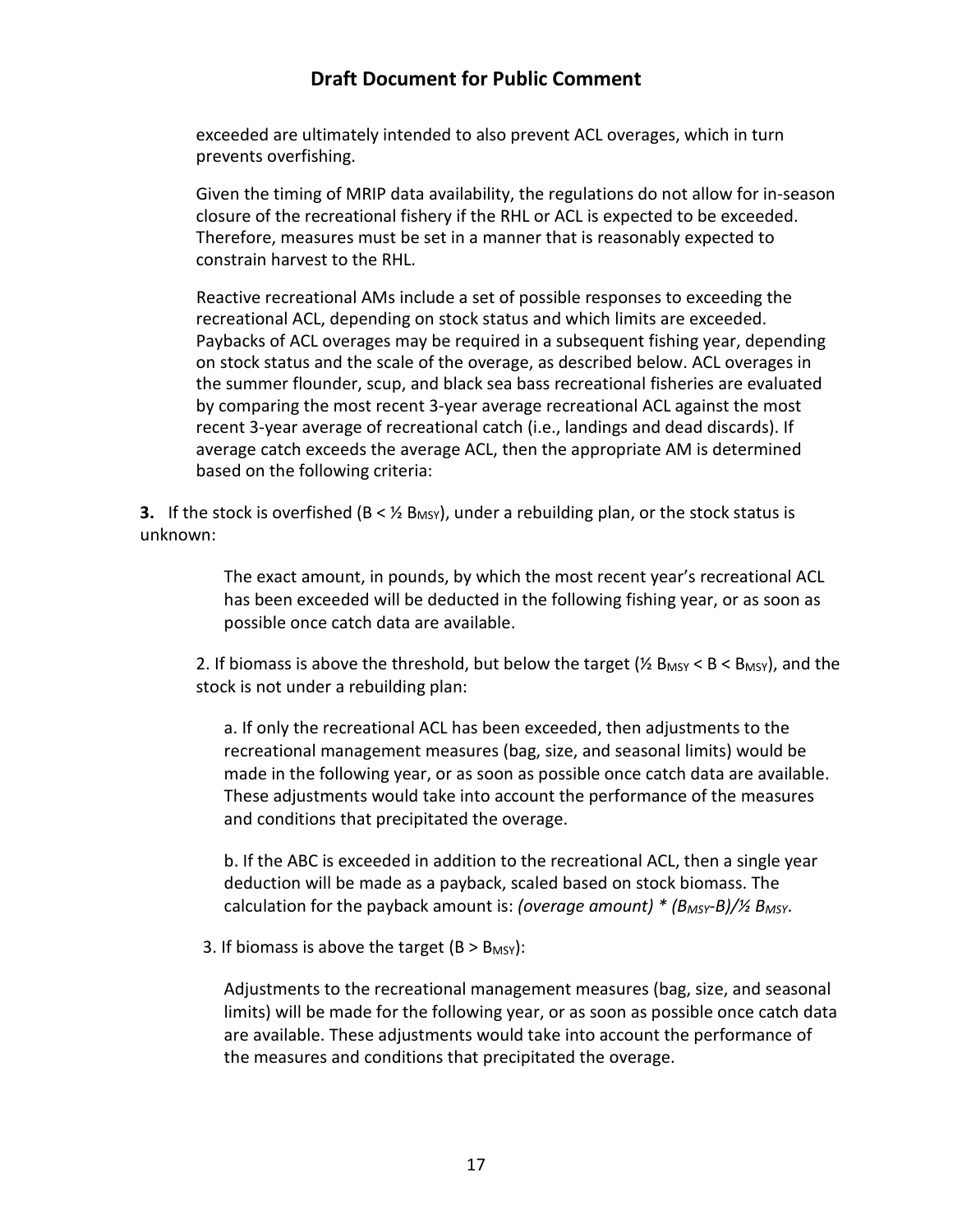Reactive recreational AMs for the bluefish recreational fishery are very similar to the process described above with a few key differences. First, ACL overages are evaluated on a 1-year basis as opposed to a 3-year average. Second, if a transfer between the commercial and recreational sectors caused the transferring sector to register an ACL overage, then instead of applying an overage payback to the transferring sector, a transfer in a subsequent year would be reduced by the amount of the ACL overage.

#### <span id="page-19-0"></span>**Option B. Percent Change Approach**

 $\overline{a}$ 

This option differs from the no action option in that it includes additional consideration of biomass compared to the target level  $(B/B<sub>MSY</sub>)$  when determining if the recreational management measures should be liberalized, restricted, or remain unchanged. The amount of change varies based on the magnitude of the difference between a confidence interval  $(CI)^4$  $(CI)^4$  around an estimate of expected harvest and the average RHL for the upcoming two years, as well as considerations related to biomass compared to the target level (B/B<sub>MSY</sub>).

Specifically, the first step in determining the overall percent change in harvest would be to compare the average RHL for the upcoming two years to the  $Cl<sup>5</sup>$  of the most recent two years of MRIP estimates, or to a CI around an alternative predictor of harvest based on a robust statistical methodology approved by the Technical and Monitoring Committees. The MRIP estimates (or approved alternative estimates) are intended as a proxy for expected harvest in the upcoming years under status quo measures, similar to the current process. Depending on whether the average RHL is above the upper bound of the CI, within the CI, or below the lower bound of the CI around the estimate of expected harvest, the management responses are narrowed down to those illustrated in rows A, B, and C in [Table 1,](#page-22-0) respectively.

The second step narrows down the suite of management responses further by taking into consideration the B/BMSY ratio. The third column in [Table 1](#page-22-0) displays the resulting percent change in measures required for the upcoming two years. A range of sub-options is under consideration for the resulting percent change when the RHL is above or below the bounds of the CI, as described below. Regardless of the sub-options chosen, when the RHL is within the CI, no change in measures would be made if the  $B/B_{MSY}$  ratio is between 1 and 1.5 (i.e., the stock is between the target biomass level and 150% of the target level). A 10% liberalization in harvest would be allowed when the  $B/B_{MSY}$  ratio exceeds 1.5 (i.e., the stock is greater than 150% of the target biomass level). A 10% reduction in harvest would be required when the B/B<sub>MSY</sub> ratio is less than 1 (i.e., biomass is below the target level).

<span id="page-19-1"></span><sup>&</sup>lt;sup>4</sup> A confidence interval provides an upper and lower bound around a point estimate to indicate the range of possible values given the uncertainties around the estimate. For example, a CI of 5% for an estimate of 100 would mean that the value could fall anywhere between 105 and 95. In this option, the CI represents a range of potential harvest estimates that can be reasonably expected to encompass the true harvest value.

<span id="page-19-2"></span><sup>&</sup>lt;sup>5</sup> Specifically, an 80% joint distribution CI has been suggested as this method takes into consideration the percent standard error (PSE) of each individual years' MRIP estimate and the variability of the estimates between years.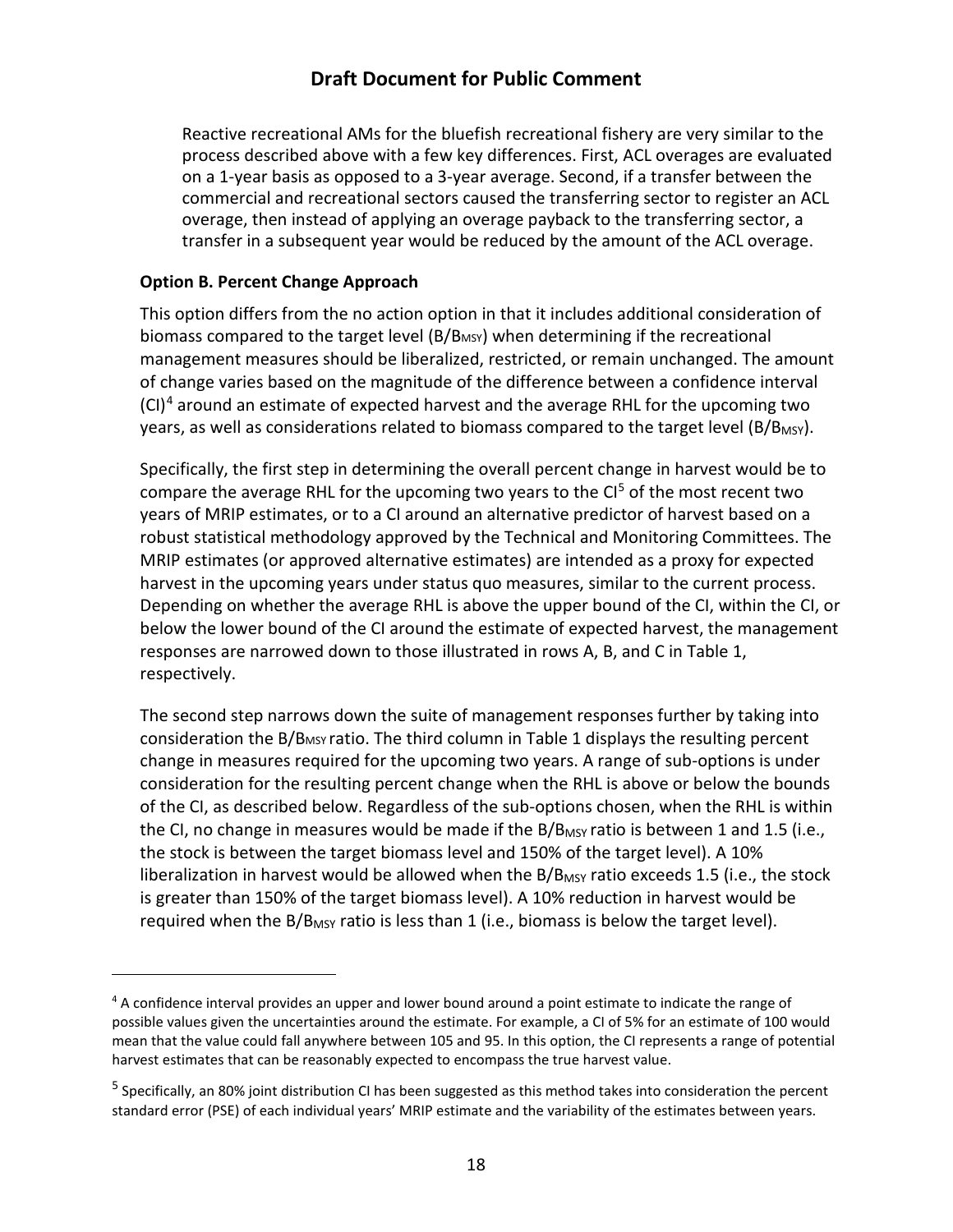It is important to note that this option considers changes from a starting set of measures. If the current measures have resulted in notable differences between harvest and the RHL in recent years, then they may not be an appropriate starting point under this option and an alternative starting point may be required.

| Table 1. Process for determining the appropriate percent change in harvest when developing |
|--------------------------------------------------------------------------------------------|
| management measures under the percent change approach.                                     |

| <b>Row</b>     | <b>Future RHL vs Harvest</b><br>Estimate <sup>6</sup>                        | B/B <sub>MSY</sub> | <b>Change in Harvest</b>                                                                                                |                                        |  |
|----------------|------------------------------------------------------------------------------|--------------------|-------------------------------------------------------------------------------------------------------------------------|----------------------------------------|--|
|                |                                                                              | > 1.5              | Sub-Option B-1A: Liberalization<br>percent equivalent to difference<br>between harvest estimate and 2-<br>year avg. RHL | Sub-Option B-1B:<br>40% Liberalization |  |
| $\overline{A}$ | Future 2-year avg. RHL<br>greater than upper bound of<br>harvest estimate CI | $1 - 1.5$          | Sub-Option B-1A: Liberalization<br>percent equivalent to difference<br>between harvest estimate and 2-<br>year avg. RHL | Sub-Option B-1B:<br>20% Liberalization |  |
|                |                                                                              | < 1                | Sub-Option B-2A: 10%<br>Liberalization                                                                                  | Sub-Option B-2B:<br>0%                 |  |
|                | Future 2-YR avg. RHL within CI                                               | > 1.5              | 10% Liberalization                                                                                                      |                                        |  |
| B              | οf                                                                           | $1 - 1.5$          | 0%                                                                                                                      |                                        |  |
|                | harvest estimate                                                             | $\leq 1$           | 10% Reduction                                                                                                           |                                        |  |
|                |                                                                              | > 1.5              | Sub-Option B-2A: 10% Reduction                                                                                          | Sub-Option B-2B:<br>0%                 |  |
| C              | Future 2-YR avg. RHL less than<br>lower bound of harvest<br>estimate CI      | $1 - 1.5$          | Sub-Option B-1A: Reduction<br>percent equivalent to difference<br>between harvest estimate and 2-<br>year avg. RHL      | Sub-Option B-1B:<br>20% Reduction      |  |
|                |                                                                              | < 1                | Sub-Option B-1A: Reduction<br>percent equivalent to difference<br>between harvest estimate and 2-<br>year avg. RHL      | Sub-Option B-1B:<br>40% Reduction      |  |

Under this option, the Council and Board would consider adjusting the recreational management measures in sync with the setting of catch and landings limits in response to updated stock assessment information. It is anticipated that updated stock assessments will be available every other year. In interim years, the Council and Board would review the catch and landings limits compared to the measures. They may revise the measures in interim years if new data such as a research track stock assessment or other technical

 $\overline{a}$ 

<span id="page-20-0"></span><sup>&</sup>lt;sup>6</sup> The two year average MRIP estimate with associated CI is intended as a predictor of future harvest under status quo measures. This may be replaced with statistical model based approaches for predicting harvest.

<span id="page-20-1"></span><sup>&</sup>lt;sup>7</sup> The proposed B/B<sub>MSY</sub> inflection points are based on the Council's Risk Policy. Future changes to the Council risk policy may warrant reconsideration of this proposed process.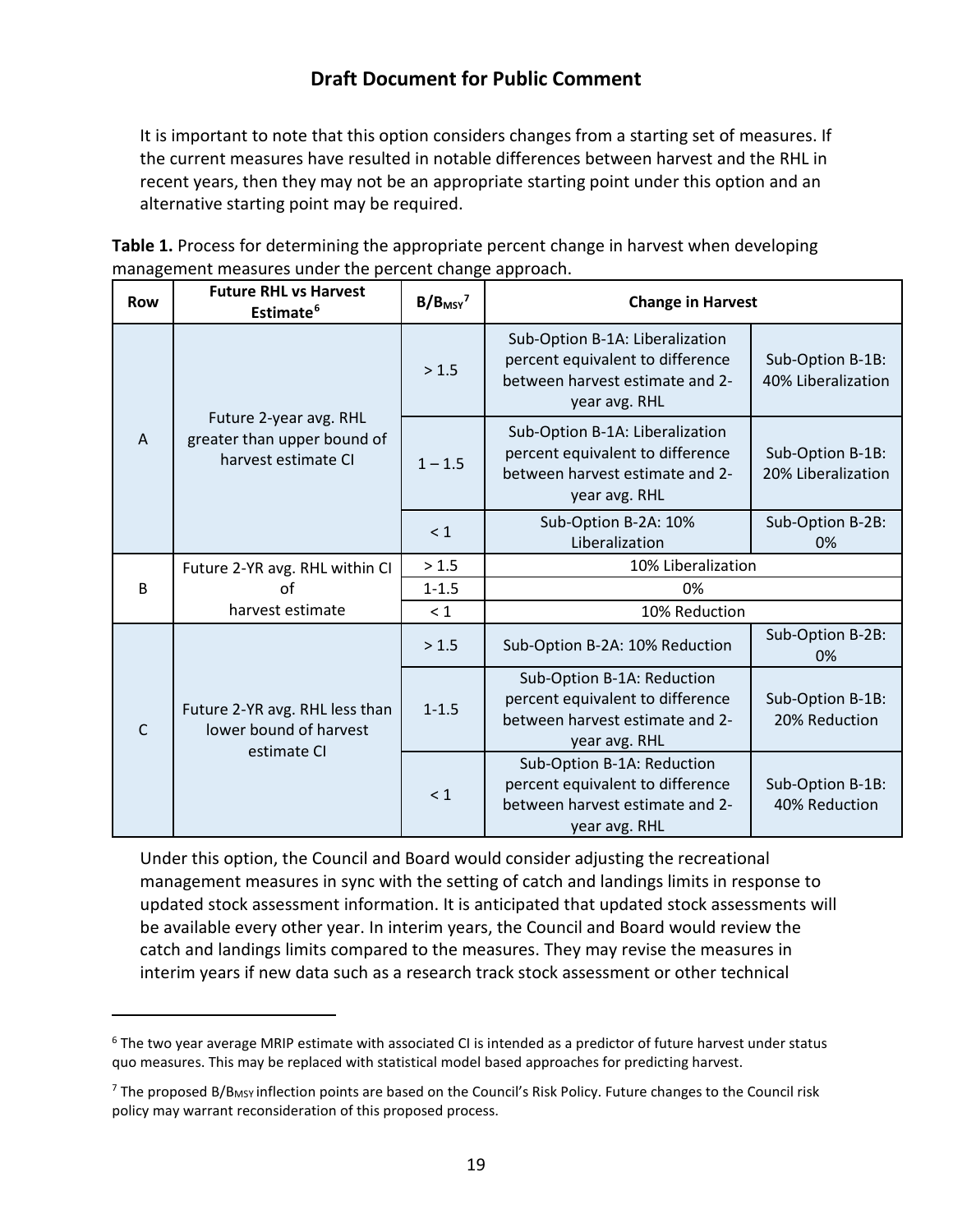reports suggest that the measures are not performing as expected or if a change is needed for other reasons. The intent would be to only change the measures in interim years if new information suggests strong concerns with the current measures.

#### **Sub-Options for Percent Change When the RHL is Outside the Bounds of the Expected Harvest Estimate CI**

If the Policy Board and Council adopt the percent change approach, they must also select either sub-option B-1A or B-1B. In addition, they must also select either suboption B-2A or B-2B.

#### *Sub-Option B-1A: Percent Change Capped at Difference Between 2 Year Average RHL and Harvest Estimate*

If selected, this sub-option would be used in the following two situations: 1) the average two-year RHL is above the upper bound of the harvest estimate CI (Row A in [Table 1\)](#page-22-0) and biomass is at or above the target  $(B/B<sub>MSY</sub>$  is at least 1), or 2) the average two-year RHL is below the lower bound of the harvest estimate CI (Row C in [Table 1\)](#page-22-0) and biomass is at or below 150% of the target ( $B/B_{MSY}$  is less than or equal to 1.5). Other situations either do not have sub-options (RHL is within the CI; Row B in [Table 1\)](#page-22-0) or are covered by sub-options B-2A and B-2B, below.

Under this sub-option, the percent liberalization or reduction in harvest would be defined as the percent difference between the two-year average RHL and a point value harvest estimate. The point value harvest estimate would be either a two-year average of recent MRIP harvest estimates or an alternative estimate based on a robust statistical methodology approved by the Monitoring/Technical Committees. The intent behind this sub-option is to scale liberalizations or reductions proportionately when there are large differences between the harvest estimate and the RHL. For example, if there is a 15% difference between the two-year average RHL and the point value harvest estimate, then the reduction would be 15%. The outcome of this sub-option could be very similar to the no action option (section 3.1.A).

### Sub-Option B-1B: 20% or 40% Change (Depending on B/B<sub>MSY</sub>)

Under this sub-option, management measures would aim to achieve the following percentage liberalizations or reductions in overall harvest, as illustrated in [Table 1:](#page-22-0)

- **40% liberalization** when the average two-year RHL is above the upper bound of the harvest estimate CI (Row A in [Table 1\)](#page-22-0) and biomass is more than 150% of the target level ( $B/B$ <sub>MSY</sub> greater than 1.5).
- **20% liberalization** when the average two-year RHL is above the upper bound of the harvest estimate CI (Row A in [Table 1\)](#page-22-0) and biomass is above the target level but less than 150% of the target level (B/B<sub>MSY</sub> of  $1 - 1.5$ ).
- **20% reduction** when the average two-year RHL is below the lower bound of the harvest estimate CI (Row C in [Table 1\)](#page-22-0) and biomass is above the target level but less than 150% of the target level (B/B<sub>MSY</sub> of  $1 - 1.5$ ).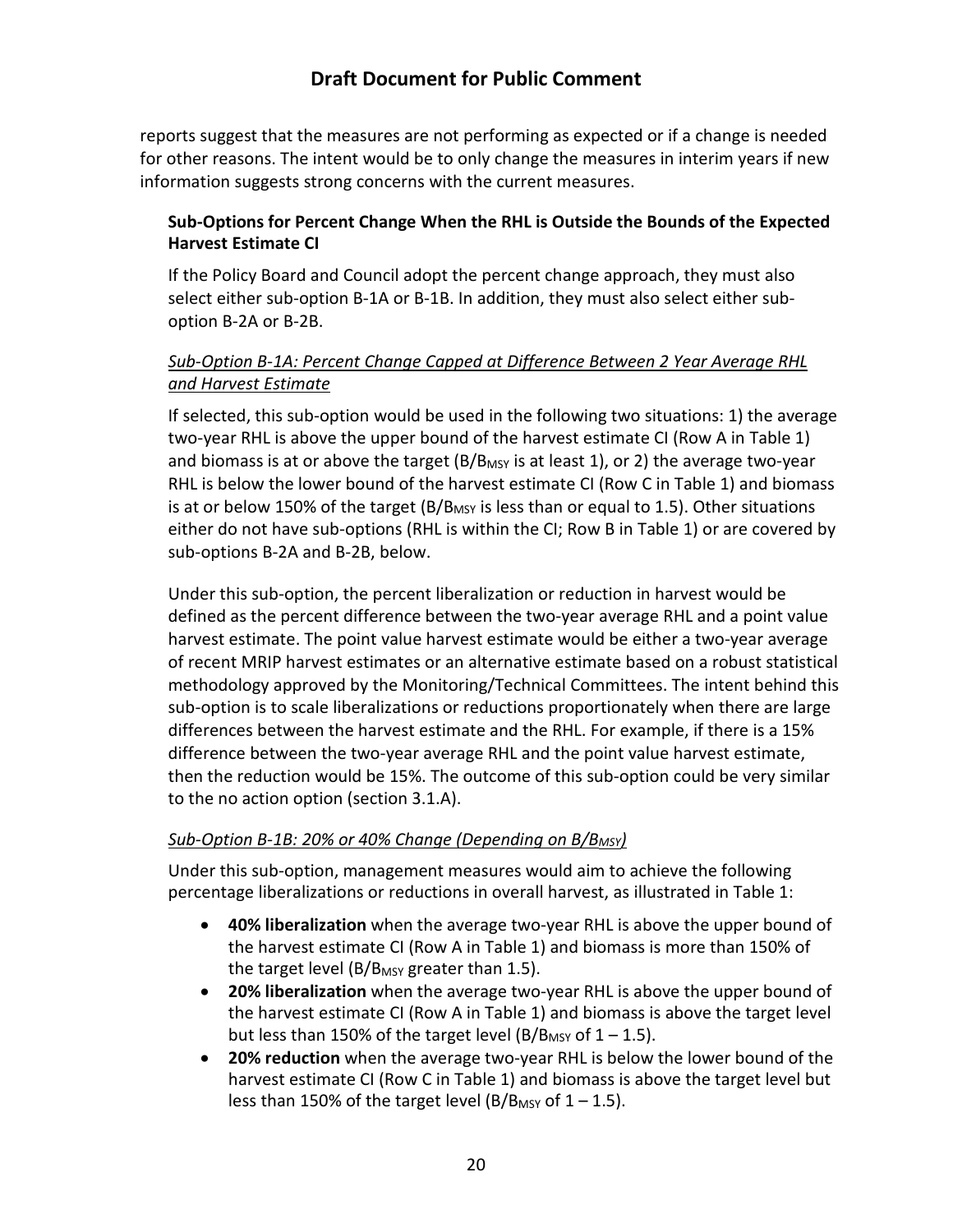• **40% reduction** when the average two-year RHL is below the lower bound of the harvest estimate CI (Row C in [Table 1\)](#page-22-0) and biomass is below the target level (B/BMSY less than 1).

Other situations either do not have sub-options (RHL is within the CI) or are covered by sub-options B-2A and B-2B, below.

The intent of this sub-option is to provide predictable changes in harvest based on the percentage amount applied historically in management.

#### *Sub-Option B-2A: 10% Reduction*

Under this sub-option, when the upcoming 2-year average RHL is below the lower bound of the CI around the harvest estimate (i.e., an RHL overage is expected), measures would be modified such that expected harvest is reduced by 10%, regardless of the scale of the expected overage. The rationale behind this alternative is that a reduction is needed to ensure that continued overages do not contribute to overfishing as required by the MSA; however, the assumption is that the reduction need not be greater than 10% per cycle given that biomass is very high compared to the target level. An analysis of potential impacts on stock status under this, as with all other options in this document, has not been performed.

#### *Sub-Option B-2B: No Change in Measures*

Under this sub-option, when the upcoming 2 year average RHL is below the lower bound of the CI around the harvest estimate (meaning an RHL overage is expected under status quo measures), no change in the measures would be made, regardless of the scale of the expected overage. The assumption behind this alternative is that reductions are not needed because biomass is very high compared to the target level. However, it should be noted that harvest overages can contribute to overfishing, even at high biomass levels, and, as previously stated, in order to comply with the MSA, any adopted options must prevent overfishing. An analysis of potential impacts on stock status under this, as will all other options in this document, has not been performed.

#### <span id="page-22-0"></span>*Accountability Measures under the Percent Change Approach*

Background information on AMs is provided in section 3.1 under Option A on page 16. Under the Percent Change Approach, measures would be more restrictive when stock status is poor and more liberal when stock status is good. In addition, when RHL overages are expected (based on the CI comparison described above), measures would be proactively reduced by a predetermined percent when the stock is less than 150% of the target level. Reductions would also be taken if the stock is below the target even when the RHL is within the CI, helping to rebuild the stock back to the target. These aspects of this option could all be considered proactive AMs.

This option requires minimal changes from the current reactive AMs described on page 16. The current reactive AMs would be modified such that when paybacks are required,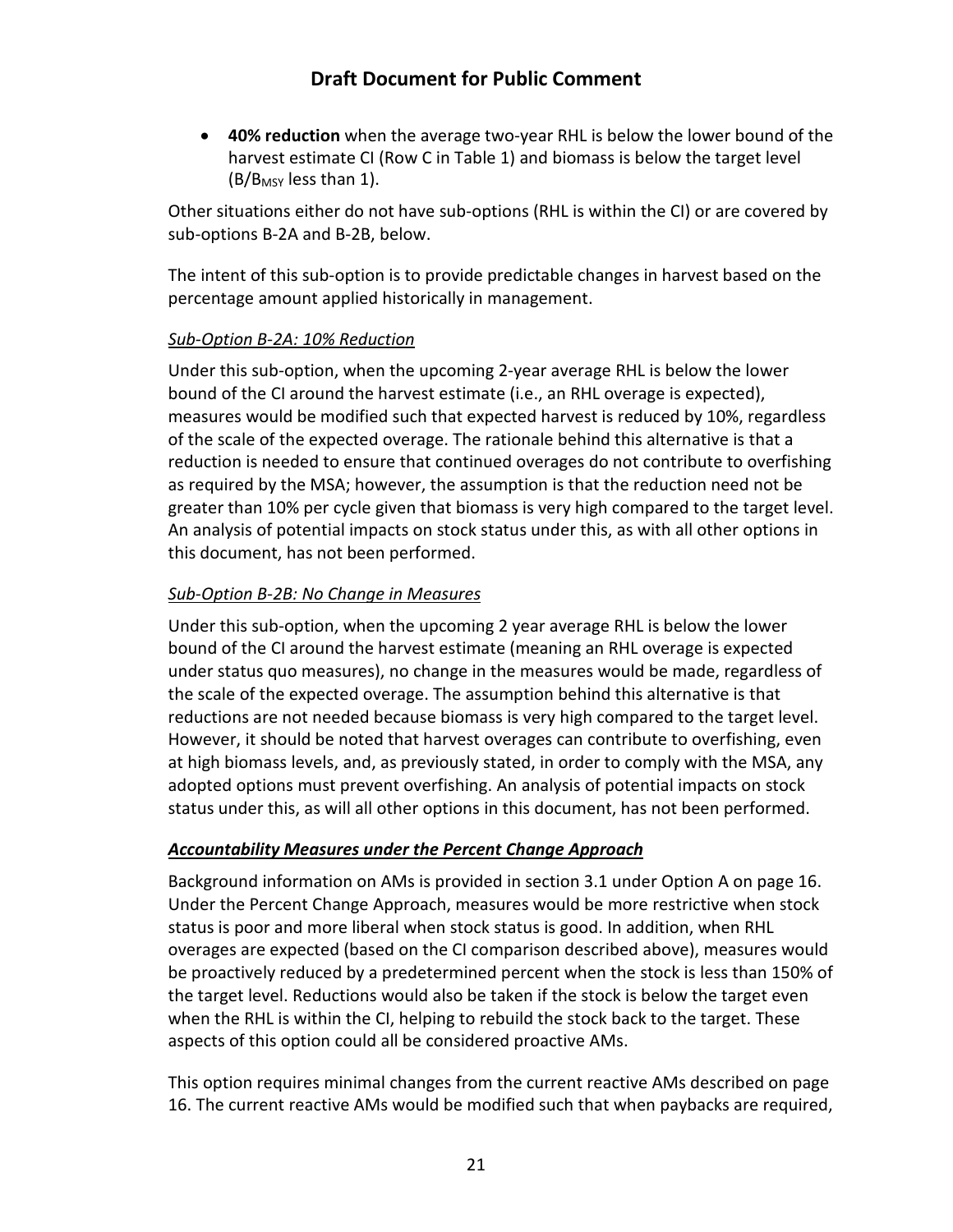the payback could be spread evenly across two years to help facilitate the use of constant measures across two years. When a payback is applied, the percent change would be determined based on the reduced ACL.

Consideration could also be given to options A and B listed in section 3.4. These options consider modifications to the metrics considered when biomass is above the threshold but below the target and a scaled payback of a past overage may be needed.

#### <span id="page-23-0"></span>**Option C. Fishery Score Approach**

The fishery score is a formulaic method that combines multiple metrics into one value which is used to determine the appropriate management measures. Based on the score, the stock would be placed into one of four bins with corresponding management measures. The fishery score would be based on four metrics: biomass (B) relative to the target ( $B_{MSY}$ ), recruitment (R), fishing mortality (F), and fishery performance, as described in more detail below and in Appendix 3. Each metric has a weight assigned to it, determined by the Technical/Monitoring Committees such that metrics with a stronger relationship to harvest would have more weight in the fishery score while still accounting for metrics that impact harvest but may not drive harvest. Additional metrics may be added and weighting schemes adjusted as more data become, based on the recommendations of the Monitoring/ Technical Committees.

The fishery score would be calculated using the following formula:

### *B/BMSY(WB) + F/FMSY(WF) + R (WR) + Fishery performance (WFP) = Fishery Score*

Where W refers to the weight of each factor. The fishery score value corresponds to a predetermined bin. The fishery score would range from 1 to 5 and the bins are defined as displayed in [Table 2.](#page-23-1)

<span id="page-23-1"></span>Weights would have a minimum of 0.1 and maximum of 0.5 to prevent any one metric from being weighed too heavily in relation to the others. The intent is to allow the Monitoring/Technical Committees to recommend changes to the weights through the specifications process based on their expert judgement and empirical methods when possible. Changes should be limited to provide stability in comparisons over time.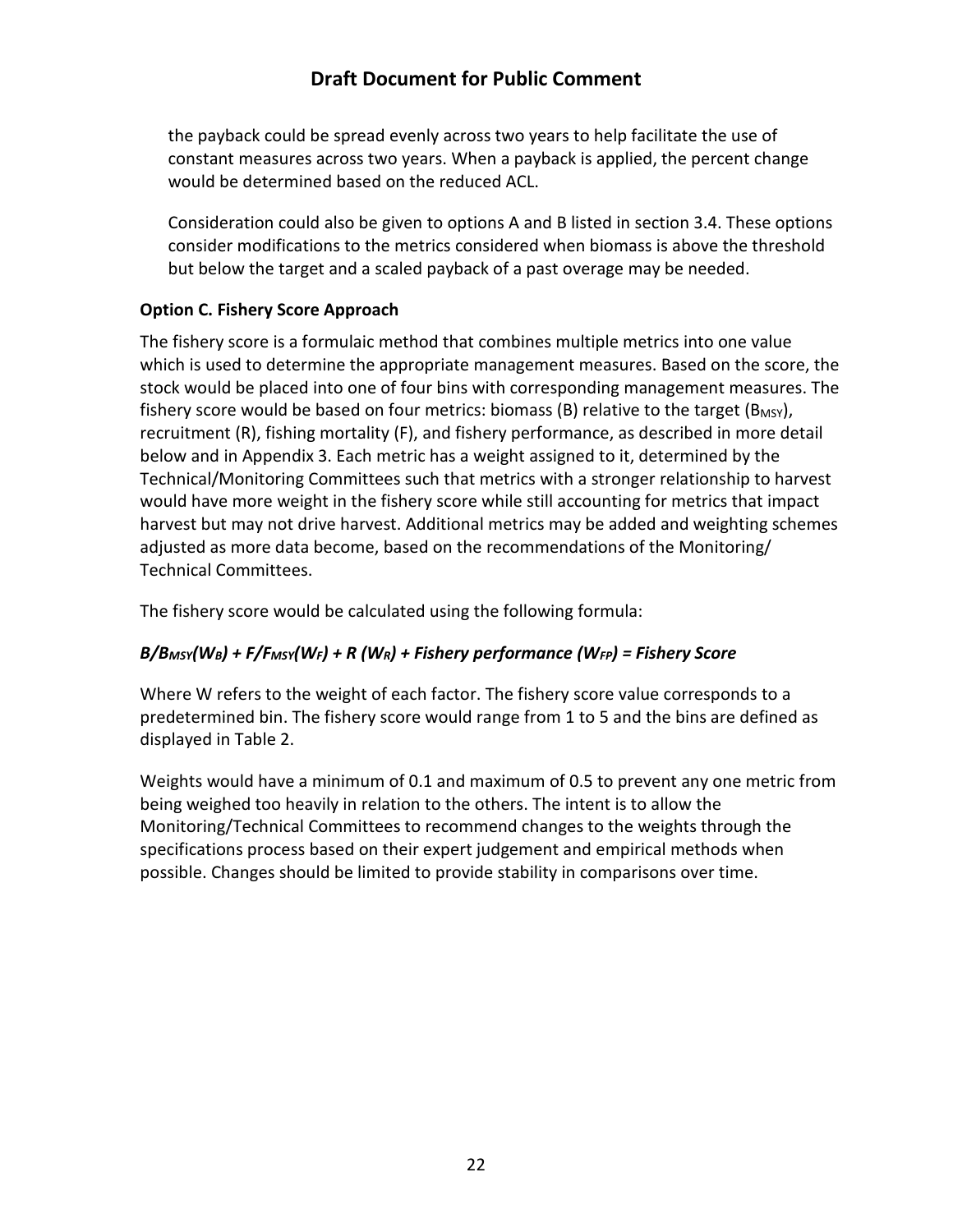**Table 2.** Fishery score bins and the associated level of concern, stock status, and measures that are associated with each bin.

| <b>Bin</b>     | <b>Fishery Score</b> | <b>Stock Status and Fishery</b><br><b>Performance Outlook</b> | <b>Measures</b>         |
|----------------|----------------------|---------------------------------------------------------------|-------------------------|
|                | $4 - 5$<br>Good      |                                                               | Most Liberal            |
| $\mathfrak{p}$ | $3 - 3.99$           | Moderate                                                      | Liberal                 |
| 3              | $2 - 2.99$           | Poor                                                          | Restrictive             |
| 4              | $1 - 1.99$           | Very Poor                                                     | <b>Most Restrictive</b> |

A declining fishery score over time could indicate negative trends in stock status and an examination of the individual fishery score metrics can provide insight into why the overall score is declining. This can also serve as an early warning of the need to use more restrictive measures in the future if the trend continues.

Measures associated with each of the four bins would aim to achieve a target level of harvest, catch, or fishing mortality, depending on the option selected from section 3.2. The target would be a point value, but the measures in each bin would be anticipated to produce a range of possible harvest, catch or fishing mortality, given uncertainty and variability in the data. Considerations related to confidence intervals and other statistical metrics and models could be used to determine the appropriate measures for each bin.

Although the fishery score would be calculated based on multiple factors, the management measures associated with each bin could be defined based on four categories of biomass. For example, the most liberal bin (Bin 1, fishery score of 4-5) could have measures based on a target level of harvest, catch, or fishing mortality (depending on the option selected from section 3.2) which is appropriate for biomass that is double the target level. The next most liberal bin (Bin 2, fishery score of 3-3.99) could have measures that are appropriate for biomass at 125% of the target. The next lowest bin (Bin 3, fishery score of 2-2.99) could have measures that are appropriate for biomass at 75% of the target level. The most restrictive bin (Bin 4, fishery score less than 2) could have measures that are appropriate for biomass at 25% of the target level (however; if the stock is under a rebuilding plan, the most restrictive fishery score measures may be temporary until replaced by rebuilding plan measures).

While the measures associated with each bin would be based on biomass compared to the target, placement of a year's measures within one of the four bins would be driven by multiple factors. For example, if the recruitment and fishery performance metrics have low scores, then the stock may be placed in a more restrictive bin with more restrictive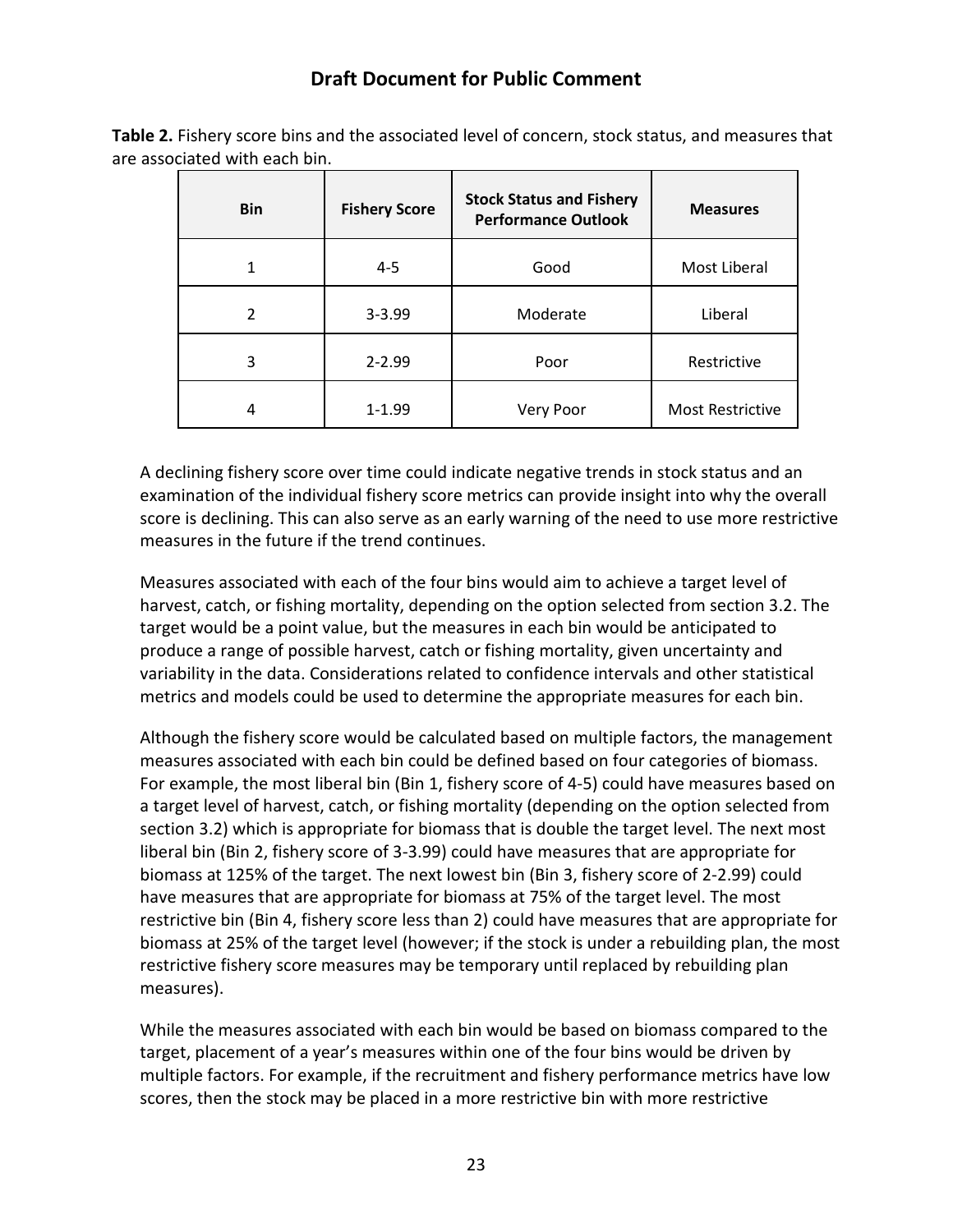measures than would occur based on biomass considerations alone. The opposite could occur if multiple metrics have high scores. In this way, the measures would be reflective of a combination of biomass relative to the target and assumed future conditions (e.g., high recruitment assumed to result in higher biomass in the future, allowing for more liberal measures).

Under this option, the Council and Board would consider adjusting the recreational management measures in sync with the setting of catch and landings limits in response to updated assessment information. It is anticipated that updated stock assessments will be available every other year. In interim years, the Council and Board would review the catch and landings limits and the measures. As part of this review, the fishery score could be recalculated with updated fishery performance data; however, updated estimates for the other fishery score metrics would not be available. The Council and Board may revise the measures in interim years if new data, such as a research track assessment or other technical reports, suggest that the measures are not performing as expected or if a change is needed for other reasons. The intent would be to only change the measures in interim years if new information suggests strong concerns with the current measures.

#### *Sub-Options for Accountability Measure***s** *under the Fishery Score Approach*

Background information on AMs is provided in section 3.1 on page 16. For both suboptions in this section, measures are set based on a variety of factors such that they are more restrictive when stock status is poor and more liberal when stock status is healthy. In addition, as described above, this method can provide an early warning of deteriorating stock conditions which can inform the setting of measures. The measures for all bins will be regularly reviewed to ensure that they remain appropriate and prevent overfishing. These aspects of this approach can be considered proactive AMs.

#### *Sub-Option C-1: Reactive AMs Similar to Current AMs*

As under this sub-option, ACL overages would be evaluated by comparing the most recent 3-year average recreational ACL against the most recent 3-year average of recreational catch (i.e., landings and dead discards). If average catch exceeds the average ACL, then the appropriate AM is determined based on the following criteria:

1. If the stock is overfished (B <  $\frac{1}{2}$  B<sub>MSY</sub>), under a rebuilding plan, or the stock status is unknown:

a. The stock is placed in the most restrictive bin. These may be temporary measures until replaced by measures required by a rebuilding plan, which can take up to two years to implement.

b. If the stock was already in the most restrictive bin or the measures in the most restrictive bin are otherwise expected to continue to result in overages, then those measures must be modified as soon as possible following the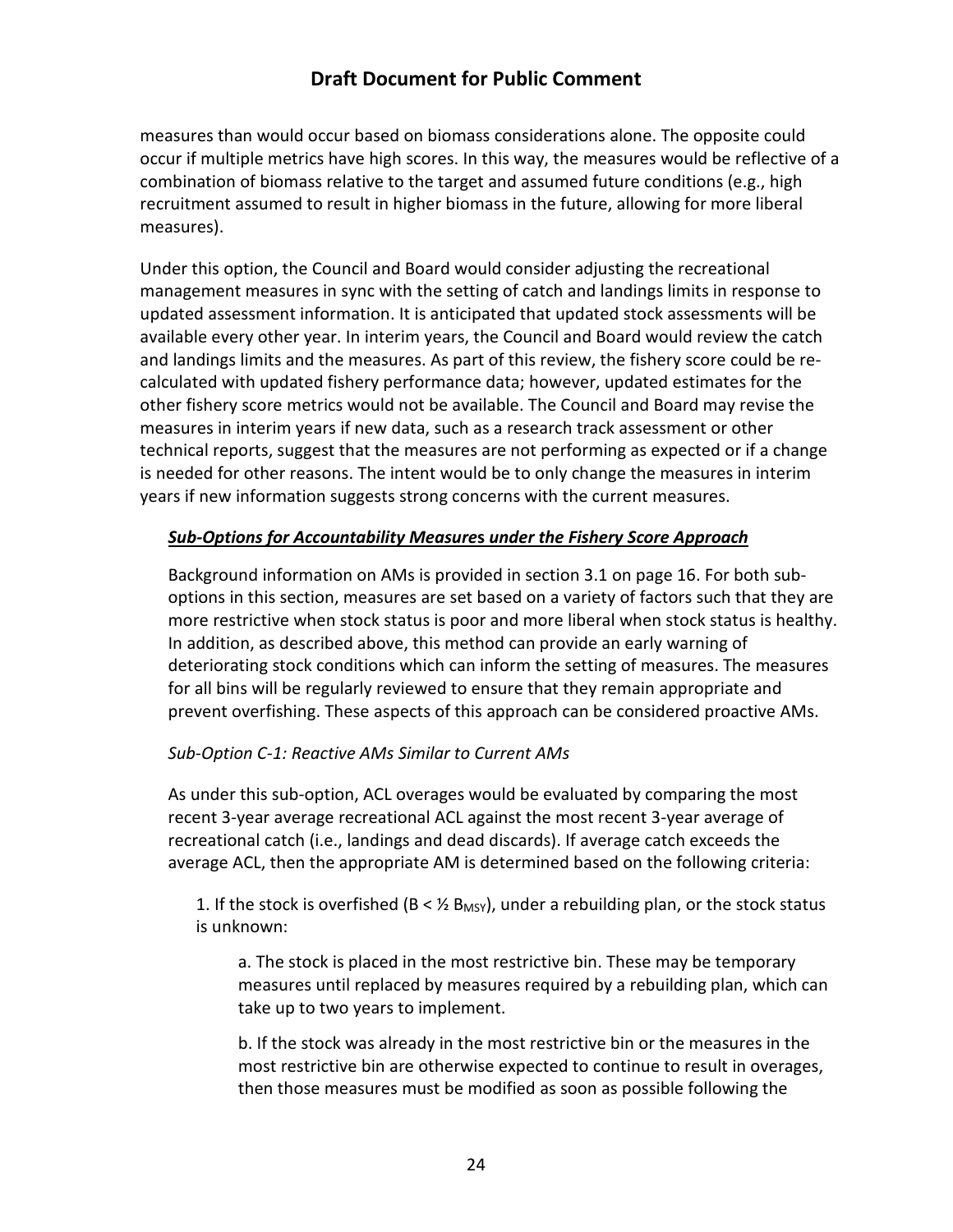determination of the overage such that they are reasonably expected to prevent future overages.

2. If biomass is above the threshold, but below the target ( $\frac{1}{2}$  B<sub>MSY</sub> < B < B<sub>MSY</sub>), and the stock is not under a rebuilding plan:

a. If only the recreational ACL has been exceeded, then the stock would remain in its current bin, but the measures associated with that bin and all other bins, will be re-evaluated with the goal of preventing future ACL overages.

b. If the ABC or  $F_{MSY}$  (as determined through section 3.4) is exceeded in addition to the recreational ACL, and the stock has not already moved to a more restrictive bin due to a decrease in the fishery score, then the measures associated with the next more restrictive bin would be implemented. In addition, measures in all bins would be re-evaluated and revised as appropriate. If the stock moves to a more restrictive bin based on a decrease in the fishery score, then an additional AM is not needed as the negative impacts on stock status have already been accounted for in the movement to the more restrictive bin.

3. If biomass is above the target  $(B > B_{MSY})$ :

The management measures associated with each bin will be adjusted, taking into account the performance of the measures and the conditions that precipitated the overage.

#### *Sub-Option C-2: Reactive AMs Based on Overfishing Status to Evaluate Measures*

If overfishing is occurring (F is greater than  $F_{MSV}$ ), even if a change in bin was not triggered through re-calculation of the fishery score as described above, the management measures for all bins will be re-evaluated and modified as needed to appropriately constrain recreational catch and end overfishing.

#### <span id="page-26-0"></span>**Option D. Biological Reference Point Approach**

Under this option, the primary metrics of terminal year  $B/B_{MSY}$  and  $F/F_{MSY}$  from the most recent stock assessment would be used to guide selection of management measures. Management measures would be grouped into seven bins, as illustrated in Table 3. Each bin would have a set of default measures which would be implemented the first time the stock is placed in that bin.

To define the bins under this option, fishing mortality (F) would be considered in two states: overfishing (F greater than  $F_{MSY}$ ) or not overfishing (F equal to or below  $F_{MSY}$ ). B/B<sub>MSY</sub> would be further divided to provide more responsive levels of access based on the following:

- Biomass is greater than or equal to 150% of the target.
- Biomass is greater than or equal to the target but less than 150% of the target.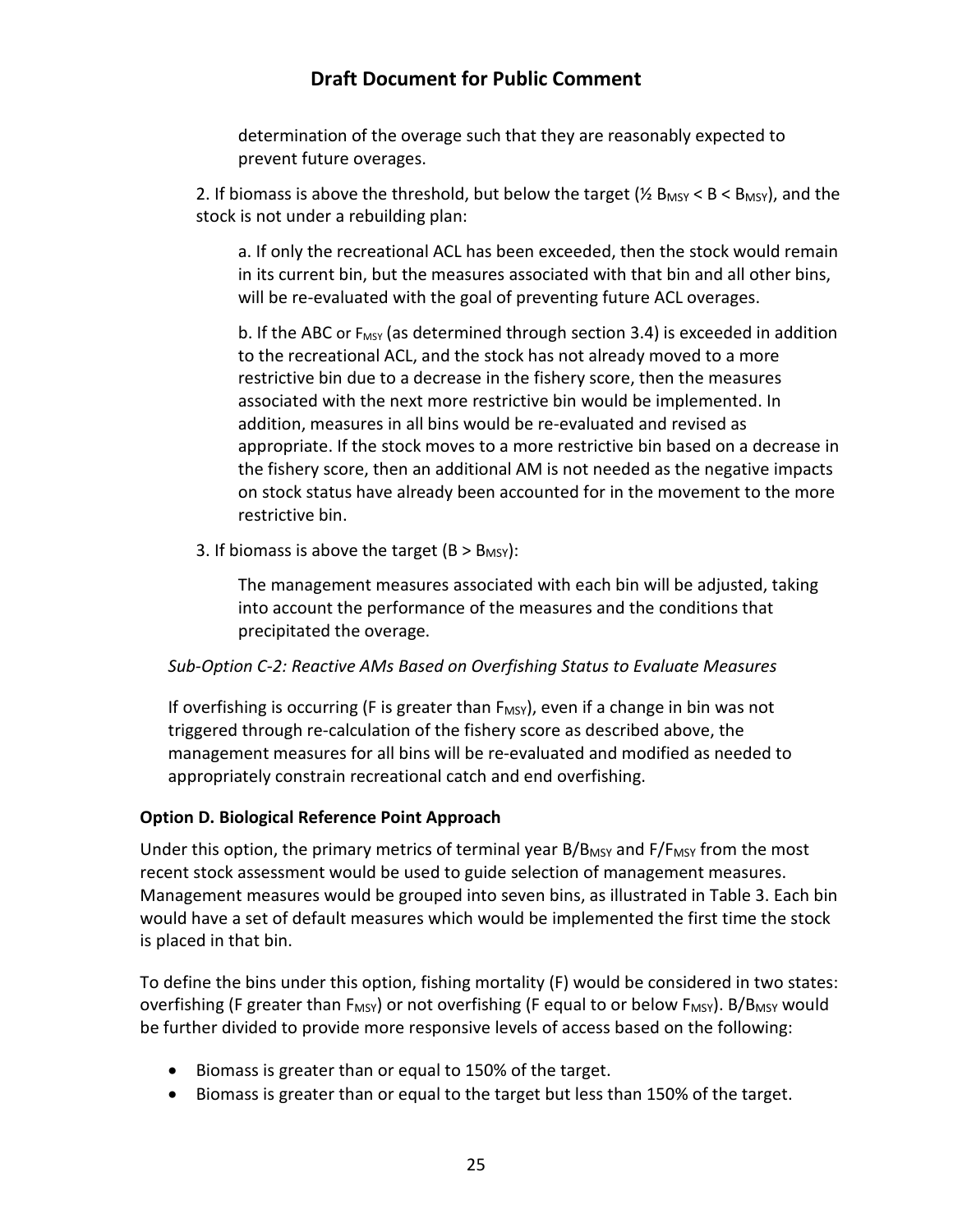- Biomass is less than the target, but greater than or equal to the threshold (the threshold is ½ the target).
- Biomass is less than the threshold (the stock is overfished).

Recruitment and trends in biomass are secondary metrics under this option which are used to fine tune default measures only when stock conditions ( $F/F_{MSY}$  and  $B/B_{MSY}$ ) relative to the categories above have not changed between the prior and most recent assessments. In this case, biomass trend and a recruitment metric, describe in Appendix 3, can be used to further relax, restrict, or re-evaluate measures. As such, biomass trends and recruitment would impact the management measures, but to a lesser extent than  $F/F_{MSY}$  and B/B<sub>MSY</sub>.

Changes to the measures would be considered based on the following process when updated stock assessment information is available (anticipated to be every other year). The first time a stock is in a new bin, the fishery would be subject to the default measures. If the bin remains unchanged after a subsequent stock assessment update, then recruitment and biomass trend would be considered to determine if measures remain unchanged or if limited liberalizations or reductions can be permitted. As described below, liberalizations within a bin are only allowed in Bins 1 and 2, which are associated with a healthy stock status. Restrictions and/or re-evaluation within a bin can be required based on secondary metrics for Bins 3-6. This allows for relative stability if stock status is unchanged, but also room for tuning of measures if warranted based on biomass trend and/or recruitment. It is intended that the changes within a bin would be based on predetermined guidelines. However, the Council and Board may revise the measures in interim years if new data, such as a research track assessment or other technical reports, suggest that the measures are not performing as expected or if a change is needed for other reasons. The intent would be to only change the measures in interim years if new information suggests strong concerns with the current measures.

Liberalizations within a bin are not permitted when biomass is below the target level or when F exceeds  $F_{MSY}$ . For example, if a stock in Bin 2 (F below  $F_{MSY}$  and biomass above  $B_{MSY}$ , but below 150% of  $B_{MSY}$ ) remains in Bin 2 based on an updated stock assessment, then measures may be liberalized to preset measures if recruitment and/or biomass trends show positive signs (see Appendix 3). If either of those metrics shown negative signs, then measures would stay status quo. If the updated stock assessment information indicates biomass exceeds 150% of  $B_{MSY}$ , then the stock would move into Bin 1, triggering a new set of default measures more liberal than those from Bin 2. Alternatively, if biomass is below the target, then the stock would move to a more restrictive bin (Bins 3-6).

Stocks in Bin 3 are not subject to overfishing and are not overfished but are below their target biomass level. Stocks in Bins 4-6 are experiencing overfishing. The goal of the management measures in Bins 3-6 is to improve stock status by ending overfishing and/or increasing biomass. If the initial default measures do not accomplish this, but the primary metrics of F/F<sub>MSY</sub> and B/B<sub>MSY</sub> do not change, then secondary measures can inform how to better adjust regulations to reach the target through additional restrictions. This differs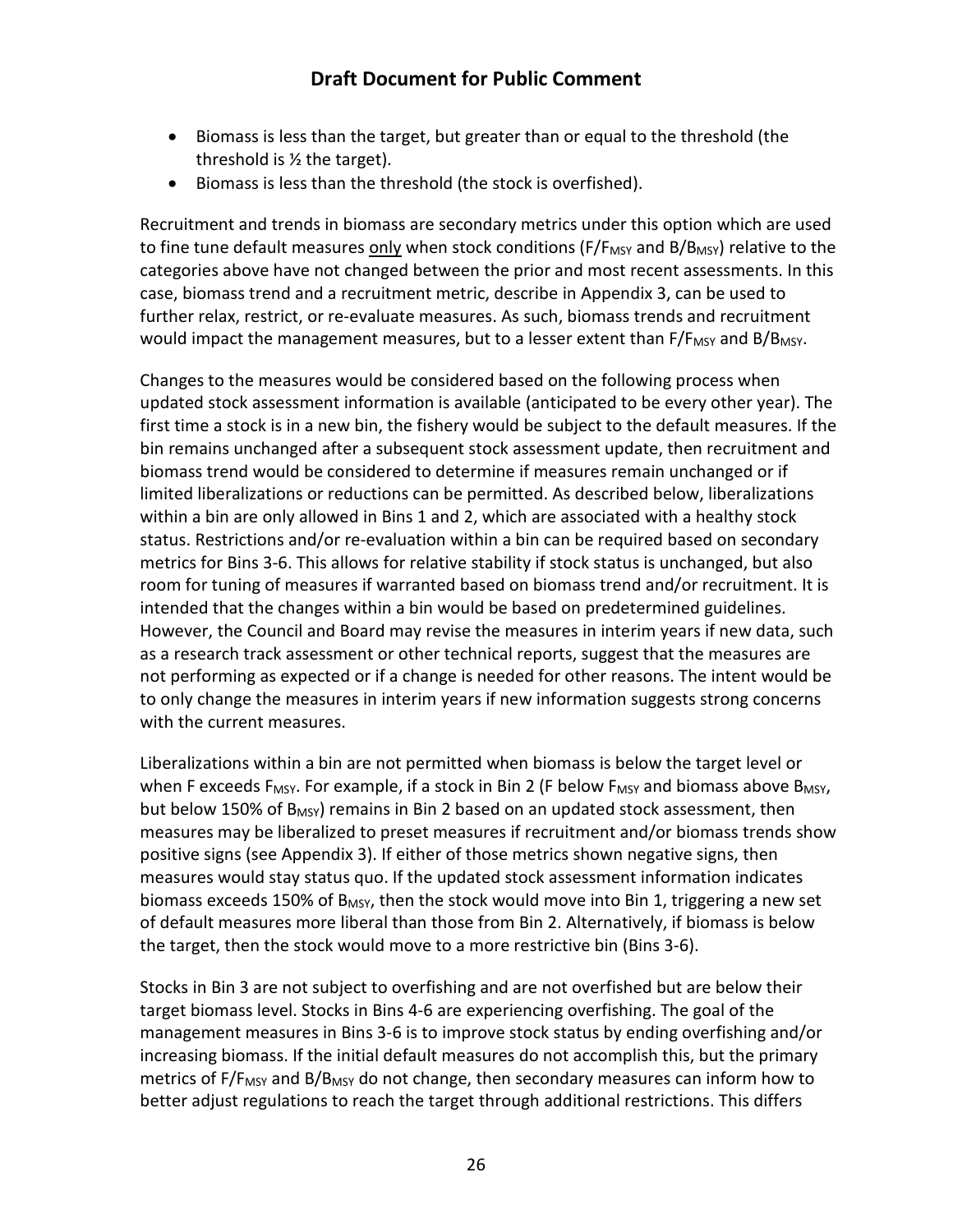from stocks in Bins 1-2, where measures would not be adjusted in this circumstance. Additionally, when a stock is in Bins 4-6 (F exceeds  $F_{MSV}$ ) and the current measures produce catch or harvest that exceed the ACL or RHL (e.g., based on a multi-year average), then the default measures should be re-evaluated.

Any overfished stock (biomass below  $\frac{1}{2}$  B/B<sub>MSY</sub>) would automatically fall into Bin 7 until an approved rebuilding plan is implemented. Stocks under a rebuilding plan must comply with the requirements of the rebuilding plan, and the rebuilding plan measures may differ from the pre-defined measures in this option.

Measures for Bins 1-7 would aim to achieve a target level of harvest, catch, or fishing mortality, depending on the option selected from section 3.2. Although placement in Bins 1- 7 would be based on a combination of biomass and fishing mortality, the recreational management measures associated with each bin could be defined based on six categories of biomass and the target level of harvest, catch, or fishing mortality deemed appropriate for that biomass level. The following biomass levels are provided as examples which may be further refined. These examples were constructed such that more risk is allowed when stock status is good compared to when stock status is poor.

- $\bullet$  **Bin 1** (biomass greater than or equal to 150% of the target and F below  $F_{MSV}$ ): default measures are based on biomass that is double the target level.
- **Bin 2** (biomass above the target level but less than 150% of the target and F below  $F_{MSY}$ : default measures based on biomass that is 140% of the target level.
- Bin 3 (biomass between the target and threshold and F below F<sub>MSY</sub>): default measures based on biomass that is 75% of the target level.
- **Bin 4** (biomass greater than or equal to 150% of the target and F above  $F_{MST}$ ): default measures based on a biomass that is at the target level.
- **Bin 5** (biomass above the target level but less than 150% of the target and F above  $F_{MSV}$ : default measures based on biomass that is at the target level.
- **Bin 6** (biomass between the target and threshold and F above  $F_{MSY}$ ): default measures based on biomass that is 60% of the target level.
- **Bin 7** (biomass below the threshold): default measures based on biomass that is 25% of the target level, until replaced by rebuilding plan measures.

The measures in each bin would be anticipated to produce a range of possible harvest, catch, or fishing mortality, given uncertainty and variability in the data. Considerations related to confidence intervals and other statistical metrics and models could be used to define the measures associated with each bin. Measures within each bin would take into consideration small changes to allow for liberalizations or reduction to allow for the flexibility to fine tune measures based on both recruitment and biomass trends in addition to the current biomass and fishing mortality levels.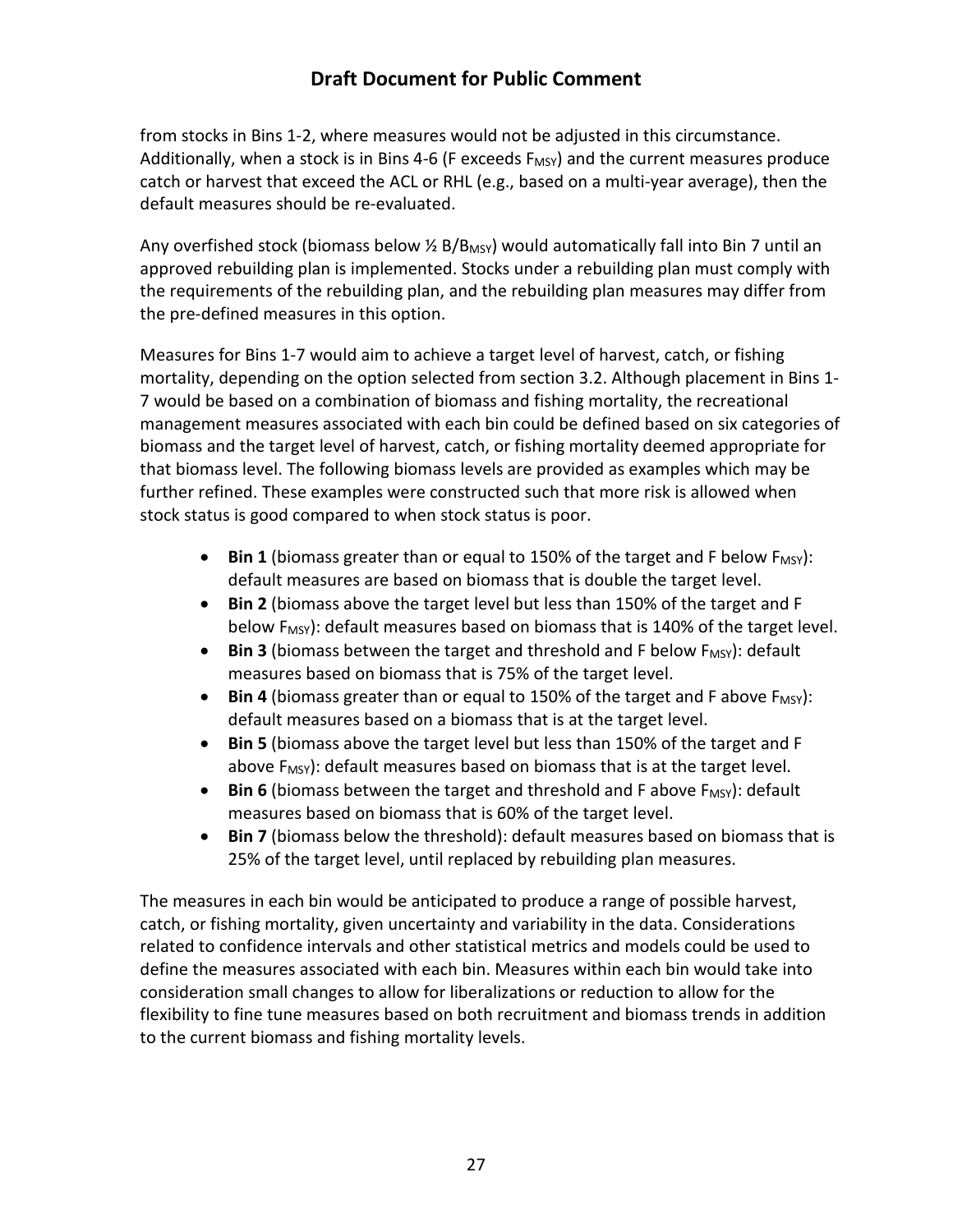**Table 3.** Summary of the biological reference point option illustrating bins of measures associated with different combinations of stock conditions. B stands for biomass, F for fishing mortality rate and R for recruitment.

|                                | $F \leq Fmsy$                                                                                                           | $F$ > Fmsy                                                                                                                                                                                                                                      |  |  |
|--------------------------------|-------------------------------------------------------------------------------------------------------------------------|-------------------------------------------------------------------------------------------------------------------------------------------------------------------------------------------------------------------------------------------------|--|--|
| $B \ge 150\%$ Btarget          | R个<br>$R\downarrow$<br>B个<br>liberal<br>liberal<br>B↓<br>default<br>default<br>1                                        | $R^$<br>$R\downarrow$<br>$MRIP \leq$<br>B <sub>0</sub><br>restrictive<br>default<br><b>RHL/ACL</b><br><b>B</b> ↓ restrictive restrictive<br>restrictive & re-<br>MRIP ><br>B个<br><b>RHL/ACL</b><br>evaluate measures<br>$B\sqrt{2}$<br>4        |  |  |
| Btarget ≤ B < 150% Btarget     | R个<br>$R\downarrow$<br>B <sub>0</sub><br>liberal<br>liberal<br>$B\downarrow$<br>default<br>default<br>$\overline{2}$    | $R^$<br>$R\downarrow$<br>$MRIP \leq$<br>B <sub>0</sub><br>restrictive<br>default<br><b>RHL/ACL</b><br>$B\downarrow$ restrictive restrictive<br>restrictive & re-<br>MRIP ><br>B个<br>evaluate measures<br><b>RHL/ACL</b><br>$B\rightarrow$<br>5. |  |  |
| Bthreshold $\leq B < B$ target | R <sub>1</sub><br>$R\downarrow$<br>default<br>restrictive<br>$B^{\wedge}$<br>$B\downarrow$ restrictive restrictive<br>3 | $R+$<br>$R\downarrow$<br>$MRIP \leq$<br>B个<br>default<br>restrictive<br><b>RHL/ACL</b><br>$B\downarrow$ restrictive restrictive<br>restrictive & re-<br>MRIP ><br>B <sub>0</sub><br><b>RHL/ACL</b><br>evaluate measures<br>$B\rightarrow$<br>6  |  |  |
| <b>B &lt; Bthreshold</b>       |                                                                                                                         | <b>MOST RESTRICTIVE/REBUILDING PLAN</b>                                                                                                                                                                                                         |  |  |

#### *Accountability Measures under the Biological Reference Point Approach*

Background information on AMs is provided in section 3.1 on page 16. Under the Biological Reference Point approach, measures are set based on a variety of factors such that they are more restrictive when stock status is poor and more liberal when stock status is healthy. Each bin has two sets of measures: a default set and either a more liberal or more restrictive set of measures. The measures for all bins will be regularly reviewed to ensure that they remain appropriate and prevent overfishing. These aspects of this approach can be considered proactive AMs.

The Biological Reference Point option is unique in that it includes reactive AMs built into the bins to respond to declining stock status (i.e., more restrictive measures implemented when biomass is below the target or  $F$  exceeds  $F_{MSY}$  and biomass trend and/or recruitment show negative signs or recreational overages have occurred; Bins 3- 6). Therefore, no additional reactive AMs are needed under this approach.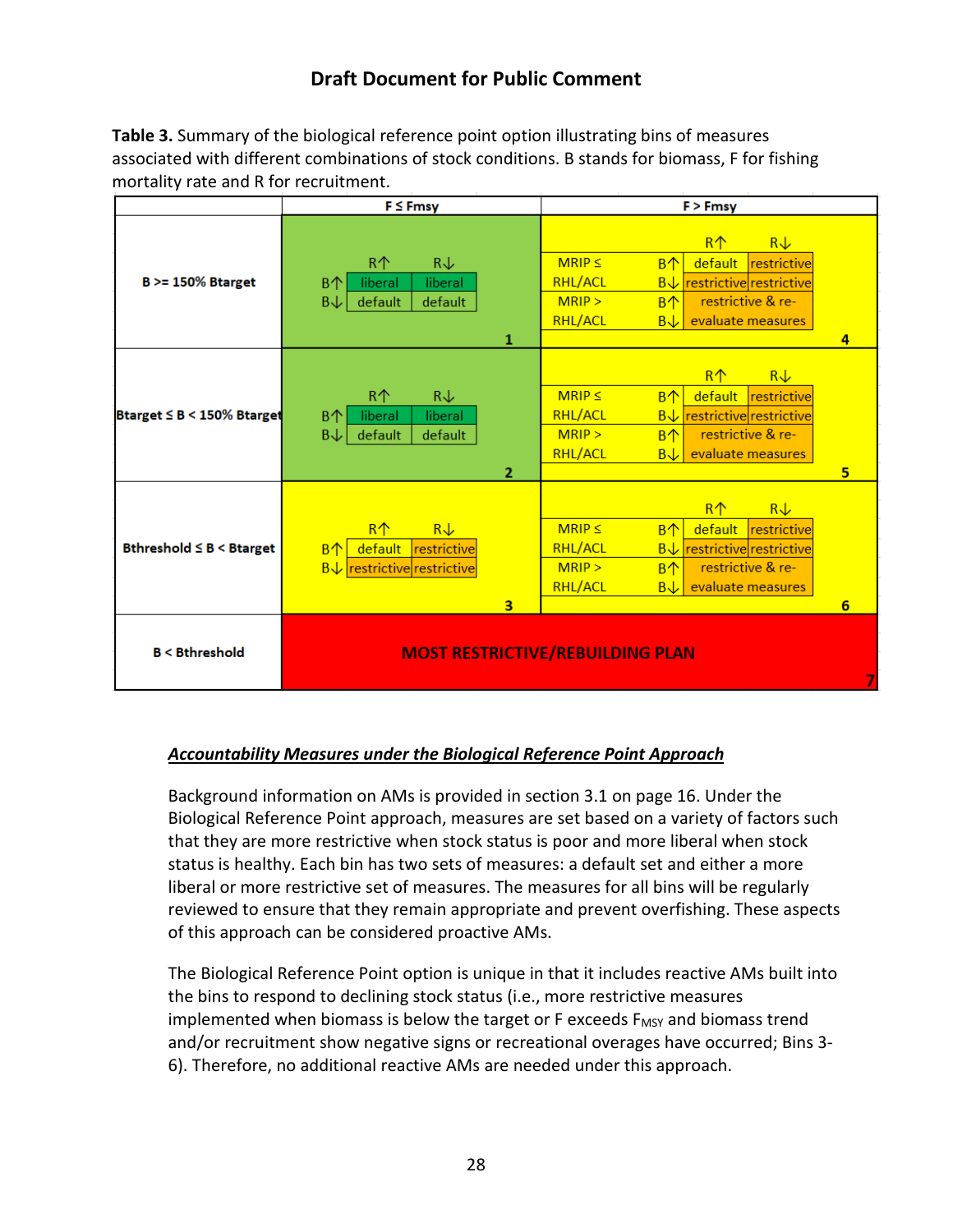#### <span id="page-30-0"></span>**Option E. Biomass Based Matrix Approach**

This option would define six bins of recreational measures based on two factors: biomass compared to the target level (B/B<sub>MSY</sub>) and the most recent trend in biomass. Bin 1 represents the optimal conditions, while Bin 6 represents the worst conditions.

Definitions:

- Abundant = Stock is at least 150% of the target level  $(B_{MSY})$
- Healthy = Stock is above the target, but less than 150% of the target
- Below Target = Stock is below the target, but above the threshold (the threshold is half of the target and defines an overfished condition)
- Overfished = The stock is below the threshold
- Biomass trend would be defined as stable, increasing, or decreasing based on the methods described in Appendix 3.

When biomass exceeds 150% of the target level, regardless of the biomass trend, Bin 1 measures are selected. This is aimed at providing an opportunity to keep recreational management measures aligned with stock status, which in this case, is significantly above the target. When a stock is fished at  $F_{MSY}$  it is expected that stock size will decrease towards the biomass target unless above average recruitment events occur. Thus, it is not necessarily a negative sign if the stock at such high biomass levels experiences a declining trend.

Measures associated with each of the six bins would aim to achieve a target level of harvest, catch, or fishing mortality, depending on the option selected from section 3.2. The measures in each bin would be anticipated to produce a range of possible harvest, catch, or fishing mortality, given uncertainty and variability in the data. Considerations related to confidence intervals and other statistical metrics and models could be used to define the measures associated with each bin.

Although placement in Bins 1-6 would be based on a combination of  $B/B<sub>MSY</sub>$  and biomass trend, the management measures associated with each bin could be defined based on six categories of biomass and the target level of harvest, catch, or fishing mortality deemed appropriate for that biomass level. The following biomass levels are provided as examples which may be further refined. These examples were constructed such that more risk is allowed when stock status is good compared to when stock status is poor.

- **Bin 1** (biomass greater than or equal to 150% of target level or biomass above target but less than 150% of target with increasing trend): measures are based on biomass that is 150% of the target level.
- **Bin 2** (biomass above the target level but less than 150% of the target with stable or decreasing trend): measures based on biomass that is at the target level.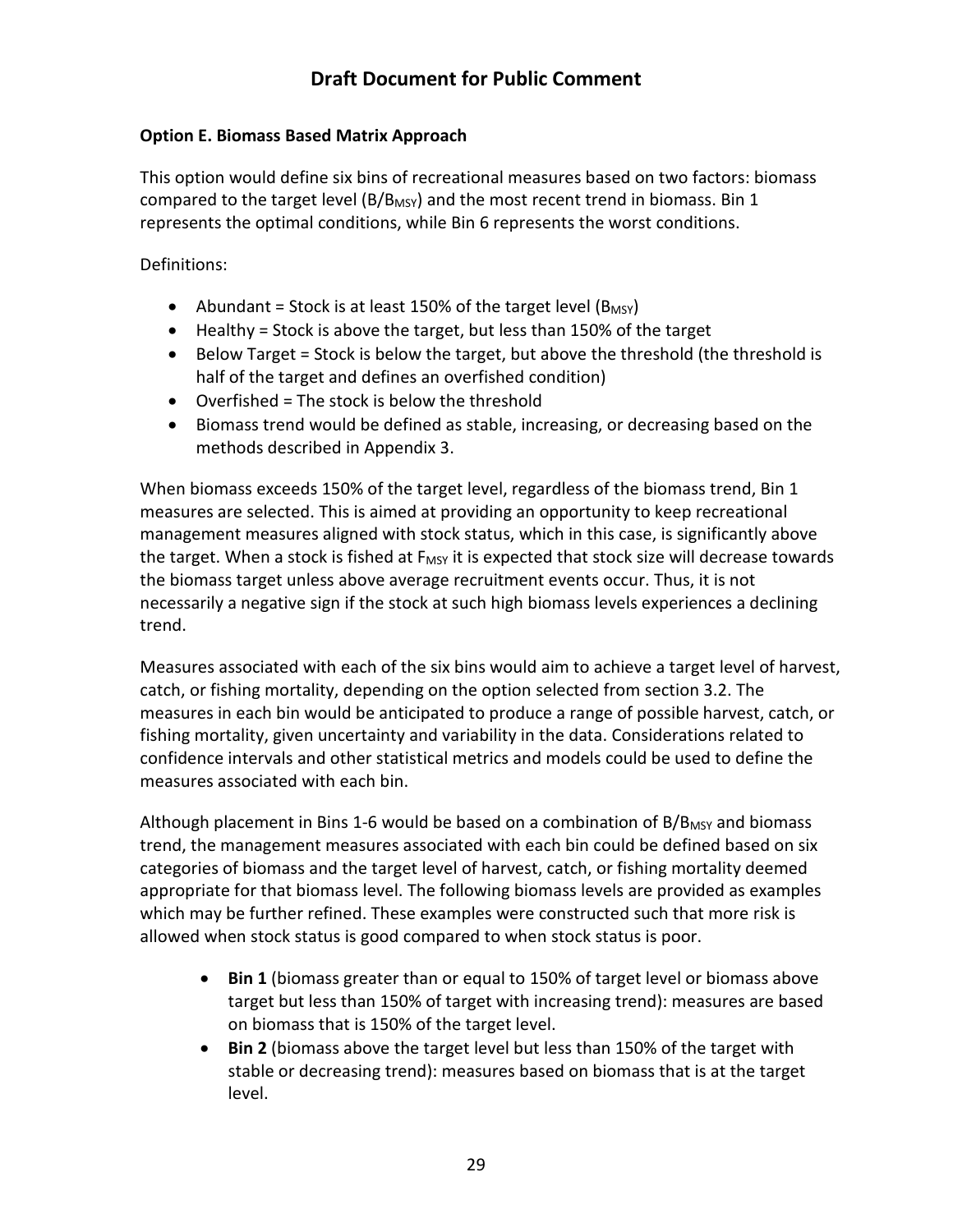- **Bin 3** (biomass between the target and threshold and increasing trend): measures based on biomass that is 75% of the target level.
- **Bin 4** (biomass between the target and threshold and stable or decreasing trend): measures based on biomass that is 60% of the target level.
- **Bin 5** (biomass below the threshold and increasing trend): measures based on biomass that is 40% of the target level.
- **Bin 6** (biomass below the threshold and stable or decreasing trend): measures based on biomass that is 20% of the target level.

#### **Table 4.** Recreational management measure matrix under the Biomass Based Matrix approach.

| <b>Biomass Level</b>                                         | <b>Biomass Trend</b> |               |                   |  |
|--------------------------------------------------------------|----------------------|---------------|-------------------|--|
|                                                              | <b>Increasing</b>    | <b>Stable</b> | <b>Decreasing</b> |  |
| <b>Abundant</b><br>At least 150% of target                   | Bin 1                |               |                   |  |
| <b>Healthy</b><br>Above target, but less than 150% of target | Bin 1                |               | Bin 2             |  |
| <b>Below Target</b><br>but above threshold                   | Bin 3                |               | Bin 4             |  |
| Overfished<br><b>Below threshold</b>                         | Bin 5                |               | Bin 6             |  |

#### *Sub-Options for Accountability Measures Under the Biomass Based Matrix*

Background information on AMs is provided in section 3.1 on page 16. For both suboptions below, measures are set based on a variety of factors such that they are more restrictive when stock status is poor and more liberal when stock status is healthy. The measures for all bins will be regularly reviewed to ensure that they remain appropriate and prevent overfishing. These aspects of this approach can be considered proactive AMs.

#### *Sub-Option E-1: Reactive AMs Similar to Current AMs*

As under this sub-option, ACL overages would be evaluated by comparing the most recent 3-year average recreational ACL against the most recent 3-year average of recreational catch (i.e., landings and dead discards). If average catch exceeds the average ACL, then the appropriate AM is determined based on the following criteria: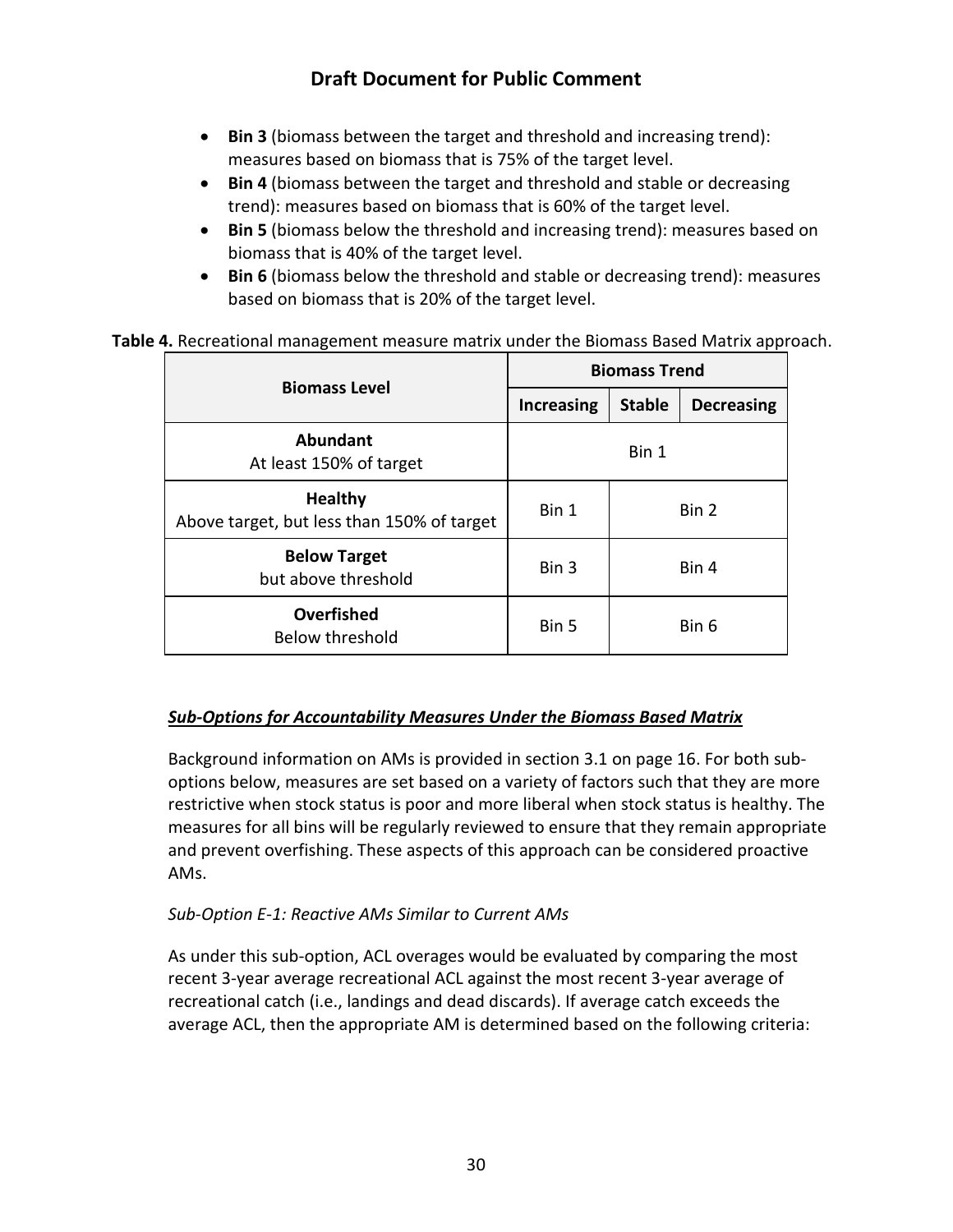1. If the stock is overfished ( $B < \frac{1}{2}$  B<sub>MSY</sub>), under a rebuilding plan, or the stock status is unknown:

a. The most restrictive measures (Bin 6) would be implemented. These may be temporary measures until replaced by measures required by a rebuilding plan, which can take up to two years to implement.

b. If the most restrictive measures were already in place or are otherwise expected to continue to result in overages, then those measures must be modified for the upcoming fishing year such that they are reasonably expected to prevent future overages.

2. If biomass is above the threshold, but below the target ( $\frac{1}{2}$  B<sub>MSY</sub>  $\leq$  B  $\lt$  B<sub>MSY</sub>), and the stock is not under a rebuilding plan:

a. If only the recreational ACL has been exceeded, then the stock would remain in its current bin, but the measures associated with that bin and all other bins, will be re-evaluated with the goal of preventing future ACL overages.

b. If the ABC or  $F_{MSY}$  (as determined through section 3.4) is exceeded in addition to the recreational ACL, and the stock has not already moved to a more restrictive bin due to a decrease in biomass, then measures associated with the next more restrictive bin would be implemented. In addition, measures in all bins would be re-evaluated and revised as appropriate. If the stock moves to a more restrictive bin based on a decrease in biomass, then an additional AM is not needed as the negative impacts on stock status have already been accounted for in the movement to the more restrictive bin.

3. If biomass is above the target ( $B > B_{MSY}$ ):

The management measures associated with all bins will be adjusted, taking into account the performance of the measures and the conditions that precipitated the overage.

#### *Sub-Option E-2: Reactive AMs with a Trigger Based on Overfishing Status to Evaluate Measures*

Under this sub-option, if overfishing is occurring (F is greater than  $F_{MSV}$ ), even if a change between bins was not triggered through an updated comparison of the Biomass Based Matrix metrics as described above, the management measures for all bins will be reevaluated and modified as needed to appropriately constrain recreational catch and end overfishing.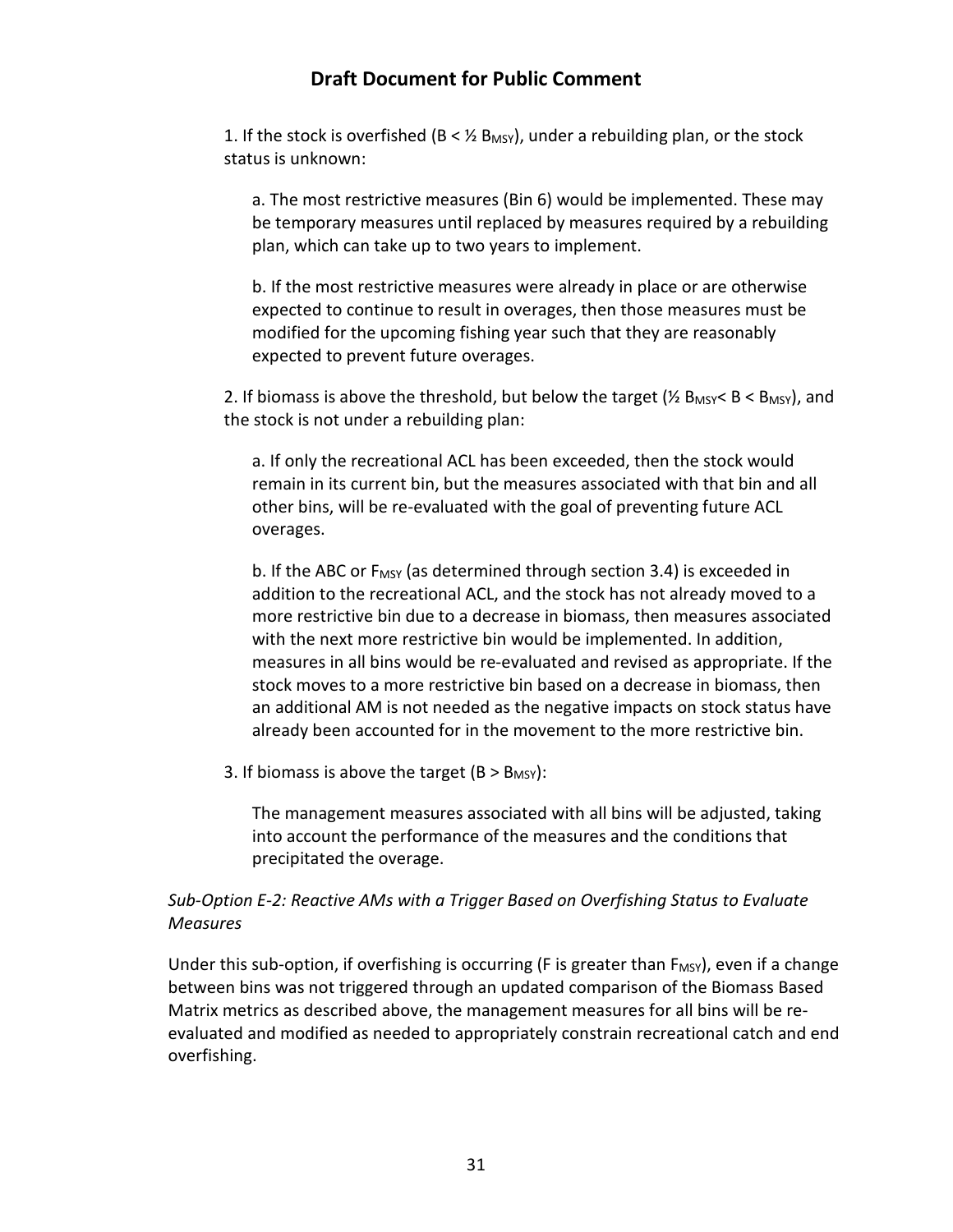### <span id="page-33-0"></span>**3.2 Target Metric for Setting Measures**

The options in this section define the target metric which would be used when setting measures appropriate for the set of stock conditions that define the bin under options C-E in section 3.1. The options in section 3.2 do not apply if either options A or B in section 3.1 are selected. While the PDT/FMAT has not come to a consensus on which method was preferable, they did agree that if option C is selected, a secondary option should also be selected if the primary option cannot be calculated for any reason.

### <span id="page-33-1"></span>**Option A. Recreational Harvest Limit**

Under this option, the measures associated with each bin in options C-E under section 3.1 would aim to achieve but not exceed a target level of harvest which is informed by the RHL. Options C-E in section 3.1 use a binned approach to setting recreational management measures, with each bin representing a range of stock conditions. For this reason, the target level of harvest for each bin may not always be equivalent to the RHL under the no action alternative as a range of RHLs could fall under the same bin.

The RHL is calculated by removing projected dead discards from the Recreational ACL. Both the RHL and ACL are based on stock assessment projections, considerations related to scientific uncertainty, and commercial/recreational allocations. The RHLs can also be adjusted to account for management uncertainty.

#### <span id="page-33-2"></span>**Option B. Annual Catch Limit**

Under this option, the measures associated with each bin in options C-E under section 3.1 would aim to achieve but not exceed a target level of dead catch (i.e., harvest and dead discards) which is informed by the recreational ACL. Options C-E in section 3.1 use a binned approach to setting recreational management measures, with each bin representing a range of stock conditions. For this reason, the target level of catch for each bin may not always be equivalent to the recreational ACL under the no action alternative as a range of ACLs could fall under the same bin.

The ACL is based on stock assessment projections, considerations related to scientific uncertainty, and commercial/recreational allocations.

### <span id="page-33-3"></span>**Option C. Recreational Fishing Mortality Target**

Under this option, the measures associated with each bin in options C-E under section 3.1 would aim to achieve but not exceed a target level of fishing mortality (F) for the recreational fishery. It remains to be determined how a recreational fishing mortality target would be calculated. The stock assessments for each species calculate a fishing mortality reference point  $(F_{MSY})$  for the commercial and recreational fisheries combined. Overfishing occurs at the stock level when fishing mortality exceeds this reference point. There are no fishing mortality reference points specific to the recreational fisheries. Furthermore, although the current stock assessment models for summer flounder, scup,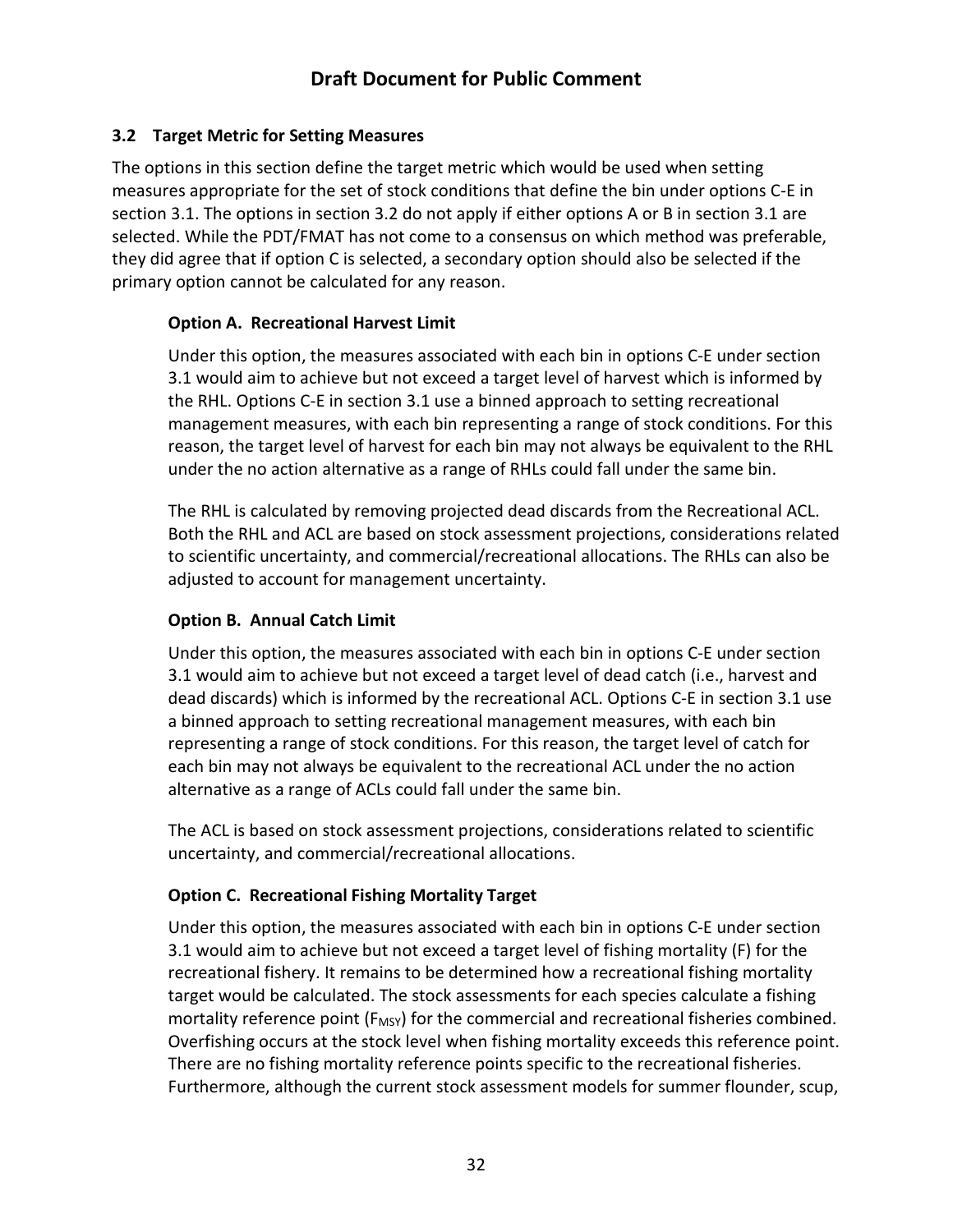and bluefish generate estimates of recreational fishing mortality, the current stock assessment model for black sea bass does not model the recreational fishery separately from the commercial fishery. Therefore, unless the model structure changes, it would not be possible to generate a fishing mortality estimate for black sea bass to compare against a recreational fishing mortality target. For these reasons, if this sub-option is selected as preferred by the Policy Board and Council, a secondarily preferred suboption may also be selected for use in the event that a recreational fishery F target or F estimate cannot be generated.

#### <span id="page-34-0"></span>**3.3 Conservation Equivalency Options**

The options in this section consider how th[e Commission's conservation equivalency policy](http://www.asmfc.org/files/pub/ConservationEquivalencyGuidance_2016.pdf) would apply to the management options listed under section 3.1. The options in this section may only be considered if a harvest control rule management option other than Option A (No Action) in section 3.1 is selected.

### <span id="page-34-1"></span>**Option A. No Action (States Retain Ability to Propose Conservation Equivalent Measures)**

This option maintains the ability for states to submit proposals for alternative recreational management measures that are expected to achieve an equivalent level of recreational harvest, catch, or F (as determined by the sub-options in section 3.2). If a state submits a proposal outside of an implementation plan process, it must provide the proposal two months in advance of the next Board meeting to allow committees sufficient time to review the proposal and to allow states to respond to any requests for additional data or analyses. Further details describing the process and procedures can be found in the Commission's conservation equivalency policy noted above.

#### <span id="page-34-2"></span>**Option B. Regional Conservation Equivalency**

This option allows for regions, as defined by the pre-determined species regions in Appendix 4, to submit proposals for alternative recreational management measures which are expected to achieve an equivalent level of recreational harvest, catch, or fishing mortality (depending on the option chosen from section 3.2) as the pre-defined measures of the bin. If a region is submitting a proposal, it must provide the proposal two months in advance of the next Board meeting to allow committees sufficient time to review the proposal and to allow the regions to respond to any requests for additional data or analyses.

#### <span id="page-34-3"></span>**Option C. Conservation Equivalency is Disallowed**

Under this option, conservation equivalency under the Commission process will not be permitted for any of the four species on a state or regional level. This would reduce the flexibility afforded to states/regions compared to the previous two options, but would help achieve the goals of stability and predictability in measures. Several of the options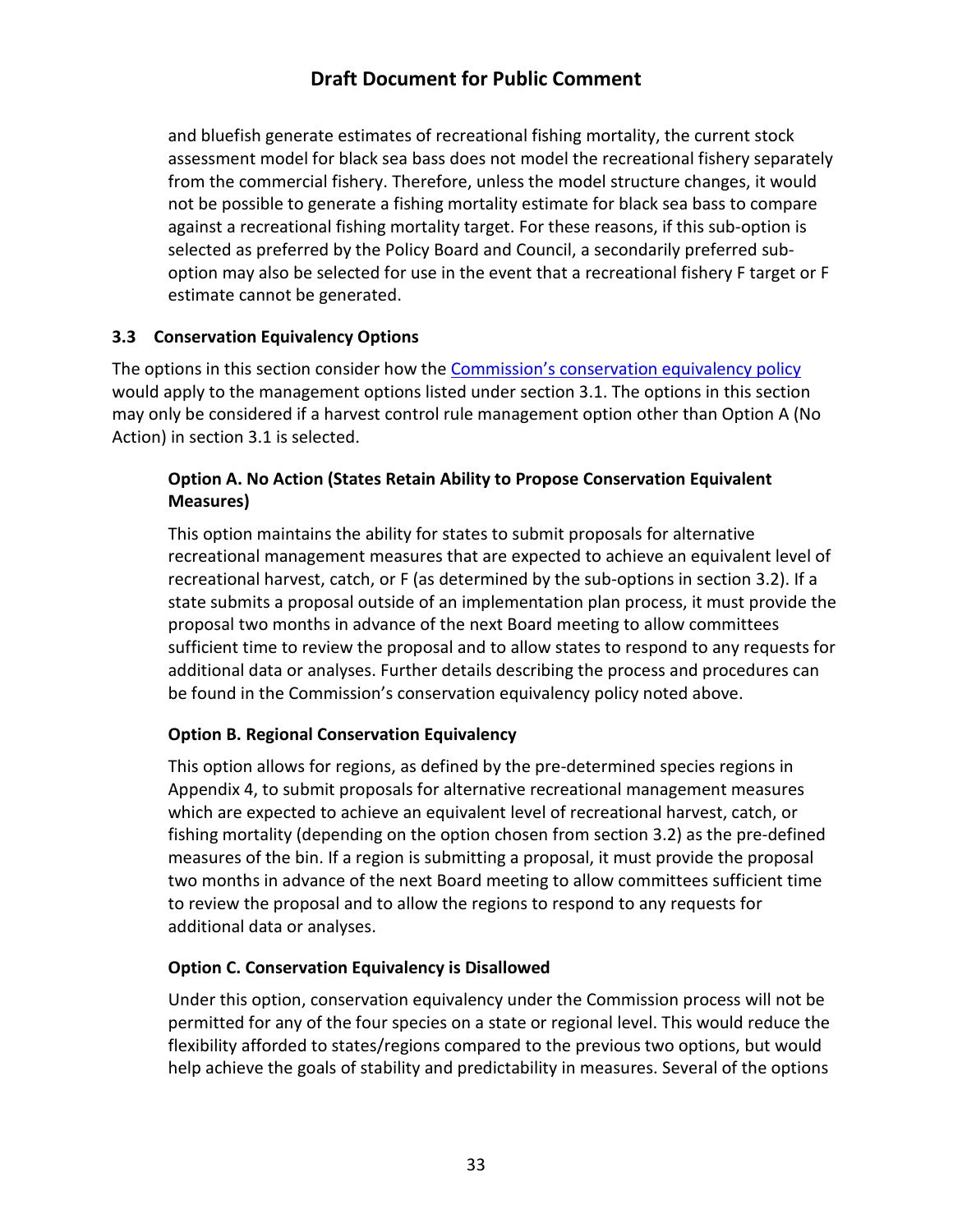proposed in this document have mechanisms in place to allow for the revision of management measures at different bins if they are not working as intended.

#### <span id="page-35-0"></span>**3.4 Accountability Measures Comparisons**

The options in this section consider a change to one component of the reactive AMs under options A, B, C-1, and E-1 in section 3.1. Specifically, they address situations when a reactive AM has been triggered and biomass is above the threshold but below the target level. All other components of the AMs are summarized along with options A-E in section 3.1. These changes are only considered for the recreational AMs. No changes to the commercial AMs are considered through this action. Regardless of option chosen, AMs should be regularly revaluated following the provisions of the MSA.

#### <span id="page-35-1"></span>**Option A. Catch compared to the ABC**

Under this sub-option, when a reactive AM has been triggered by a recreational ACL overage and the most recent biomass estimate is between the target and the threshold, catch relative to the ABC would also be considered. The response to the overage would be stricter if the ABC was also exceeded (e.g., a payback would be required or the stock would be placed in a more restrictive bin, depending on the option). If only the recreational ACL was exceeded, the response to the overage would be less strict (e.g., measures would be revised but a payback would not be required or the stock would remain in its current bin, depending on the option).

#### <span id="page-35-2"></span>**Option B. Fishing mortality compared to an F threshold**

This sub-option maintains ACL evaluations within the AMs, but rather than considering if the ABC was also exceeded (see previous section), consideration would be given to if the fishing mortality threshold ( $F_{MSV}$ ) was also exceeded. The intent behind this option is that it considers if total fishery removals negatively impacted the stock based on the most recent information. For example, catch in a past year may have exceeded the recreational ACL, but a subsequent stock assessment update may indicate that the stock did not suffer notable negative impacts if the fishing mortality threshold was not exceeded. The most recent fishing mortality estimate considers more recent information than the information used to set a previous year's ACL. To set the ACL and ABC, projections must be made that make assumptions about how the fishery may perform. This approach using a fishing mortality comparison would look at data that represents what transpired in the fishery or stock during the time being evaluated, according to the most recent stock assessment. If regularly updated estimates of total fishing mortality compared to the threshold are not available, then this comparison would default to the ABC comparison described above.

#### <span id="page-35-3"></span>**4.0 Compliance**

TBD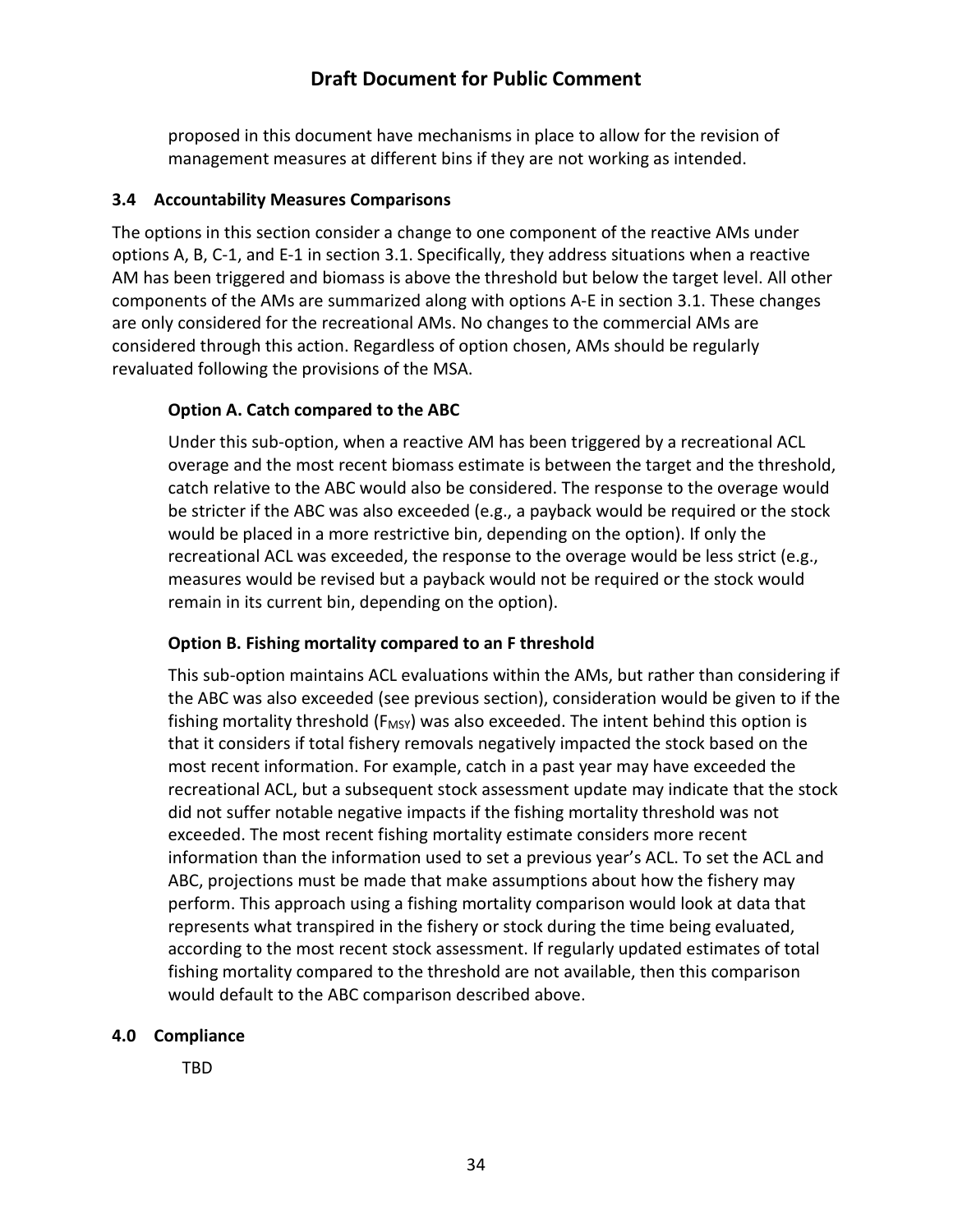#### <span id="page-36-0"></span>**5.0 Literature Cited**

NEFSC. 2021a. Summer Flounder Management Track Assessment Report.

NEFSC. 2021b. Scup Management Track Assessment for 2021. Prepublication copies prepared for use by Fishery Management Council staff and SSC. Available at [https://www.mafmc.org/ssc](https://www.mafmc.org/ssc-meetings/2021/july21-23)[meetings/2021/july21-23.](https://www.mafmc.org/ssc-meetings/2021/july21-23)

NEFSC. 2021c. Black Sea Bass Management Track Assessment for 2021. Prepublication copies prepared for use by Fishery Management Council staff and SSC. Available at [https://www.mafmc.org/ssc-meetings/2021/july21-23.](https://www.mafmc.org/ssc-meetings/2021/july21-23)

NEFSC. 2021d. Atlantic Bluefish Management Track Assessment for 2021. Prepublication copies prepared for use by Fishery Management Council staff and SSC. Available at [https://www.mafmc.org/ssc-meetings/2021/july21-23.](https://www.mafmc.org/ssc-meetings/2021/july21-23)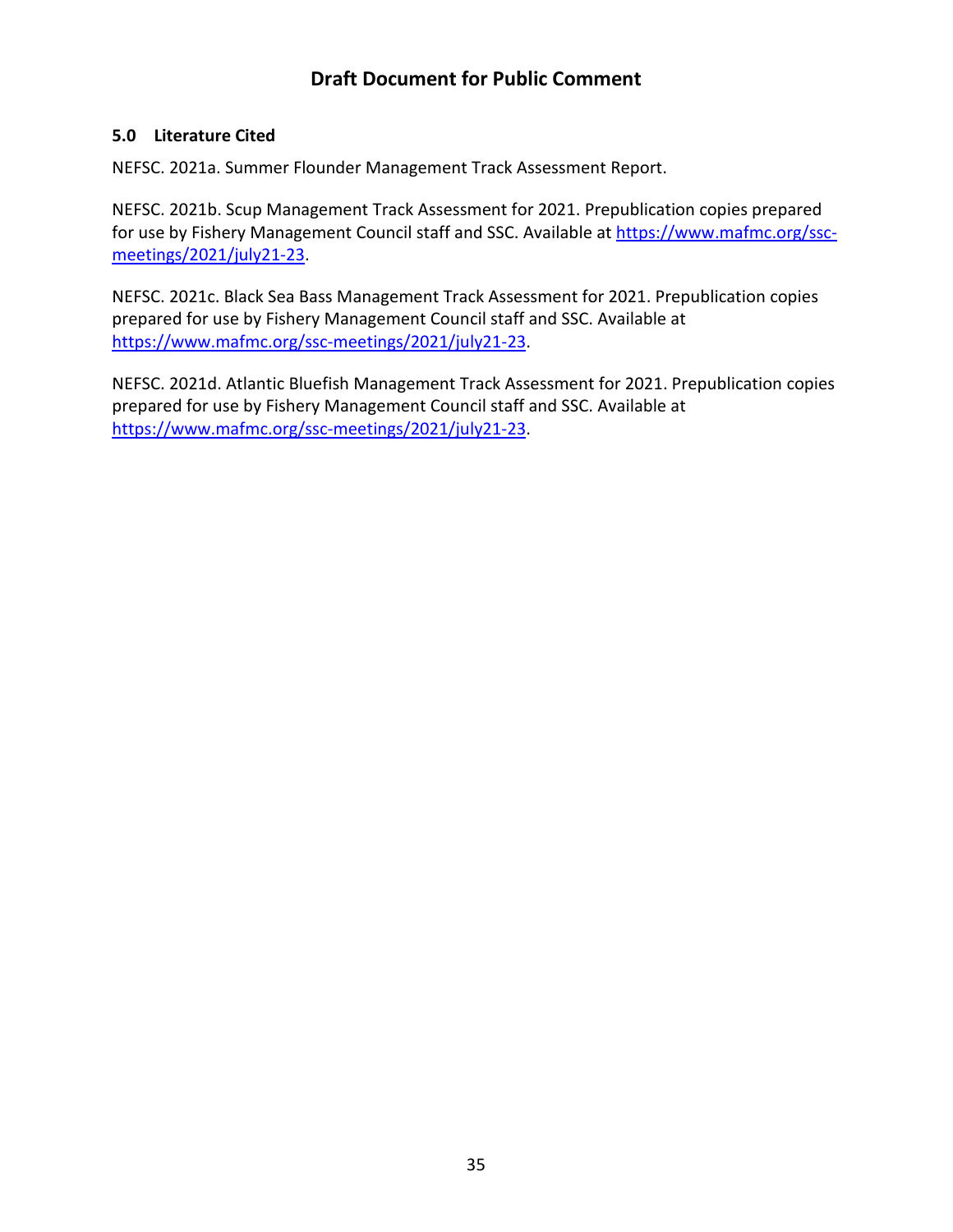#### **4.0 APPENDICES**

#### **Appendix 1. Comparison of Options and Current Stock Status**

The following table summarizes metrics considered when setting recreational measures under each option in this Draft Addenda/Framework. Primary metrics determine in the appropriate bin (see section 3.1 for more details); secondary metrics are only used if, through the evaluation of the primary metrics, the stock stays in the current bin. Metrics considered through accountability measures may differ from those shown below. See section 3.1 for more details on the options.

<span id="page-37-1"></span><span id="page-37-0"></span>

|                                         |                                     |                                                                        | Metrics used to set measures                                                        |                       |                         |                                       |                                                                 |                                                  |
|-----------------------------------------|-------------------------------------|------------------------------------------------------------------------|-------------------------------------------------------------------------------------|-----------------------|-------------------------|---------------------------------------|-----------------------------------------------------------------|--------------------------------------------------|
| Option                                  | <b>Expected</b><br>harvest*         | <b>Biomass</b><br>compared to<br>target level<br>(B/B <sub>MSY</sub> ) | <b>Fishing mortality</b><br>compared to<br>threshold level<br>(F/F <sub>MSY</sub> ) | Recent<br>recruitment | <b>Biomass</b><br>trend | <b>Measures are</b><br>pre-determined | <b>Expected</b><br>number of sets<br>pre-determined<br>measures | <b>Measures</b><br>specified for 1<br>or 2 years |
| No action                               | Primary                             |                                                                        |                                                                                     |                       |                         | No                                    | N/A                                                             | 1                                                |
| Percent<br>change                       | Primary                             | Primary                                                                |                                                                                     |                       |                         | No                                    | N/A                                                             | $\overline{2}$                                   |
| <b>Fishery</b><br>score                 | Primary**                           | Primary**                                                              | Primary**                                                                           | Primary**             |                         | Yes                                   | 4                                                               | $\overline{2}$                                   |
| <b>Biological</b><br>reference<br>point | Only when<br>$F > F$ <sub>MSY</sub> | Primary                                                                | Primary                                                                             | Secondary             | Secondary               | Yes                                   | 13                                                              | 2                                                |
| <b>Biomass</b><br>based<br>matrix       |                                     | Primary                                                                |                                                                                     |                       | Primary                 | Yes                                   | 6                                                               | 2                                                |

\*Expected harvest refers to expected harvest under status quo measures compared to the upcoming year(s)' RHL and could be based on past MRIP estimates, including consideration of confidence intervals for those estimates, or a model-based estimate of harvest, including considerations related to uncertainty in that estimate.

\*\*As described in section 3.1-C, the fishery score metrics may not be weighted evenly. The Monitoring/Technical Committees will recommend the appropriate weight for each metric. These weights can be modified through the specifications process.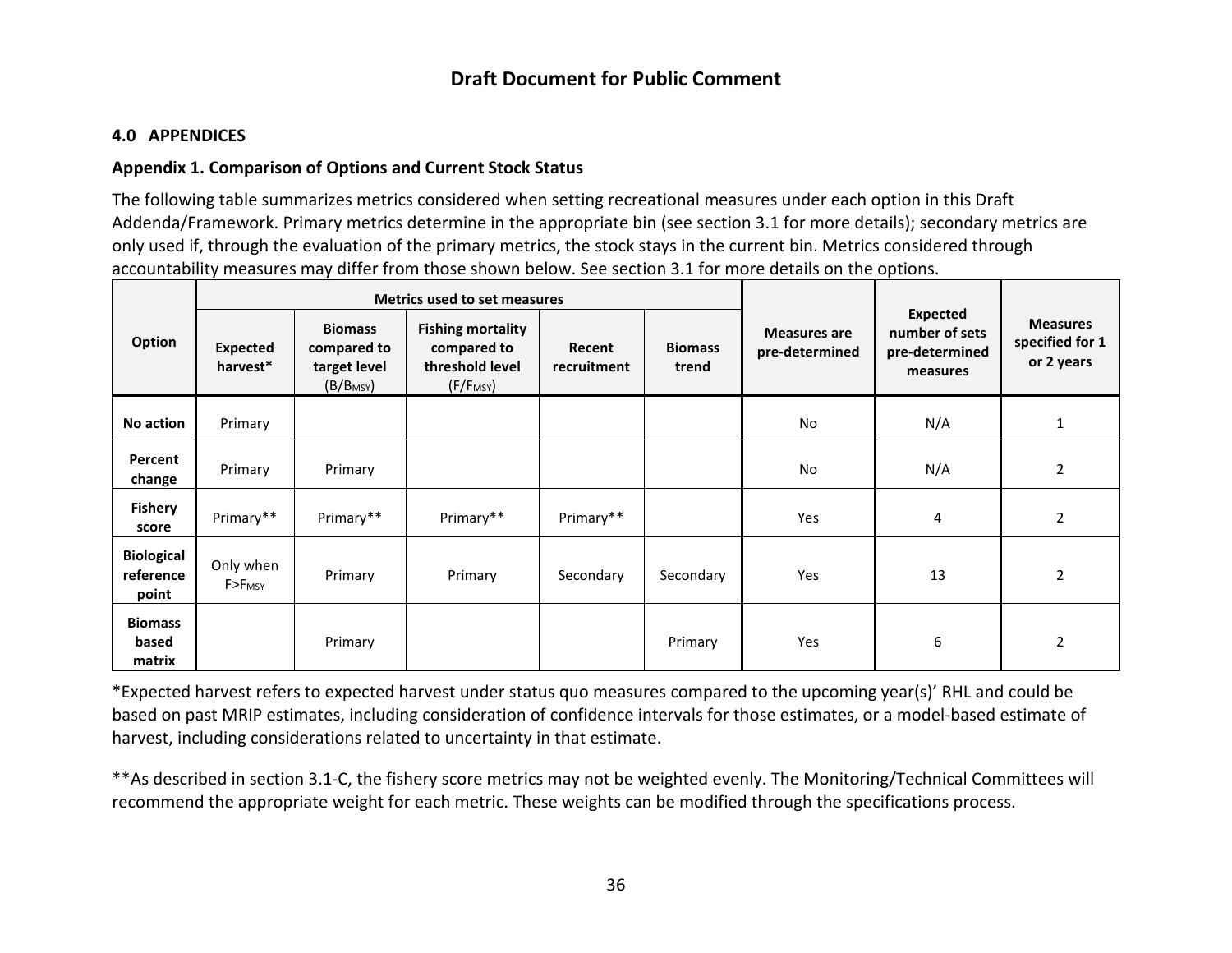#### <span id="page-38-0"></span>**Appendix 2. Placement of Each Species in Each Option with Current Data**

#### **Option B: Percent Change Approach**

As illustrated in the figure below, for summer flounder, the 2022-2023 RHL is within the CI of the 2019-2020 MRIP harvest estimates and the most recent B/B<sub>MSY</sub> ratio is 0.85. Therefore, a 10% reduction would be needed under the Percent Change Approach.

For black sea bass and scup, the 2022-2023 RHL is below the CI of the 2019-2020 MRIP harvest estimates and the most recent B/B<sub>MSY</sub> ratio exceeds 1.5. Therefore, depending on sub-option selected, either a 10% reduction would be needed or no change in measures would be made under the Percent Change Approach.

| <b>Row</b>     | <b>Future RHL vs</b><br><b>Harvest Estimate</b>                            | $B/_{BMSY}$ | <b>Change in Harvest</b>                                                                                            |                                        |  |
|----------------|----------------------------------------------------------------------------|-------------|---------------------------------------------------------------------------------------------------------------------|----------------------------------------|--|
|                | Future 2-year avg.                                                         | > 1.5       | Sub-Option B-1A: Liberalization percent<br>equivalent to difference between<br>harvest estimate and 2-year avg. RHL | Sub-Option B-1B:<br>40% Liberalization |  |
| $\overline{A}$ | RHL greater than<br>upper bound of<br>harvest estimate CI                  | $1 - 1.5$   | Sub-Option B-1A: Liberalization percent<br>equivalent to difference between<br>harvest estimate and 2-year avg. RHL | Sub-Option B-1B:<br>20% Liberalization |  |
|                |                                                                            | $\leq 1$    | Sub-Option B-2A: 10% Liberalization                                                                                 | Sub-Option B-2B:<br>0%                 |  |
|                | Future 2-YR avg.                                                           | > 1.5       | 10% Liberalization                                                                                                  |                                        |  |
| B              | RHL within CI of<br>harvest estimate                                       | $1 - 1.5$   | 0%                                                                                                                  |                                        |  |
|                |                                                                            | $\leq 1$    | 10% Reduction                                                                                                       |                                        |  |
|                |                                                                            | > 1.5       | Sub-Option B-2A:<br>10% Reduction                                                                                   | Sub-Option<br>B-2B: 0%                 |  |
| C              | Future 2-YR avg.<br>RHL less than lower<br>bound of harvest<br>estimate CI | $1 - 1.5$   | Sub-Option B-1A: Reduction percent<br>equivalent to difference between<br>harvest estimate and 2-year avg. RHL      | Sub-Option B-1B:<br>20% Reduction      |  |
|                |                                                                            | < 1         | Sub-Option B-1A: Reduction percent<br>equivalent to difference between<br>harvest estimate and 2-year avg. RHL      | Sub-Option B-1B:<br>40% Reduction      |  |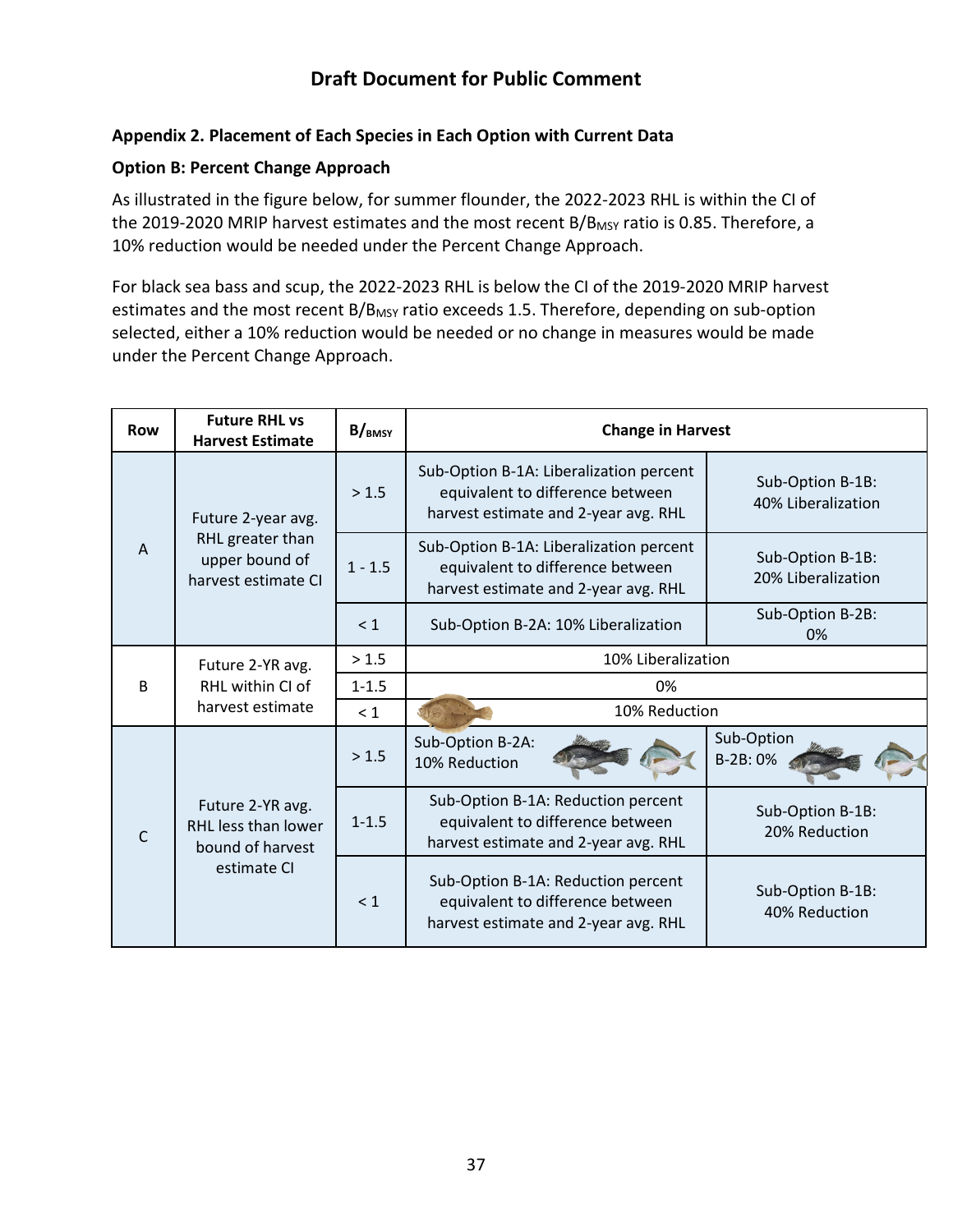#### **Option C: Fishery Score Approach**

The Monitoring/Technical Committees will recommend the appropriate weight for each metric within the fishery score approach. These weights can be modified through the specifications process. In this example the weighting for each metric was assigned as follows:

 $B/B<sub>MSY</sub> = 40%$  F/F<sub>MSY</sub> = 20% Recruitment = 20% Fishery Performance = 20%

#### Summer Flounder

Using the results of the 2021 management track assessment for summer flounder we calculated the current fishery score as follows, assuming the weighting described above:

- B/B<sub>MSY</sub> = 47,397/55,217 = 0.85 (FS=3)
- F/F<sub>MSY</sub> = 0.340/0.422 = 0.81 (FS=5)
- Recruitment Percentile: 81-100% (FS=5)
- Landings: 2019-2020 avg. RHL within CI (FS=3)

$$
3(.4) + 5(.2) + 5(.2) + 3(.2) = 3.8
$$

Given a fishery score of 3.8, summer would be considered at medium risk with a moderate stock status and the corresponding management measures would be liberal.

| <b>Bin</b>     | <b>Fishery Score</b> | <b>Stock Status and Fishery</b><br><b>Performance Outlook</b> | <b>Measures</b>         |
|----------------|----------------------|---------------------------------------------------------------|-------------------------|
|                | $4 - 5$              | Good                                                          | Most Liberal            |
| $\overline{2}$ | $3 - 3.99$           | Moderate                                                      | Liberal                 |
| 3              | $2 - 2.99$           | Poor                                                          | Restrictive             |
| 4              | $1 - 1.99$           | Very Poor                                                     | <b>Most Restrictive</b> |

#### Scup

Using the results of the 2021 management track assessment for scup we calculated the current fishery score as follows, assuming the weighting described above:

- B/Bmsy=176,404/90,019 = 1.95 (FS=5)
- F/Fmsy =  $0.136/0.200 = .68$  (FS=5);
- Recruitment Percentile: <20% (FS= 1)
- Landings: 2019-2020 avg. RHL below lower bound of CI (FS=1)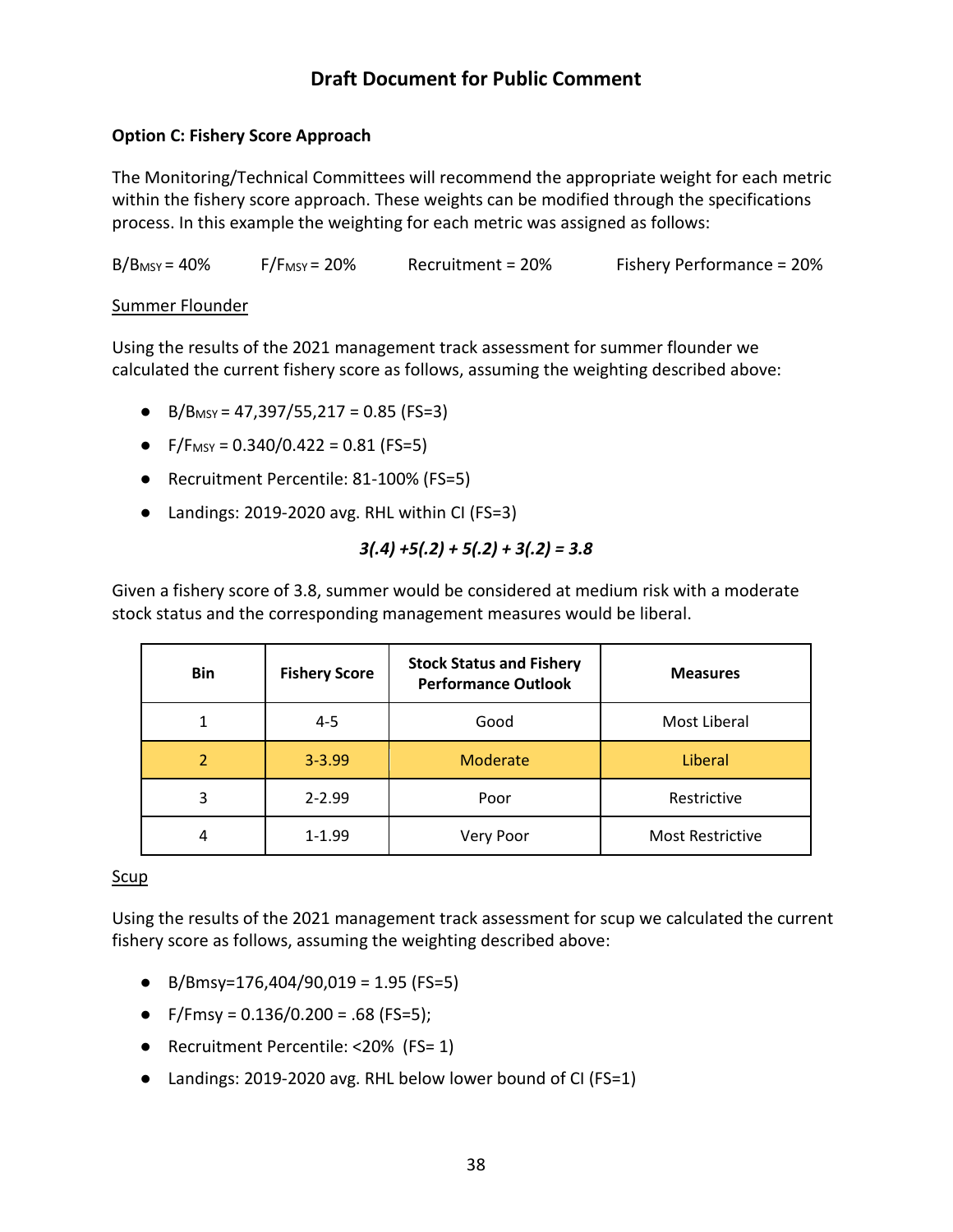### *5(.4) +5(.2) + 1(.2) + 1(.2) = 3.4*

Given a fishery score of 3.4, scup would be considered at medium risk with a moderate stock status and the corresponding management measures would be liberal.

| <b>Bin</b>     | <b>Fishery Score</b> | <b>Stock Status and Fishery</b><br><b>Performance Outlook</b> | <b>Measures</b>         |
|----------------|----------------------|---------------------------------------------------------------|-------------------------|
|                | $4 - 5$              | Good                                                          | Most Liberal            |
| $\mathfrak{p}$ | $3 - 3.99$           | Moderate                                                      | Liberal                 |
| 3              | $2 - 2.99$           | Poor                                                          | Restrictive             |
| 4              | $1 - 1.99$           | Very Poor                                                     | <b>Most Restrictive</b> |

#### Black Sea Bass

Using the results of the 2021 management track assessment for black sea bass we calculated the current fishery score as follows, assuming the weighting described above:

- B/Bmsy=  $30,774/14,441 = 2.1$  (FS=5)
- $\bullet$  F/Fmsy =.5 (FS=5)
- Recruitment Percentile: 61-80% (FS= 4)
- Landings: 2019-2020 avg. RHL below lower bound of CI (FS=1)

### *5(.4) +5(.2) + 4(.2) + 1(.2) = 4*

Given a fishery score of 4, black sea bass would be considered at low risk with a healthy stock status and the corresponding management measures would be the most liberal.

| <b>Bin</b> | <b>Fishery Score</b> | <b>Stock Status and Fishery</b><br><b>Performance Outlook</b> | <b>Measures</b>         |
|------------|----------------------|---------------------------------------------------------------|-------------------------|
|            | $4 - 5$              | Good                                                          | <b>Most Liberal</b>     |
| 2          | $3 - 3.99$           | Moderate                                                      | Liberal                 |
| 3          | $2 - 2.99$           | Poor                                                          | Restrictive             |
| 4          | $1 - 1.99$           | Very Poor                                                     | <b>Most Restrictive</b> |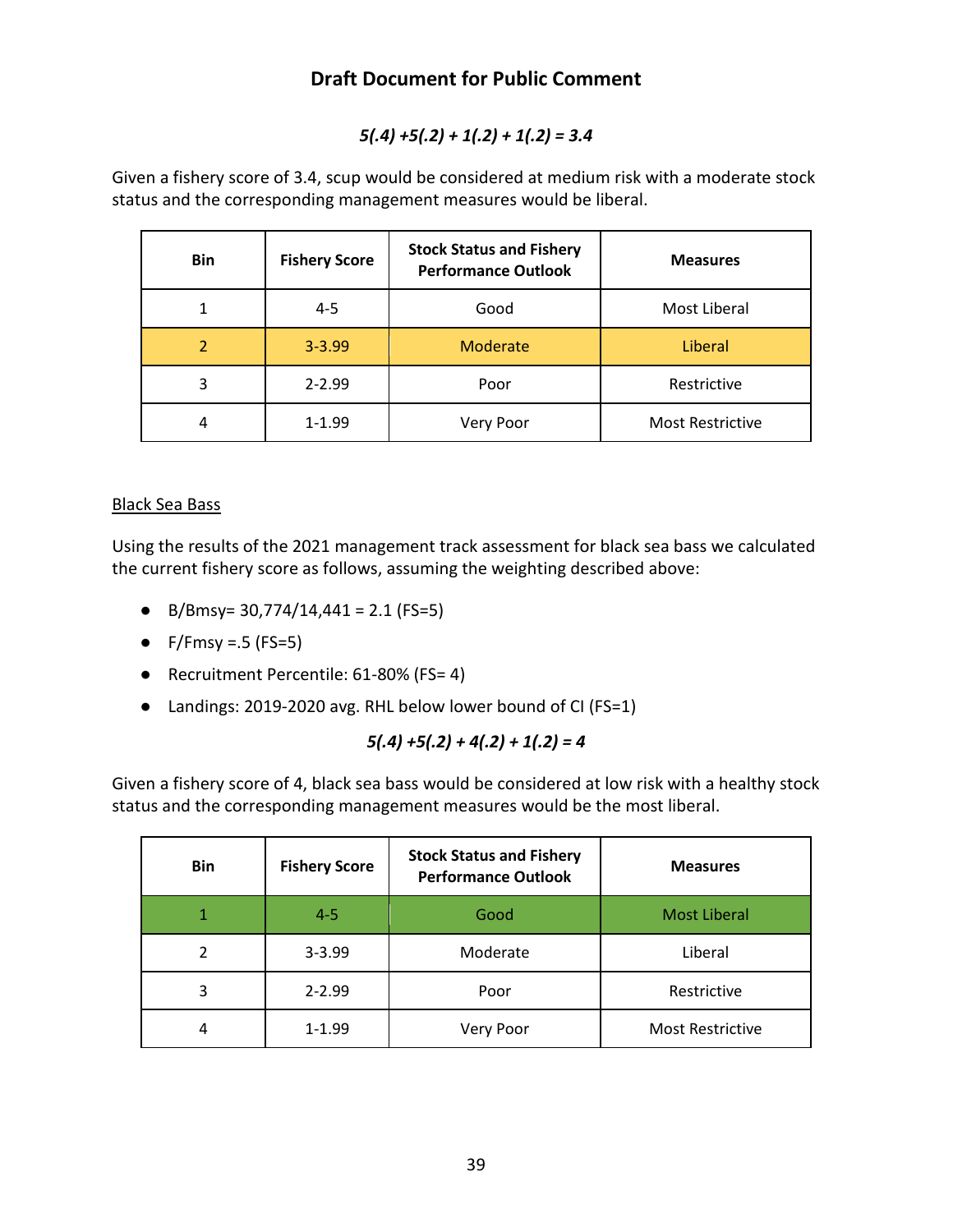#### **Bluefish**

Using the results of the 2021 management track assessment for bluefish we calculated the current fishery score as follows, assuming the weighting described above:

- B/Bmsy= 95,742 /201,729 = 0.47 (FS=1)
- $\bullet$  F/Fmsy =.95 (FS=3)
- Recruitment Percentile: 41-60% (FS= 3)
- Landings: 2019-2020 avg. RHL below lower bound of CI (FS=1)

### *1(.4) +3(.2) + 3(.2) + 1(.2) = 1.8*

Given a fishery score of 1.8, bluefish would be considered at the highest risk with a very poor stock status and the corresponding management measures would be the most restrictive.

| <b>Bin</b> | <b>Fishery Score</b> | <b>Stock Status and Fishery</b><br><b>Performance Outlook</b> | <b>Measures</b>         |  |
|------------|----------------------|---------------------------------------------------------------|-------------------------|--|
|            | $4 - 5$              | Good                                                          | Most Liberal            |  |
|            | $3 - 3.99$           | Moderate                                                      | Liberal                 |  |
| 3          | $2 - 2.99$           | Poor                                                          | Restrictive             |  |
| 4          | $1 - 1.99$           | <b>Very Poor</b>                                              | <b>Most Restrictive</b> |  |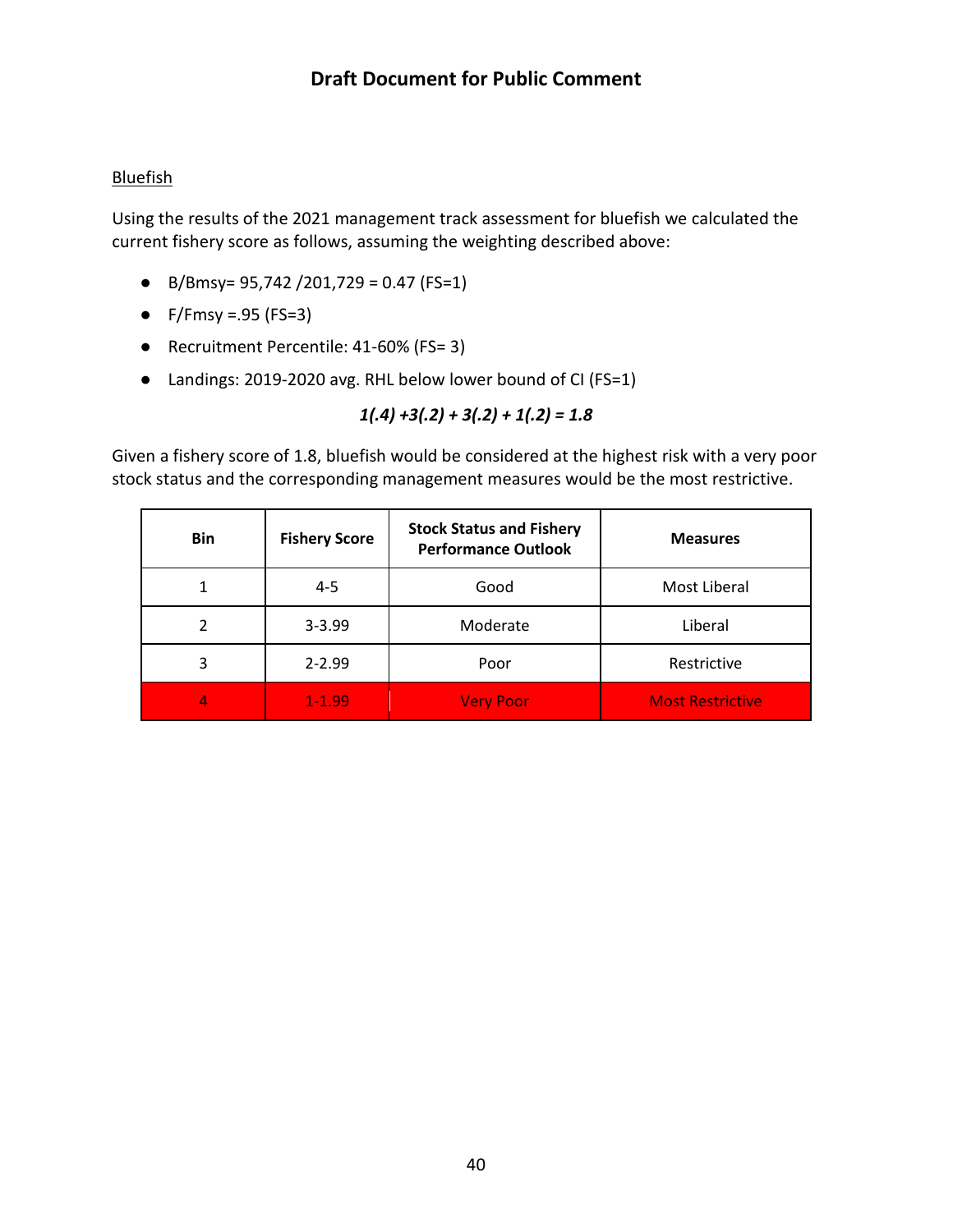

**Option D: Biological Reference Point Approach**

As illustrated in the figure above, under the Biological Reference Point option, each stock under consideration is shown in the respective bin based on the most recent stock assessment results (summarized under the fishery score alternative)

- Both scup and black sea bass would be in Bin 1, with the default measures. If the 2023 stock assessment update indicates that both recruitment and biomass have increasing trends with no change to biomass or fishing mortality, then measures would be liberalized.
- For summer flounder, the stock is placed in Bin 3. This bin indicates a low biomass without overfishing occurring, and measures would be the default measures of this bin. If in the 2023 stock assessment, biomass and fishing mortality show stable trends but either recruitment or biomass showed a decline, measures would be restricted. If biomass improves, then the stock will move from Bin 3 to Bin 2 – as long as overfishing isn't occurring.
- For bluefish, the stock is under a rebuilding plan and defaults to Bin 7. The stock will remain here until the Board/Council determine if can once again enter into the harvest control rule.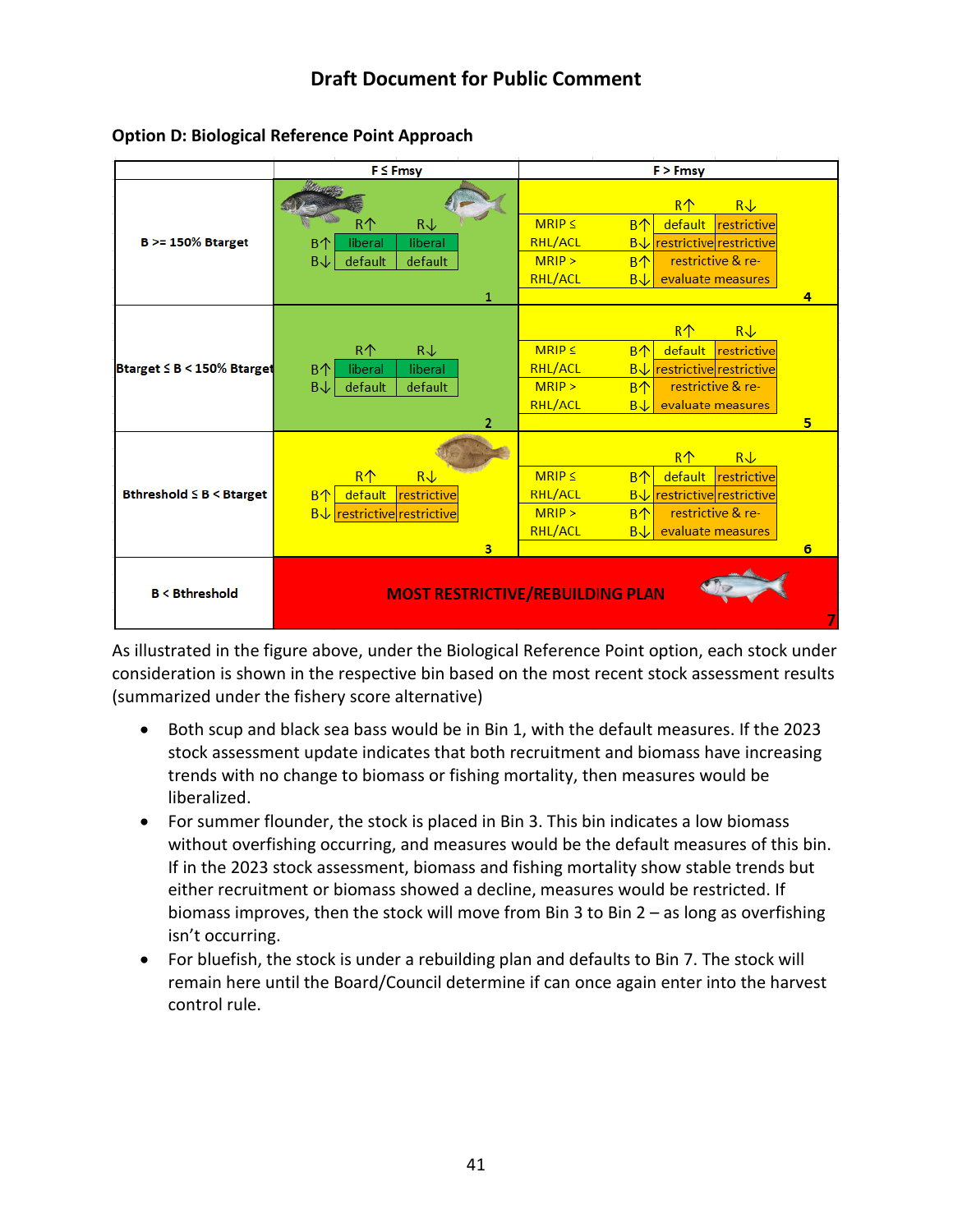#### **Option E: Biomass Based Matrix Approach**

According to the most recent stock assessment information, both scup and black sea bass have biomass levels that are over 150% of the target with a decreasing biomass trend. This places them in Bin 1 under the Biomass Based Matrix Option. Summer flounder has a biomass below the target and an increasing biomass trend. Therefore, the stock is in Bin 3. Bluefish is in Bin 6 because it is in a rebuilding plan.

| <b>Stock Status</b>                                          | <b>Biomass Trend</b> |               |                   |
|--------------------------------------------------------------|----------------------|---------------|-------------------|
|                                                              | <b>Increasing</b>    | <b>Stable</b> | <b>Decreasing</b> |
| Abundant<br>At least 150% of target                          |                      | Bin 1         |                   |
| <b>Healthy</b><br>Above target, but less than 150% of target | Bin 1                |               | Bin 2             |
| <b>Below Target</b><br>but above threshold                   | Bin 3                | Bin 4         |                   |
| Overfished<br><b>Below threshold</b>                         | Bin 5                |               | Bin 6             |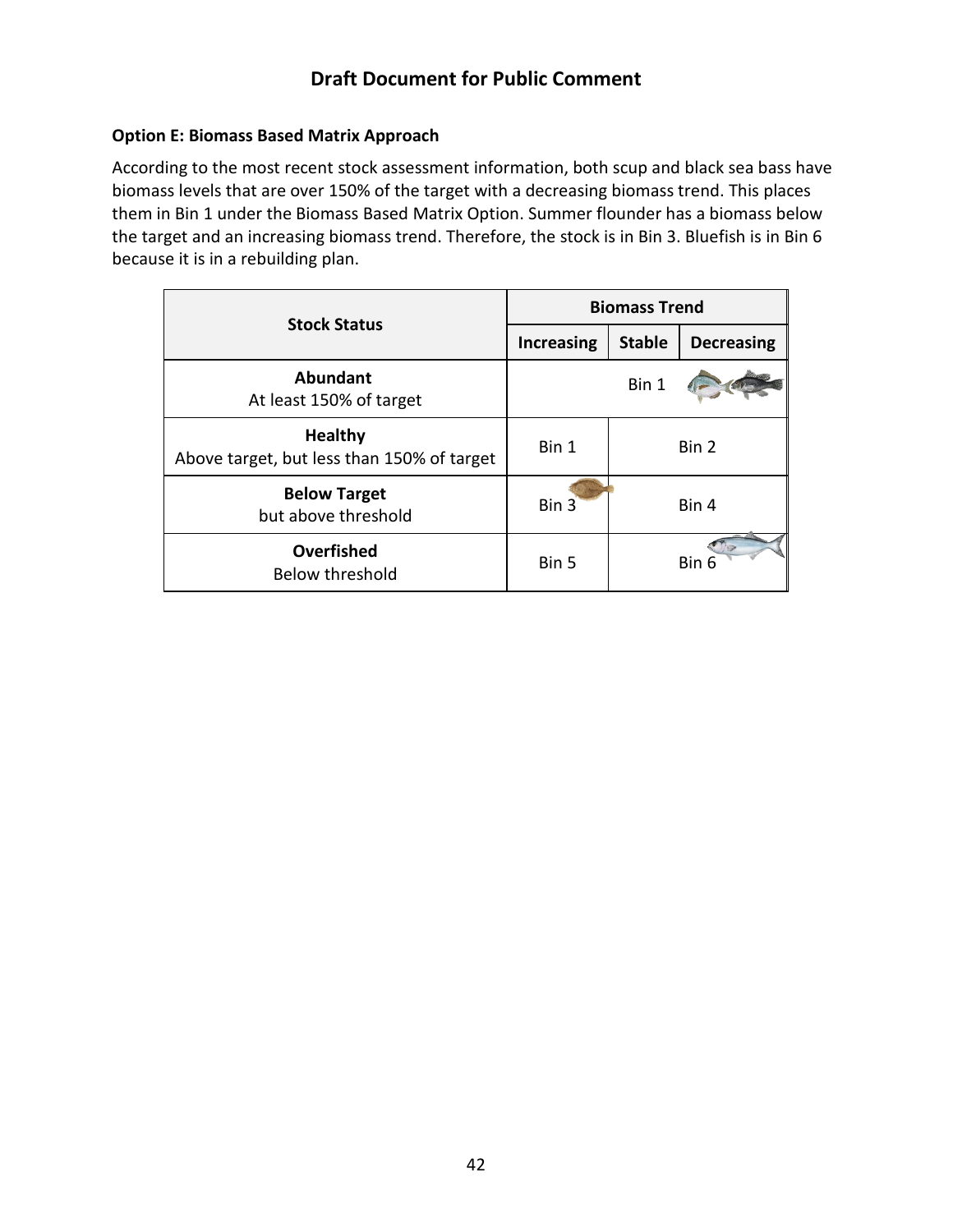#### <span id="page-44-0"></span>**Appendix 3. Determining Metrics for Each Option**

Please note that the methodology for determining metrics for each option could be revised pending further PDT/FMAT and Board/Council discussion. These changes would only affect the calculation of metrics under each option, and would not impact the management framework for using the harvest control rule approaches.

#### *Confidence Intervals for MRIP Comparison*

For options that incorporate comparison of harvest to recent MRIP estimates, the FMAT/PDT recommends using an 80% confidence interval (CI) around the most recent two years of MRIP harvest estimates. An 80% CI balances concerns related to certainty (higher CI %) and precaution when reductions might be needed or economic opportunity when liberalizations could be allowed (lower CI %). As described in section 3.1, the intent of this CI is to serve as a proxy for expected future harvest under status quo measures. This proxy could be replaced by an alternative estimate and associated CI generated from a robust statistical methodology approved by the Monitoring/Technical Committees.

#### **Option C: Fishery Score Approach**

### *Determining Metric Values for the Fishery Score*

The following section provides an example of how the metrics could be used to generate a fishery score value ranging from 1 to 5.

#### *B/BMSY(WB)*

Biomass from the most recent stock assessment would be given a value of 1-5 based on the following criteria, which are loosely based on other aspects of the management program (e.g., the Council's risk policy).

- 5: Biomass is equal to or greater than 150% of the target
- 4: Biomass is less than 150% of the target, and equal to or greater than the target
- 3: Biomass is below the target, and equal to or greater than 75% of the target
- 2: Biomass is below 75% of the target, and equal to or above the threshold (which is ½ the target and defines an overfished state)
- 1: Biomass is below the threshold

### *F/FMSY(WF)*

Fishing mortality could be scored based on whether the most recent fishing mortality estimate is at, above, or below the threshold level. Only three increments were selected for fishing mortality as other aspects of the management program consider only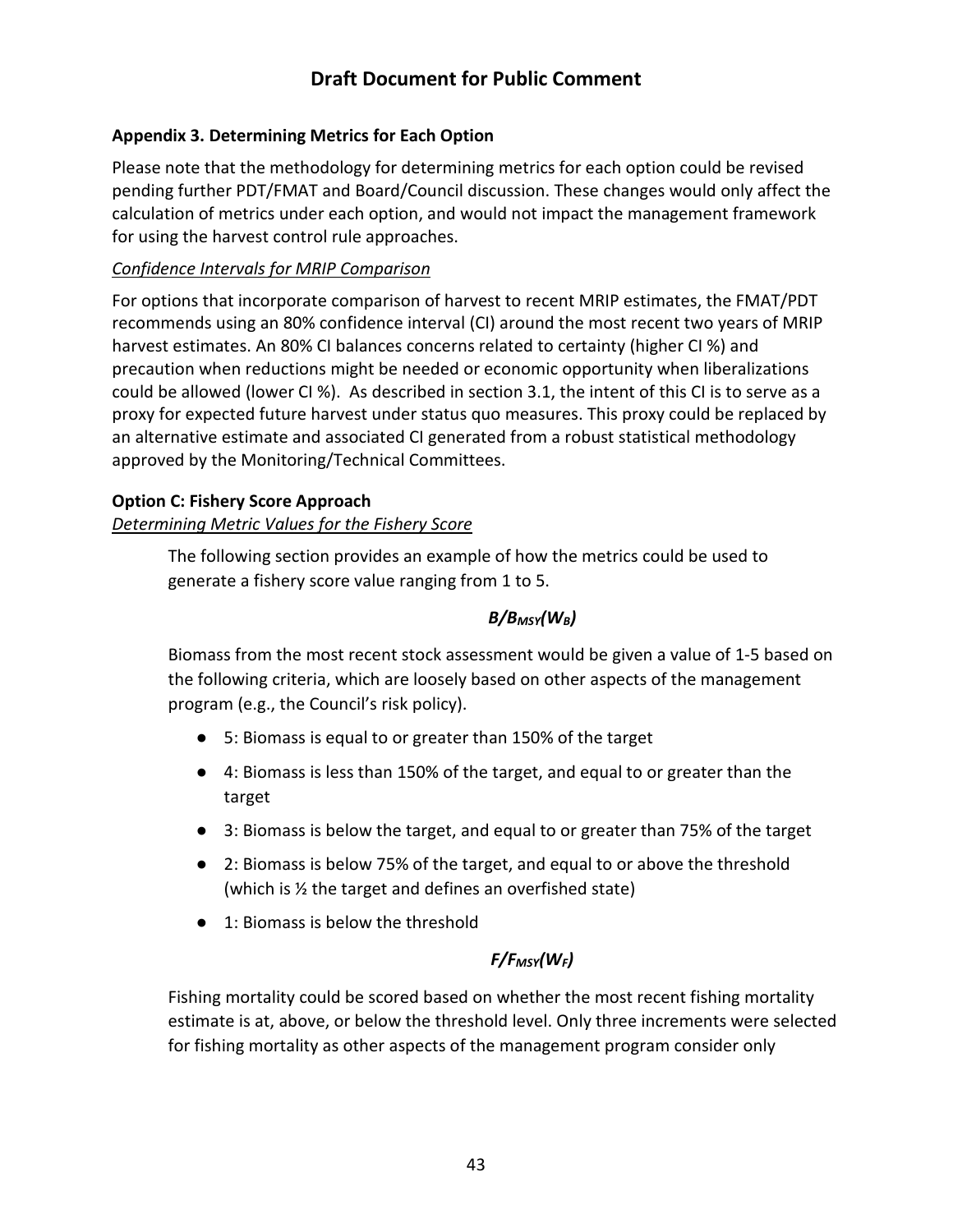whether F is at, above, or below the target. This scoring methodology may be revised based on further analysis and additional stock assessment considerations.<sup>8</sup>

- $\bullet$  5: F/F<sub>MSY</sub> is at least 5% less than 1
- $\bullet$  3: F/F<sub>MSY</sub> within 5% of 1
- $\bullet$  1: F/F<sub>MSY</sub> is at least 5% greater than 1

#### *Recruitment(WR)*

To determine the recruitment metric, the most recent three year average estimate of recruitment will be compared to the 20th, 40th, 60th, 80th, and 100th percentiles of the time series of recruitment used in stock projections. This percentile categorization of the relative strength of an incoming year class was deemed more informative than measuring trends in recruitment, especially given the highly variable nature of recruitment from year to year. Assessing where recruitment fell in the percentile distribution was determined a more appropriate measure of recruitment's impact on future levels of biomass.

- 5: 3 year average R in the 81-100 percentile
- 4: 3 year average R in the 61-80 percentile
- 3: 3 year average R in the 41-60 percentile
- 2: 3 year average R in the 21-40 percentile
- 1: 3 year average R is in the 0-20 percentile

#### *Fishery performance (WFP)*

Fishery performance is evaluated by comparing the confidence interval (CI) defined based on the method described on page [43.](#page-44-0) The score is determined by where the average RHL appears in relation to the CI. $9$  The following three categories are used for this metric:

- 4: 25-49% probability that terminal year F exceeds F<sub>MSY</sub>
- 2: 50-74% probability that terminal year F exceeds F<sub>MSY</sub>
- 1: 75-100% probability that terminal year F exceeds F<sub>MSY</sub>

<span id="page-45-0"></span><sup>&</sup>lt;sup>8</sup> An alternative scoring method which may be further developed by the FMAT/PDT is to consider the probability that the terminal year fishing mortality estimate (F) from the most recent stock assessment exceeds the threshold level defining overfishing ( $F_{MSY}$ ). The following four categories are provided as examples.

<sup>● 5: 0-24%</sup> probability that terminal year F exceeds F<sub>MSY</sub>

<span id="page-45-1"></span> $9$  When developing a CI from two years of MRIP data, the PDT/FMAT recommends the use of a joint distribution 80% confidence interval that takes into consideration the PSE of each individual years' MRIP estimate and the variability of the estimates between years. This recommendation is based on an analysis of several years of MRIP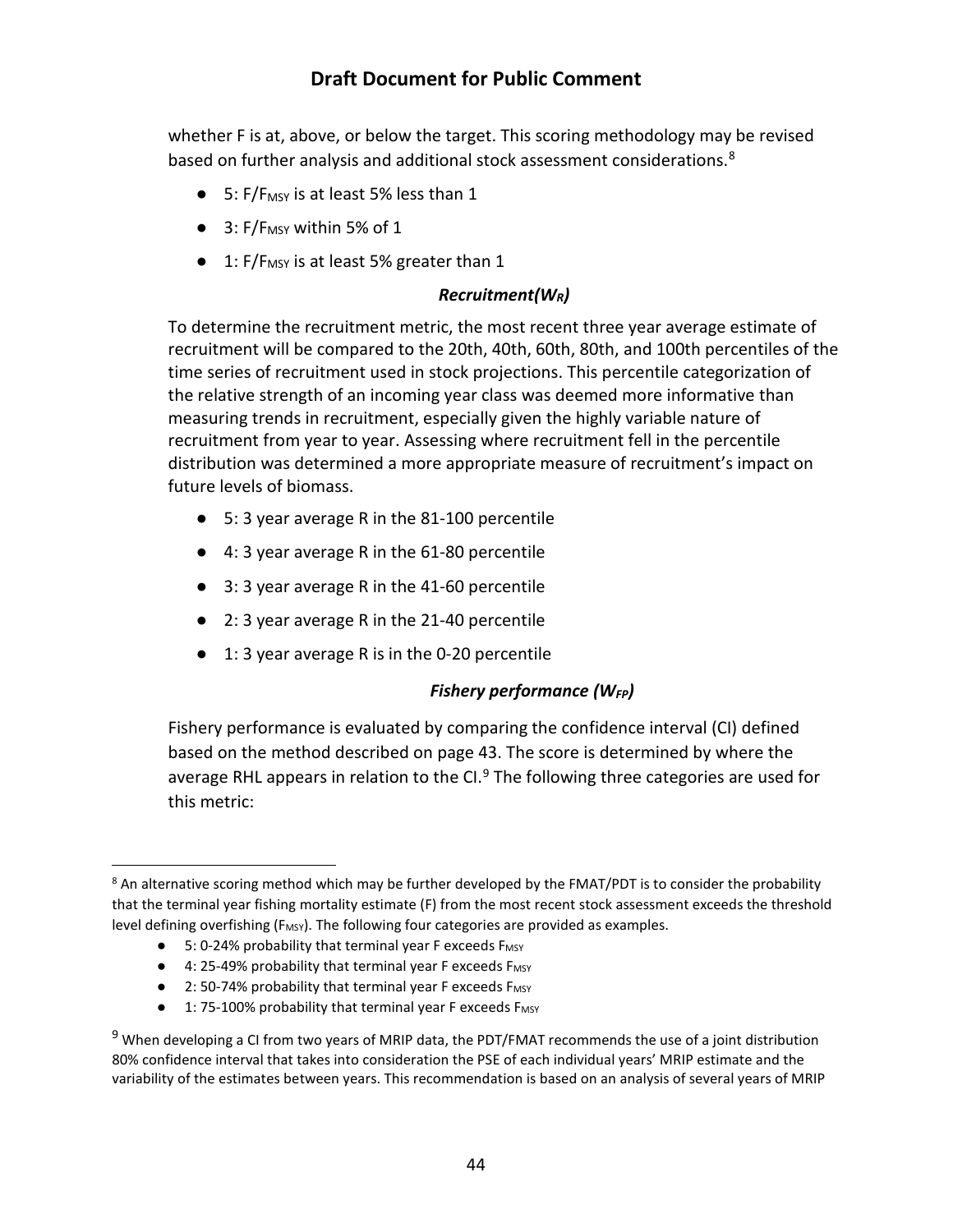- 5: 2-yr avg. RHL above upper bound of CI
- 3: 2-yr avg. RHL within CI
- 1: 2-yr avg. RHL below lower bound of CI

#### **Option D and E: Biological Reference Point and Biomass Based Matrix**

#### *Evaluating B/Bmsy and F/Fmsy*

Fishing Mortality (F)

- F ≤ Fmsy *Fishing mortality is less than or equal to the target.*
- F > Fmsy *Fishing mortality is greater than the target (overfishing is occurring)*

Biomass (B)

 $\overline{a}$ 

- 150% BMSY target ≤ B *Biomass is greater than or equal to 1.5x the target*
- BMSY target ≤ B < 150%BMSY target *Biomass is greater than or equal to the target but less than 1.5x the target*
- BMSY threshold ≤ B < BMSY target *Biomass is less than the target but greater than or equal to the threshold*
- B < B<sub>MSY</sub> threshold *Biomass is less than the threshold (Overfished), a management response (Rebuilding Plan) is required under the MSA. See Accountability Measures for more information.*

#### *Evaluating Biomass Trends – This Section was revised March 2022*

Evaluating biomass trends can be accomplished using a variety of statistical methods. The PDT/FMAT is working on a number of potential options.

One possible approach would use the average percent change in biomass (or spawning stock biomass) from the three most recent years in the assessment. The average percent change would then be compared to a pre-defined breakpoint. In the figure below we have tested three potential breakpoints 3, 4, and 5 percent. For a 3 percent breakpoint a biomass trend would be considered stable if the percent change was between -3 percent and 3 percent change; considered increasing if the percent change was greater than 3 percent; and, decreasing if the percent change was greater than -3 percent. The number of years in the average, and the breakpoint selected will influence the resulting trend. For the purposes of the biological reference point approach (option D), which only has two categories for biomass trend, the stable and increasing biomass trends would both be considered a positive biomass trend and the decreasing biomass trend would be considered a negative biomass trend.

data for each species. The use of MRIP data in this context is intended as a proxy for expected future harvest under status quo measures. This may be replaced with statistical modelling approaches for predicting harvest, with associated CIs, if such approaches are available in the future.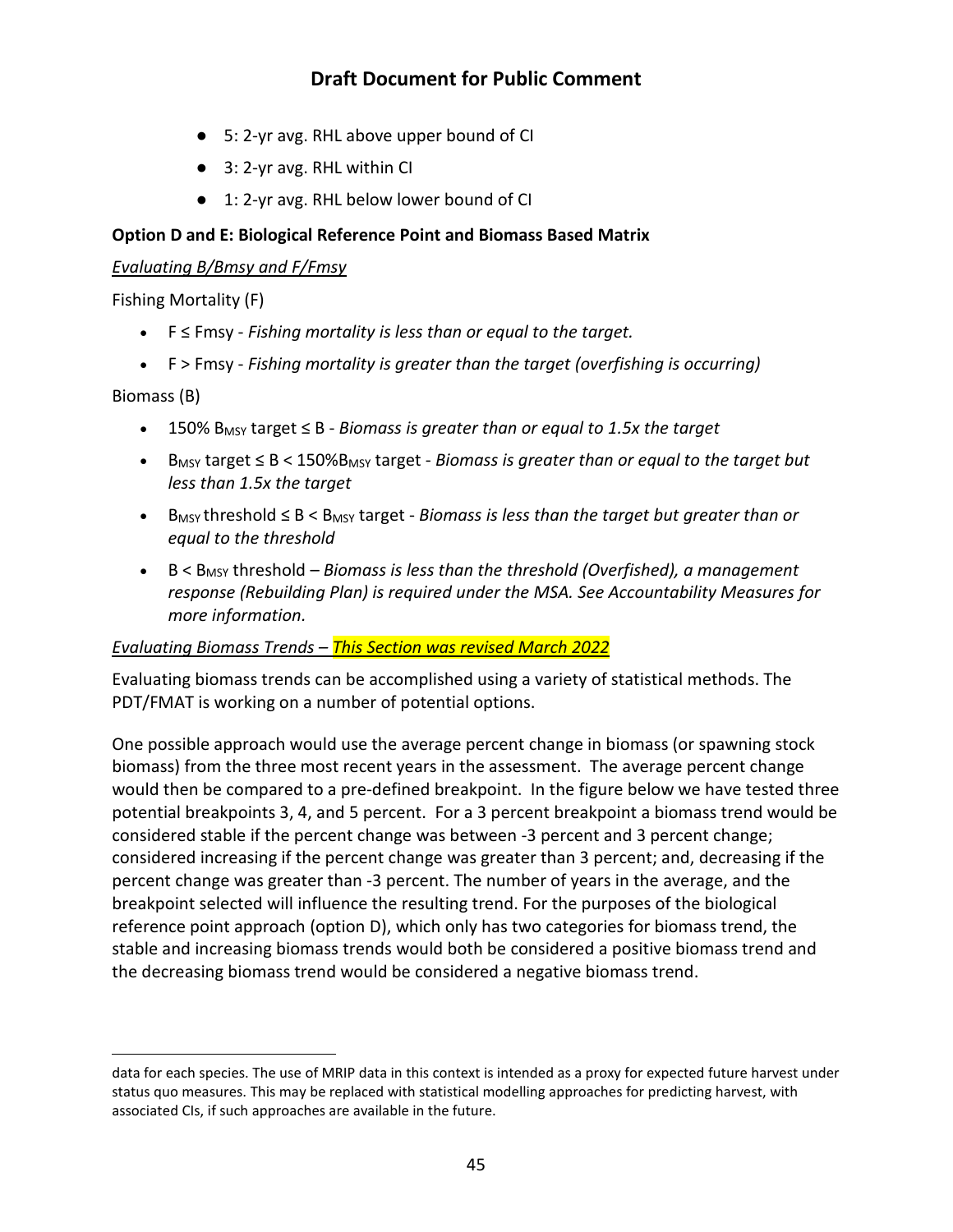

#### **Summer flounder Trend Sensitivity Analysis**

An alternative approach to derive a biomass trend would combine survey indices into a biomass index that could be used to determine the trend. The approach was designed to combine multiple indices and generate a single value to use as a catch-multiplier to provide catch advice in plan-B assessment approaches. We could use a similar approach to combine information from multiple indices and get a single quantitative metric to judge biomass trends. The following steps would be followed: 1) Create an average biomass index from one or more surveys; 2) apply a LOESS smooth to average; 3) fit log linear model to the most recent three years of smoothed data; and 4) transform slope back to normal scale to get a value. This approach may also be considered a back-up approach if an analytical model with biomass estimates is unavailable.

#### *Recruitment - This Section was revised March 2022*

Recruitment will be evaluated based on the most recent three-year average recruitment estimate compared to the median of the time series of recruitment used in stock projections. "High" recruitment will be considered a three-year average that is equal to or greater than the median and "Low" recruitment will be considered a three-year average that is below the median.

#### *Fishery Performance - This Section was revised March 2022*

This secondary metric comes into play only when a stock remains in its current bin for a second specifications cycle and overfishing is occurring ( $F > F_{MSY}$ ). This metric considers whether or not the current measures resulted in catch and/or harvest greater than the specified limit from the previous specifications cycle. Specifically, a two-year average of catch or harvest from the previous specifications cycle will be compared to the two-year average of the ACL or RHL. A CI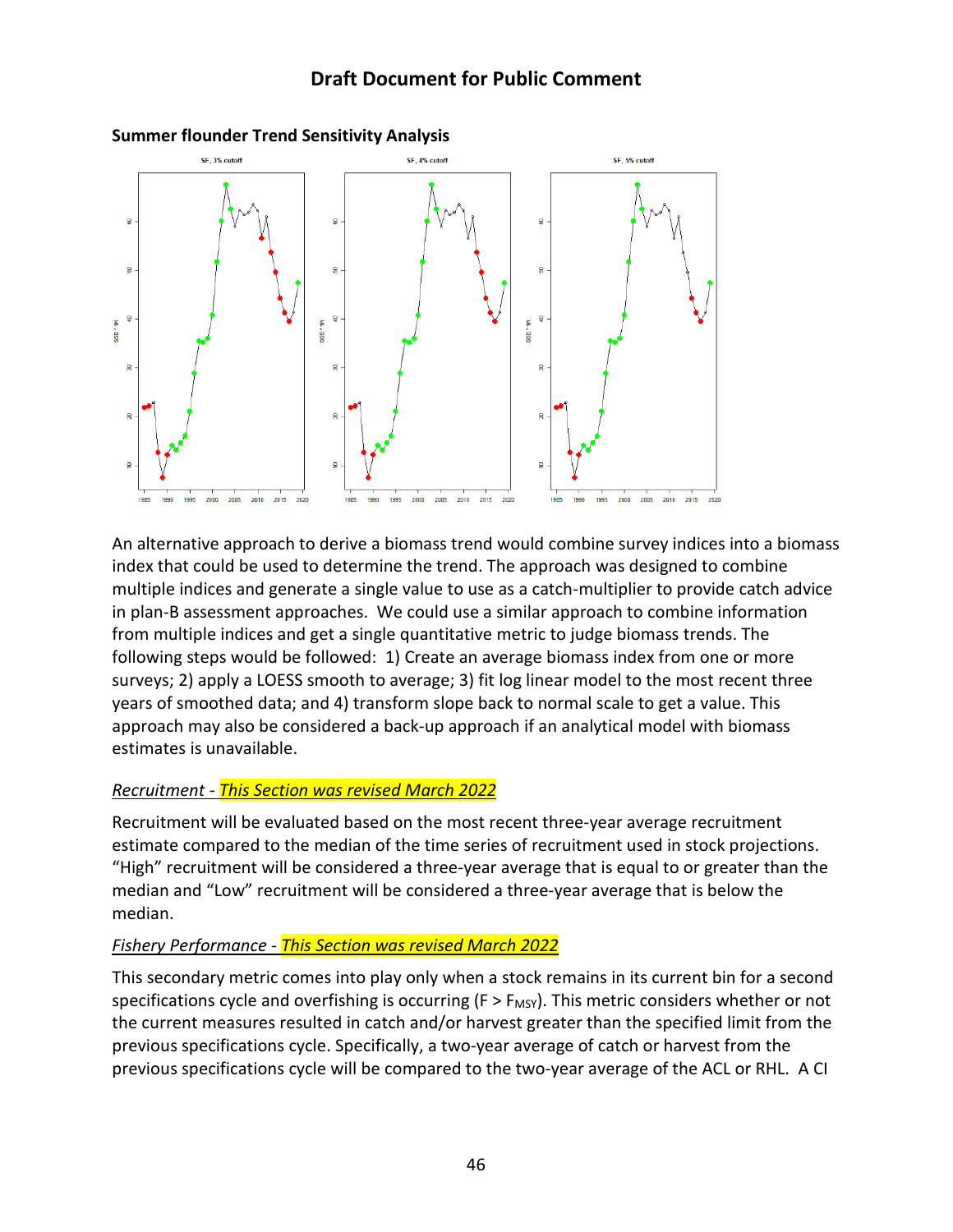around the catch and/or harvest estimates can be considered when evaluating if an overage occurred.